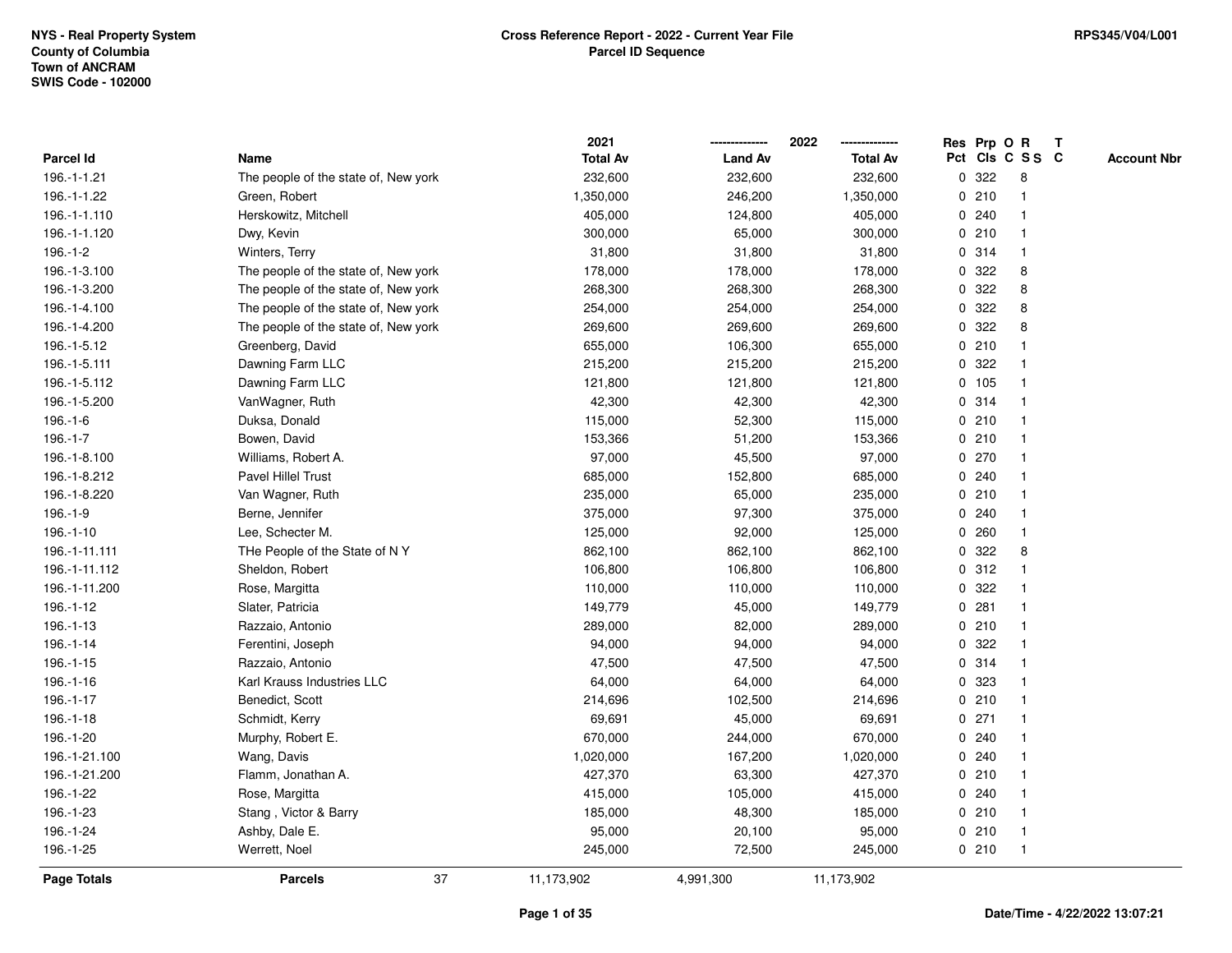|                    |                               |    | 2021            |                | 2022<br>-------------- |   | Res Prp O R |                 | T |                    |
|--------------------|-------------------------------|----|-----------------|----------------|------------------------|---|-------------|-----------------|---|--------------------|
| <b>Parcel Id</b>   | Name                          |    | <b>Total Av</b> | <b>Land Av</b> | <b>Total Av</b>        |   |             | Pct Cls C S S C |   | <b>Account Nbr</b> |
| 196.-1-26.111      | VanEtten, Tara                |    | 640,000         | 104,700        | 640,000                | 0 | 210         | -1              |   |                    |
| 196.-1-26.112      | Werrett, Noel                 |    | 87,300          | 87,300         | 87,300                 |   | 0 314       |                 |   |                    |
| 196.-1-26.120      | Sole, Marian                  |    | 440,000         | 92,000         | 440,000                | 0 | 240         |                 |   |                    |
| 196.-1-26.200      | Smith, Virginia F.            |    | 900,000         | 102,700        | 900,000                |   | 0210        | $\overline{1}$  |   |                    |
| 196.-1-27          | Mayhew, Patricia A.           |    | 46,700          | 38,100         | 46,700                 | 0 | 270         | $\mathbf 1$     |   |                    |
| 196.-1-28.111      | LaCasse, Stephen              |    | 738,130         | 339,700        | 738,130                |   | $0$ 120     | $\overline{1}$  |   |                    |
| 196.-1-28.120      | Sosin, Donald                 |    | 93,300          | 93,300         | 93,300                 |   | 0 322       |                 |   |                    |
| 196.-1-28.200      | Maiberger, Joseph T.          |    | 141,400         | 141,400        | 141,400                |   | 0 105       |                 |   |                    |
| 196.-1-31          | Gwin, Trustee, Catherine B.   |    | 525,000         | 375,500        | 525,000                | 0 | 240         |                 |   |                    |
| 196.-1-34          | Martin, James                 |    | 105,696         | 27,800         | 105,696                |   | 0210        |                 |   |                    |
| 196.-1-35          | Birdsall-Kirk, Bryce M.       |    | 570,000         | 142,700        | 570,000                | 0 | 240         |                 |   |                    |
| 196.-1-36          | Basham, Kelly                 |    | 1,005,500       | 236,500        | 1,005,500              | 0 | 240         | -1              |   |                    |
| 196.-1-37          | Article Third Trust u/w/o     |    | 1,110,000       | 134,100        | 1,110,000              |   | 0.240       | 1               |   |                    |
| 196.-1-38          | Allon, Marc Moshe             |    | 889,036         | 169,000        | 916,036                |   | 0.240       |                 |   |                    |
| 196.-1-39          | Chittick, David A.            |    | 625,000         | 99,100         | 625,000                |   | 0.240       |                 |   |                    |
| 196.-1-40          | Hoffman, Loretta D.           |    | 110,600         | 110,600        | 126,800                |   | 0.312       |                 |   |                    |
| 196.-1-41          | Bassin, Co-Trustee, Arthur J. |    | 129,700         | 129,700        | 129,700                | 0 | 322         |                 |   |                    |
| 196.-1-42          | Cho, Juliana                  |    | 519,000         | 205,600        | 519,000                | 0 | 240         | $\mathbf 1$     |   |                    |
| 196.-1-43          | Hansen, James M.              |    | 187,800         | 187,800        | 187,800                | 0 | 105         | $\overline{1}$  |   |                    |
| 196.-1-44          | Sheldon, Robert               |    | 138,200         | 138,200        | 138,200                |   | 0.322       |                 |   |                    |
| 196.-1-45          | Sheldon, Robert               |    | 92,500          | 92,500         | 92,500                 |   | 0.314       |                 |   |                    |
| 196.-1-46          | Sheldon, Robert               |    | 42,600          | 42,600         | 42,600                 | 0 | 322         |                 |   |                    |
| 196.-1-47.111      | Ware, Leigh                   |    | 515,000         | 126,000        | 515,000                |   | 0.240       |                 |   |                    |
| 196.-1-47.112      | Three Beaux LLC               |    | 249,500         | 249,500        | 249,500                | 0 | 322         |                 |   |                    |
| 196.-1-47.200      | Sheldon, Robert               |    | 600,000         | 92,700         | 600,000                | 0 | 240         | $\overline{1}$  |   |                    |
| 196.-1-48          | Dawning Farm LLC              |    | 117,700         | 117,700        | 117,700                |   | 0 105       | $\mathbf{1}$    |   |                    |
| 196.-1-49          | Dawning Farm LLC              |    | 116,800         | 116,800        | 116,800                |   | $0$ 105     |                 |   |                    |
| 196.-1-50          | Dawning Farm LLC              |    | 86,500          | 86,500         | 86,500                 |   | 0 105       |                 |   |                    |
| 196.-1-51          | Dawning Farm LLC              |    | 88,400          | 88,400         | 88,400                 |   | $0$ 105     |                 |   |                    |
| 196.-1-52          | Dawning Farm LLC              |    | 119,000         | 119,000        | 119,000                | 0 | 105         |                 |   |                    |
| 196.-1-53          | Dawning Farm LLC              |    | 123,700         | 123,700        | 123,700                | 0 | 105         | $\overline{1}$  |   |                    |
| 196.-1-54          | Dawning Farm LLC              |    | 133,300         | 133,300        | 133,300                | 0 | 105         | $\overline{1}$  |   |                    |
| 196.-1-55          | Dawning Farm LLC              |    | 122,900         | 122,900        | 122,900                |   | $0$ 105     | 1               |   |                    |
| 196.-1-56          | Dawning Farm LLC              |    | 130,600         | 130,600        | 130,600                |   | 0, 105      |                 |   |                    |
| 196.-1-57          | Hartley, Glen                 |    | 680,000         | 255,300        | 680,000                |   | 0.240       |                 |   |                    |
| 196.-1-58          | Lee, Jason H.                 |    | 53,000          | 53,000         | 53,000                 |   | 0.314       | $\overline{1}$  |   |                    |
| 196.-1-59.2        | Schnaper, Harry               |    | 125,000         | 125,000        | 125,000                | 0 | 322         | -1              |   |                    |
| <b>Page Totals</b> | <b>Parcels</b>                | 37 | 12,398,862      | 5,031,300      | 12,442,062             |   |             |                 |   |                    |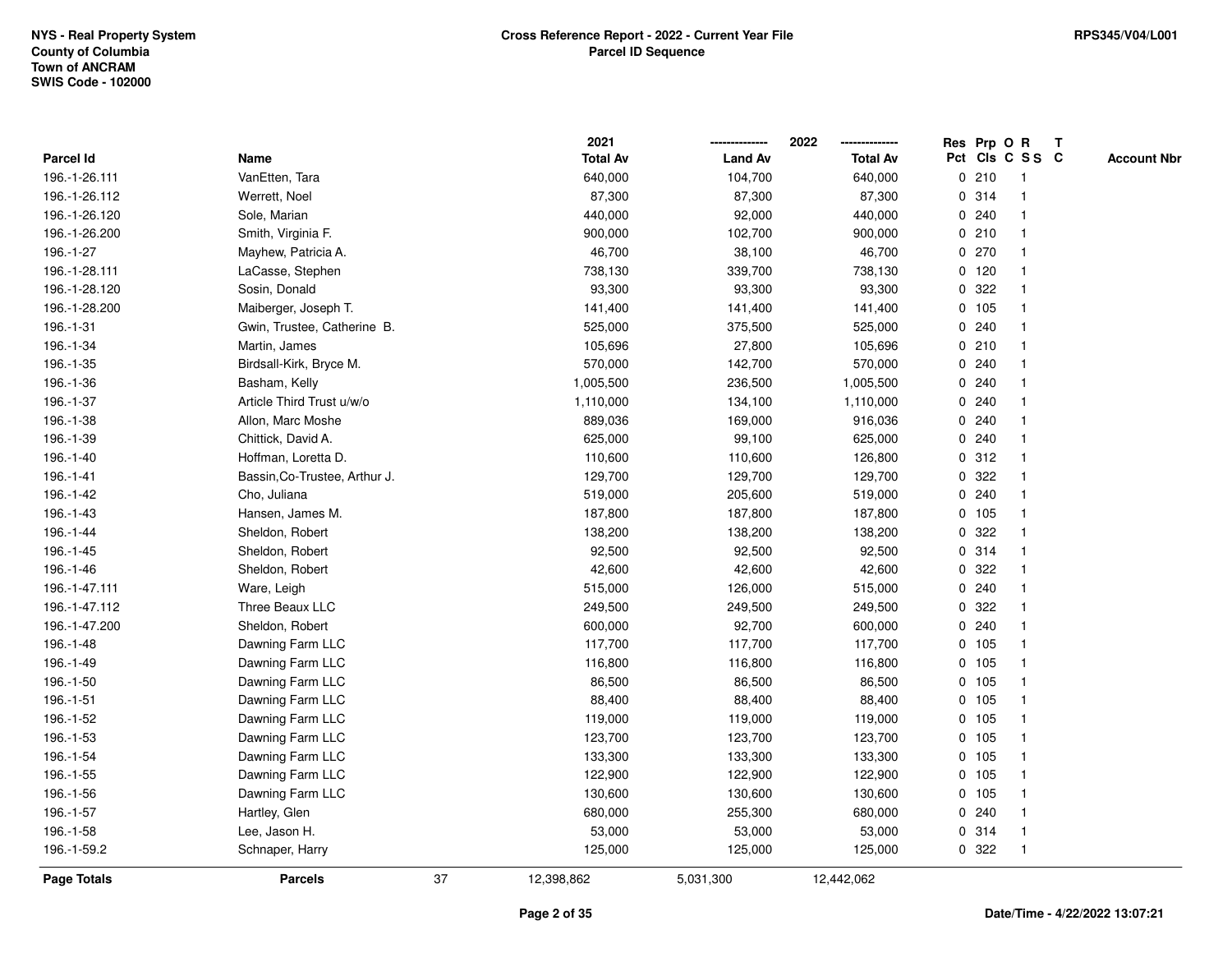|                    |                                             | 2021            |                | 2022            |   | Res Prp O R |                 | $\mathbf{T}$ |                    |
|--------------------|---------------------------------------------|-----------------|----------------|-----------------|---|-------------|-----------------|--------------|--------------------|
| Parcel Id          | Name                                        | <b>Total Av</b> | <b>Land Av</b> | <b>Total Av</b> |   |             | Pct Cls C S S C |              | <b>Account Nbr</b> |
| 196.-1-59.11       | Turoff, Nathan                              | 173,600         | 173,600        | 173,600         | 0 | 322         | -1              |              |                    |
| 196.-1-59.12       | Weaver, James Scott                         | 144,900         | 144,900        | 144,900         | 0 | 322         |                 |              |                    |
| 196.-1-60          | Hinz, Eric                                  | 177,900         | 101,800        | 177,900         |   | 0270        | $\mathbf{1}$    |              |                    |
| $197 - 1 - 1$      | Stanhope, Brandy Lyn                        | 55,000          | 30,600         | 55,000          |   | 0270        | $\mathbf{1}$    |              |                    |
| 197.-1-2.12        | Duksa, Donald J.                            | 1,125,000       | 202,700        | 1,125,000       |   | 0.240       | $\mathbf{1}$    |              |                    |
| 197.-1-2.111       | Coll, Bernice                               | 285,800         | 285,800        | 285,800         |   | 0.322       | $\mathbf{1}$    |              |                    |
| 197.-1-2.200       | Coll, Arieh Eytan Gidon                     | 435,000         | 106,100        | 435,000         |   | 0.240       | $\mathbf{1}$    |              |                    |
| $197 - 1 - 3$      | Knight, Alexa Scott                         | 156,800         | 68,800         | 156,800         |   | 0210        | $\mathbf{1}$    |              |                    |
| $197 - 1 - 4$      | Bronx House-Emanuel Camps                   | 403,600         | 270,500        | 403,600         | 0 | 581         | 8               |              |                    |
| $197.-1-5$         | Bronx House-Emanuel Camps                   | 1,441,150       | 260,000        | 1,441,150       | 0 | 581 W 8     |                 |              |                    |
| $197.-1-6$         | Miller, Paul                                | 134,800         | 134,800        | 134,800         |   | 0 105       | $\mathbf{1}$    |              |                    |
| $197.-1-7$         | Decker III, Gary R.                         | 185,000         | 25,600         | 185,000         |   | 0210        | $\mathbf{1}$    |              |                    |
| 197.-1-8.111       | Gordon, William F. IV.                      | 171,100         | 171,100        | 171,100         |   | 0.322       | $\mathbf{1}$    |              |                    |
| 197.-1-8.112       | Schneeberger, Corey C.                      | 225,000         | 65,000         | 225,000         |   | 0210        | $\mathbf 1$     |              |                    |
| 197.-1-8.120       | Gordon, William F. IV.                      | 236,100         | 65,100         | 236,100         |   | 0.312       |                 |              |                    |
| 197.-1-8.200       | Ham, Joseph John                            | 228,000         | 65,000         | 228,000         |   | 0210        | $\mathbf{1}$    |              |                    |
| 197.-1-9.111       | Moloney, Kristy M.                          | 645,000         | 258,000        | 672,000         |   | $0$ 117     | $\mathbf{1}$    |              |                    |
| 197.-1-9.112       | Larsen, Brooke                              | 732,867         | 40,000         | 732,867         |   | 0210        | $\mathbf{1}$    |              |                    |
| 197.-1-9.120       | Schneeberger, W F. Jr.                      | 265,500         | 65,000         | 265,500         |   | 0210        | $\mathbf{1}$    |              |                    |
| 197.-1-9.200       | Schneeberger, Mark                          | 190,000         | 62,100         | 190,000         |   | 0210        | $\mathbf{1}$    |              |                    |
| $197. - 1 - 13$    | Lewin, Sarah                                | 195,000         | 62,900         | 204,100         |   | 0210        | $\mathbf{1}$    |              |                    |
| 197.-1-14.1        | Pick, Trustee, Patricia Walker, Revoc Trust | 768,000         | 179,000        | 779,800         |   | 0 240 W 1   |                 |              |                    |
| 197.-1-14.2        | Pick, Patricia W.                           | 103,700         | 103,700        | 103,700         |   | 0 314 W 1   |                 |              |                    |
| $197. - 1 - 15$    | Koster, Katherine                           | 610,000         | 100,500        | 626,000         |   | 0 240 W 1   |                 |              |                    |
| 197.-1-16          | Young, David C.                             | 145,000         | 45,100         | 145,000         |   | 0210        | $\mathbf{1}$    |              |                    |
| $197. - 1 - 18$    | The Essell Farms LLC                        | 1,832,900       | 379,900        | 1,832,900       |   | 0, 113      | $\mathbf{1}$    |              |                    |
| 197.-1-19.1        | Wright, James F.                            | 340,000         | 152,900        | 340,000         |   | 90 240      | $\mathbf{1}$    |              |                    |
| 197.-1-19.2        | Higgins, Robert                             | 67,800          | 51,900         | 67,800          |   | 0.312       |                 |              |                    |
| 197.-1-20          | Arpadi, Stephen M.                          | 190,000         | 30,000         | 219,619         |   | 0210        | $\mathbf{1}$    |              |                    |
| 197.-1-21.111      | Bitel, Richard J.                           | 545,000         | 98,000         | 545,000         |   | 0.240       | $\mathbf{1}$    |              |                    |
| 197.-1-21.112      | Wiltsie Bridge LLC                          | 210,000         | 65,000         | 210,000         |   | 0210        | $\mathbf{1}$    |              |                    |
| 197.-1-21.200      | Peele, Jeremy D. c.                         | 1,196,900       | 517,500        | 1,196,900       |   | 0 120       | 1               |              |                    |
| 197.-1-22          | Peele, Jeremy C.D.                          | 14,300          | 14,300         | 14,300          |   | 0.310       | $\mathbf{1}$    |              |                    |
| 197.-1-24          | Peele, Jeremy D.C                           | 62,500          | 33,600         | 62,500          |   | 0270        | $\mathbf{1}$    |              |                    |
| 197.-1-25          | Delano, Andrew M.                           | 60,000          | 52,300         | 60,000          |   | 0.312       | $\mathbf 1$     |              |                    |
| 197.-1-26          | Ancram Associates LLC                       | 138,000         | 138,000        | 138,000         |   | 0 105       | $\mathbf{1}$    |              |                    |
| 197.-1-27          | <b>Bronx House-Emanuel</b>                  | 29,000          | 29,000         | 29,000          |   | 0.314       | 8               |              |                    |
| <b>Page Totals</b> | 37<br><b>Parcels</b>                        | 13,920,217      | 4,650,100      | 14,013,736      |   |             |                 |              |                    |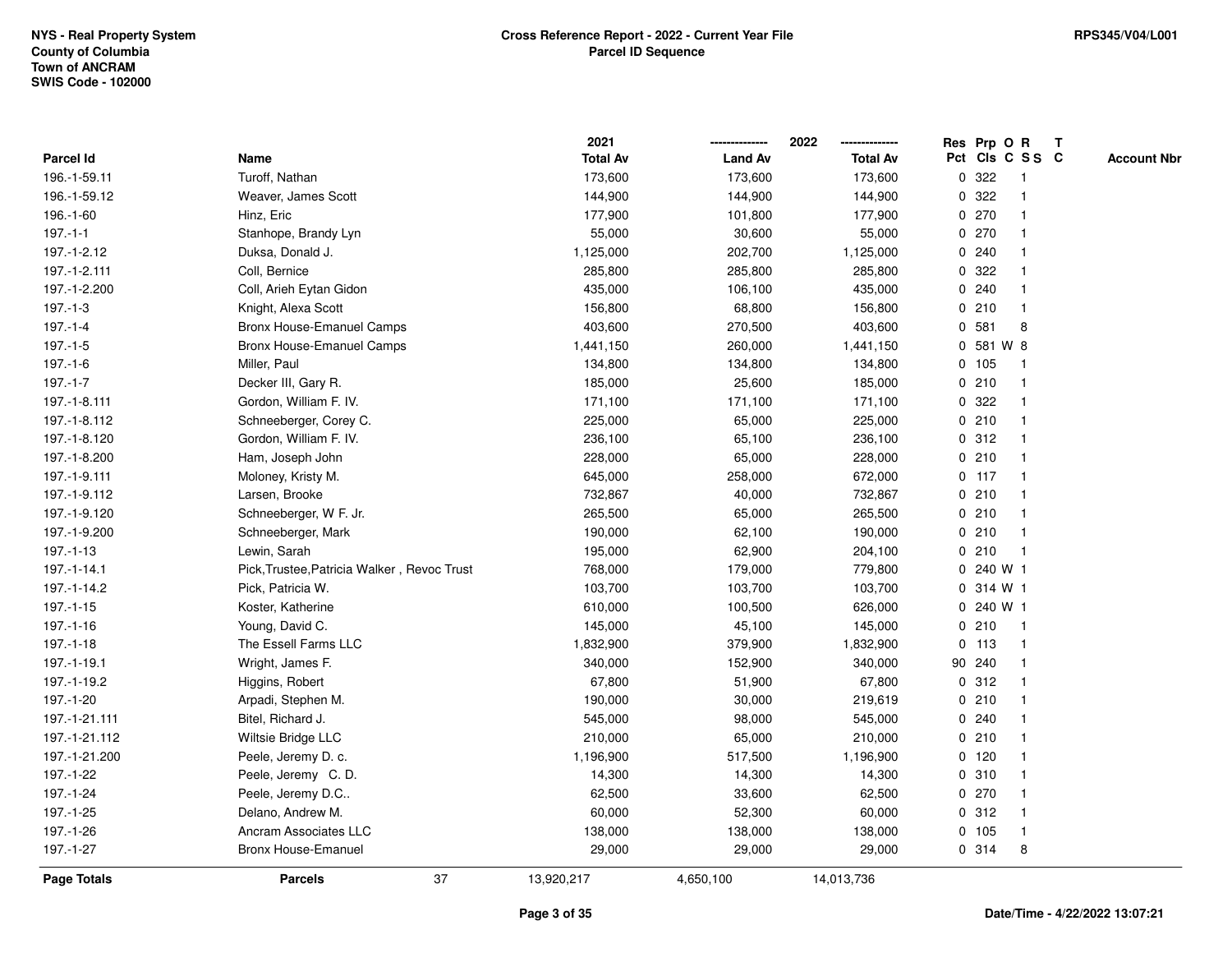|              |                              |    | 2021            |                | 2022            |             | Res Prp O R     | $\mathbf{T}$ |                    |
|--------------|------------------------------|----|-----------------|----------------|-----------------|-------------|-----------------|--------------|--------------------|
| Parcel Id    | Name                         |    | <b>Total Av</b> | <b>Land Av</b> | <b>Total Av</b> |             | Pct Cls C S S C |              | <b>Account Nbr</b> |
| 197.-1-28    | Gordon, William F. IV.       |    | 360,000         | 66,900         | 360,000         |             | 0210<br>-1      |              |                    |
| 197.-1-29    | Larsen, Brooke               |    | 73,000          | 73,000         | 73,000          | $\mathbf 0$ | 314             |              |                    |
| 197.-2-1.111 | Long LakeAssociates          |    | 45,000          | 45,000         | 45,000          | $\mathbf 0$ | 314 A 1         |              |                    |
| 197.-2-1.112 | Long Lake Associates         |    | 45,000          | 45,000         | 45,000          | 0           | 314 A 1         |              |                    |
| 197.-2-1.120 | Kluge, Reinhold F.           |    | 380,000         | 45,000         | 380,000         | 0           | 210 A 1         |              |                    |
| 197.-2-1.200 | Silver, Andrew               |    | 330,000         | 50,000         | 330,000         |             | 0 210 A 1       |              |                    |
| 197.-2-2.111 | Plasman, Jane                |    | 350,000         | 45,000         | 350,000         |             | 0 210 A 1       |              |                    |
| 197.-2-2.112 | Long Lake Arcadia LLC        |    | 45,000          | 45,000         | 45,000          |             | 0 314 A 1       |              |                    |
| 197.-2-2.120 | Long Lake Associates         |    | 45,000          | 45,000         | 45,000          |             | 0 314 A 1       |              |                    |
| 197.-2-2.200 | Stark, Betsy                 |    | 350,000         | 50,000         | 350,000         | 0           | 210 A 1         |              |                    |
| 197.-2-3.111 | Long Lake Associates         |    | 45,000          | 45,000         | 45,000          | 0           | 311 A 1         |              |                    |
| 197.-2-3.112 | Long Lake Associates         |    | 45,000          | 45,000         | 45,000          | $\mathbf 0$ | 311 A 1         |              |                    |
| 197.-2-3.120 | Long Lake Associates         |    | 45,000          | 45,000         | 45,000          |             | 0 314 A 1       |              |                    |
| 197.-2-3.200 | Long Lake Associates         |    | 45,000          | 45,000         | 45,000          |             | 0 314 A 1       |              |                    |
| 197.-2-4.111 | Bardosh, Saul                |    | 360,000         | 50,000         | 360,000         |             | 0 210 A 1       |              |                    |
| 197.-2-4.112 | Long Lake Associates         |    | 45,000          | 45,000         | 45,000          |             | 0 314 A 1       |              |                    |
| 197.-2-4.120 | Long Lake Associates         |    | 45,000          | 45,000         | 45,000          | 0           | 314 A 1         |              |                    |
| 197.-2-4.200 | Long Lake Associates         |    | 45,000          | 45,000         | 45,000          | 0           | 314 A 1         |              |                    |
| 197.-2-5.111 | Pollard, Carol S.            |    | 380,000         | 45,000         | 380,000         |             | 0210A1          |              |                    |
| 197.-2-5.112 | Long Lake Associates         |    | 45,000          | 45,000         | 45,000          |             | 0 314 A 1       |              |                    |
| 197.-2-5.120 | Asayas, Izzet                |    | 330,000         | 50,000         | 330,000         |             | 0 210 A 1       |              |                    |
| 197.-2-5.200 | Pasternak, Richard C.        |    | 330,000         | 50,000         | 330,000         |             | 0 210 A 1       |              |                    |
| 197.-2-6.111 | Best, Jed M.                 |    | 330,000         | 50,000         | 330,000         |             | 0 210 A 1       |              |                    |
| 197.-2-6.112 | Mellman, Robert E.           |    | 330,000         | 50,000         | 330,000         | $\mathbf 0$ | 210 A 1         |              |                    |
| 197.-2-6.120 | Tolan, Jenny R.              |    | 380,000         | 45,000         | 380,000         | 0           | 210 A 1         |              |                    |
| 197.-2-6.200 | Hirsch, Irwin /trustee       |    | 330,000         | 50,000         | 330,000         |             | 0 210 A 1       |              |                    |
| 197.-2-7.111 | Smith, Bradford K.           |    | 330,000         | 50,000         | 330,000         |             | 0 210 W 1       |              |                    |
| 197.-2-7.112 | Irwin, Dean T.               |    | 330,000         | 50,000         | 330,000         |             | 0 210 B 1       |              |                    |
| 197.-2-7.120 | Schlesinger, Phyllis         |    | 350,000         | 50,000         | 350,000         |             | 0 210 B 1       |              |                    |
| 197.-2-7.200 | Sax, Ira                     |    | 380,000         | 50,000         | 380,000         |             | 0 210 B 1       |              |                    |
| 197.-2-8.111 | Kessler, Allan P.            |    | 380,000         | 50,000         | 380,000         |             | 0 210 B 1       |              |                    |
| 197.-2-8.112 | Lui, Kin                     |    | 330,000         | 50,000         | 330,000         |             | 0 210 B 1       |              |                    |
| 197.-2-8.120 | Hirsh, Lana F.               |    | 380,000         | 50,000         | 380,000         |             | 0 210 B 1       |              |                    |
| 197.-2-8.200 | Girardi, Federico            |    | 380,000         | 50,000         | 380,000         |             | 0 210 B 1       |              |                    |
| 197.-2-9.111 | Winker, Alan                 |    | 335,000         | 50,000         | 335,000         |             | 0 210 B 1       |              |                    |
| 197.-2-9.112 | Greenwald, Richard           |    | 330,000         | 50,000         | 330,000         |             | 0 210 B 1       |              |                    |
| 197.-2-9.120 | Katz Harry , Katz , Jan Hack |    | 385,000         | 50,000         | 385,000         |             | 0 210 B 1       |              |                    |
| Page Totals  | <b>Parcels</b>               | 37 | 9,063,000       | 1,809,900      | 9,063,000       |             |                 |              |                    |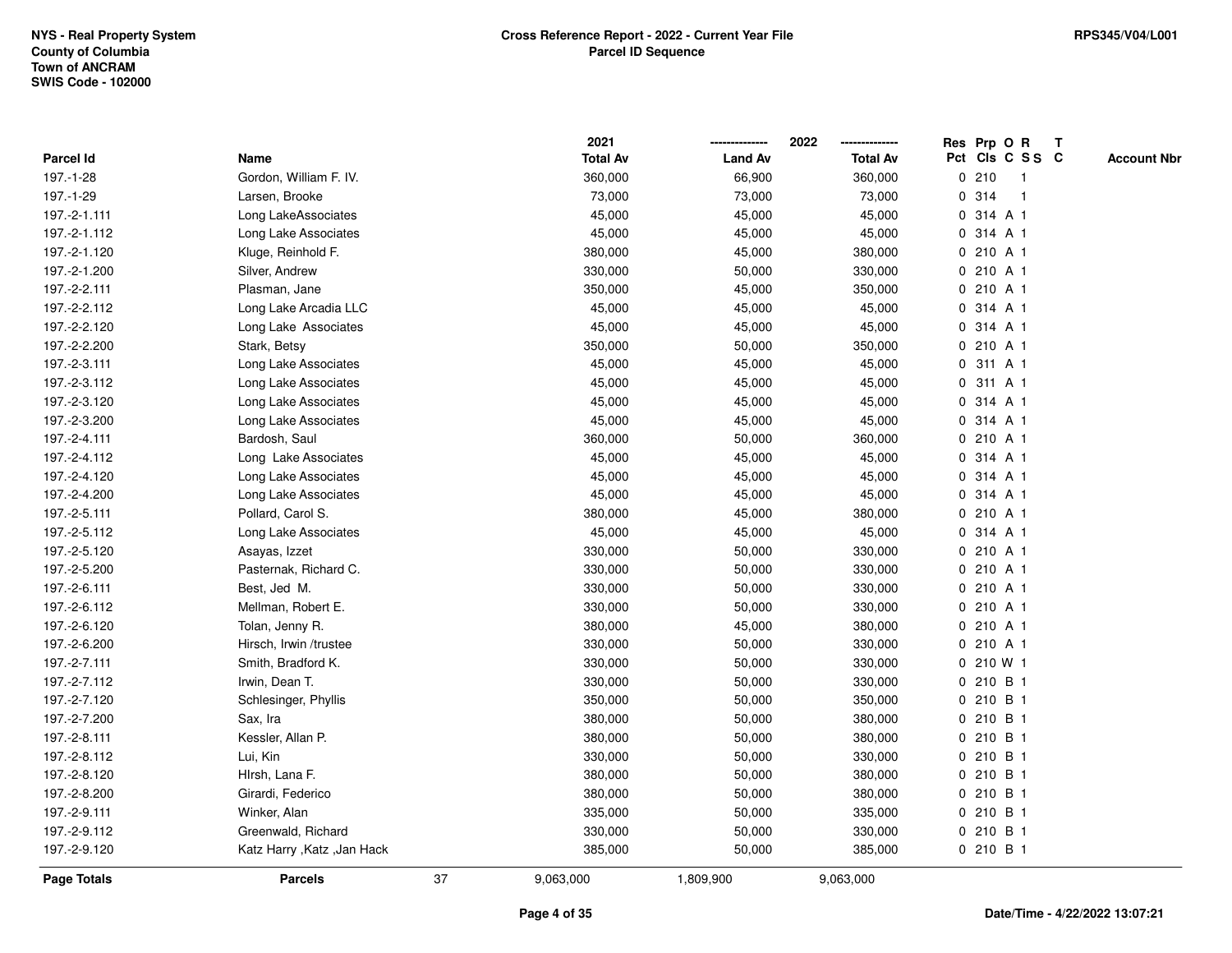|                 |                                       | 2021            |                | 2022            | Res Prp O R<br>$\mathbf{T}$           |
|-----------------|---------------------------------------|-----------------|----------------|-----------------|---------------------------------------|
| Parcel Id       | Name                                  | <b>Total Av</b> | <b>Land Av</b> | <b>Total Av</b> | Pct Cls C S S C<br><b>Account Nbr</b> |
| 197.-2-9.200    | Scherl, Allen I.                      | 380,000         | 50,000         | 380,000         | 0 210 B 1                             |
| 197.-2-10.111   | The NR Levites Family LLC             | 330,000         | 50,000         | 330,000         | 0 210 B 1                             |
| 197.-2-10.112   | Friedman, Cheryl                      | 330,000         | 50,000         | 330,000         | 0 210 B 1                             |
| 197.-2-10.120   | Kaufman, Alan                         | 380,000         | 50,000         | 380,000         | 210 B 1<br>0                          |
| 197.-2-10.200   | Robbins, Richard A.                   | 380,000         | 50,000         | 380,000         | 0 210 B 1                             |
| 197.-2-11.111   | Long Lake Associates                  | 45,000          | 45,000         | 45,000          | 0 314 A 1                             |
| 197.-2-11.112   | Long Lake Associates                  | 45,000          | 45,000         | 45,000          | 0 311 A 1                             |
| 197.-2-11.120   | Long Lake Associates                  | 45,000          | 45,000         | 45,000          | 0 314 A 1                             |
| 197.-2-11.200   | Long Lake Associates                  | 45,000          | 45,000         | 45,000          | 0 314 A 1                             |
| 197.-2-12.111   | Paley, Robert M.                      | 350,000         | 50,000         | 350,000         | 0 210 A 1                             |
| 197.-2-12.112   | Long Lake Associates                  | 45,000          | 45,000         | 45,000          | 314 A 1<br>0                          |
| 197.-2-12.120   | Long Lake Associates                  | 45,000          | 45,000         | 45,000          | 311 A 1<br>0                          |
| 197.-2-12.200   | Long Lake Associates                  | 45,000          | 45,000         | 45,000          | 0 314 A 1                             |
| 197.-2-13.111   | Dietz, John C.                        | 380,000         | 50,000         | 380,000         | 0210A1                                |
| 197.-2-13.112   | Slavin, Howard                        | 380,000         | 50,000         | 380,000         | 0 210 B 1                             |
| 197.-2-13.120   | Weiner, Robert                        | 380,000         | 50,000         | 380,000         | 0 210 A 1                             |
| 197.-2-13.200   | Solomon, Steven                       | 350,000         | 50,000         | 350,000         | 210 A 1<br>0                          |
| 197.-2-14.111   | Magid, Harold                         | 330,000         | 50,000         | 330,000         | 210 B 1<br>0                          |
| 197.-2-14.112   | Kaufman, Arthur                       | 330,000         | 50,000         | 330,000         | 0 210 B 1                             |
| 197.-2-14.120   | Scola, Peter                          | 330,000         | 50,000         | 330,000         | 0 210 B 1                             |
| 197.-2-14.200   | Lovitz, Irene H.                      | 330,000         | 50,000         | 330,000         | 0 210 B 1                             |
| 197.-2-15.111   | Zier, Karen                           | 350,000         | 50,000         | 350,000         | 0 210 B 1                             |
| 197.-2-15.112   | Schwartz, Martin E.                   | 330,000         | 50,000         | 330,000         | 0 210 B 1                             |
| 197.-2-15.120   | Watt, Andrea                          | 330,000         | 50,000         | 330,000         | 210 B 1<br>0                          |
| 197.-2-15.200   | Kornberg, Scott                       | 380,000         | 50,000         | 380,000         | 0 210 B 1                             |
| 197.-2-16.111   | Lee, Thomas                           | 330,000         | 50,000         | 330,000         | 0 210 B 1                             |
| 197.-2-16.112   | Albin, Adam J.                        | 330,000         | 50,000         | 330,000         | 0 210 B 1                             |
| 197.-2-16.120   | Sidddhesh Nayak Karmali, Living Trust | 330,000         | 50,000         | 330,000         | 0 210 W 1                             |
| 197.-2-16.200   | Chernoff, Carl                        | 330,000         | 50,000         | 330,000         | 0 210 B 1                             |
| 197.-2-17.111   | Slonevsky, Leonard                    | 380,000         | 50,000         | 380,000         | 0 210 B 1                             |
| 197.-2-17.112   | Fisher, Catherine                     | 330,000         | 50,000         | 330,000         | 0 210 B 1                             |
| 197.-2-17.120   | Gluck, Nancy J.                       | 330,000         | 50,000         | 330,000         | 0 210 B 1                             |
| 197.-2-17.200   | Walters, William                      | 350,000         | 50,000         | 350,000         | 0210B1                                |
| $197.1 - 1 - 1$ | Van Wagner, Ruth                      | 44,300          | 44,300         | 44,300          | 0.314<br>$\overline{1}$               |
| 197.1-1-2       | Van Wagner, Ruth                      | 155,000         | 50,000         | 155,000         | 0210<br>$\mathbf 1$                   |
| 197.1-1-3       | Sexton, Felicita                      | 175,000         | 63,800         | 175,000         | 0210<br>$\mathbf{1}$                  |
| $197.1 - 1 - 4$ | Esposito, Ronald P.                   | 46,000          | 46,000         | 46,000          | 0.314<br>$\mathbf{1}$                 |
| Page Totals     | 37<br><b>Parcels</b>                  | 9,795,300       | 1,819,100      | 9,795,300       |                                       |

## **Page 5 of 35**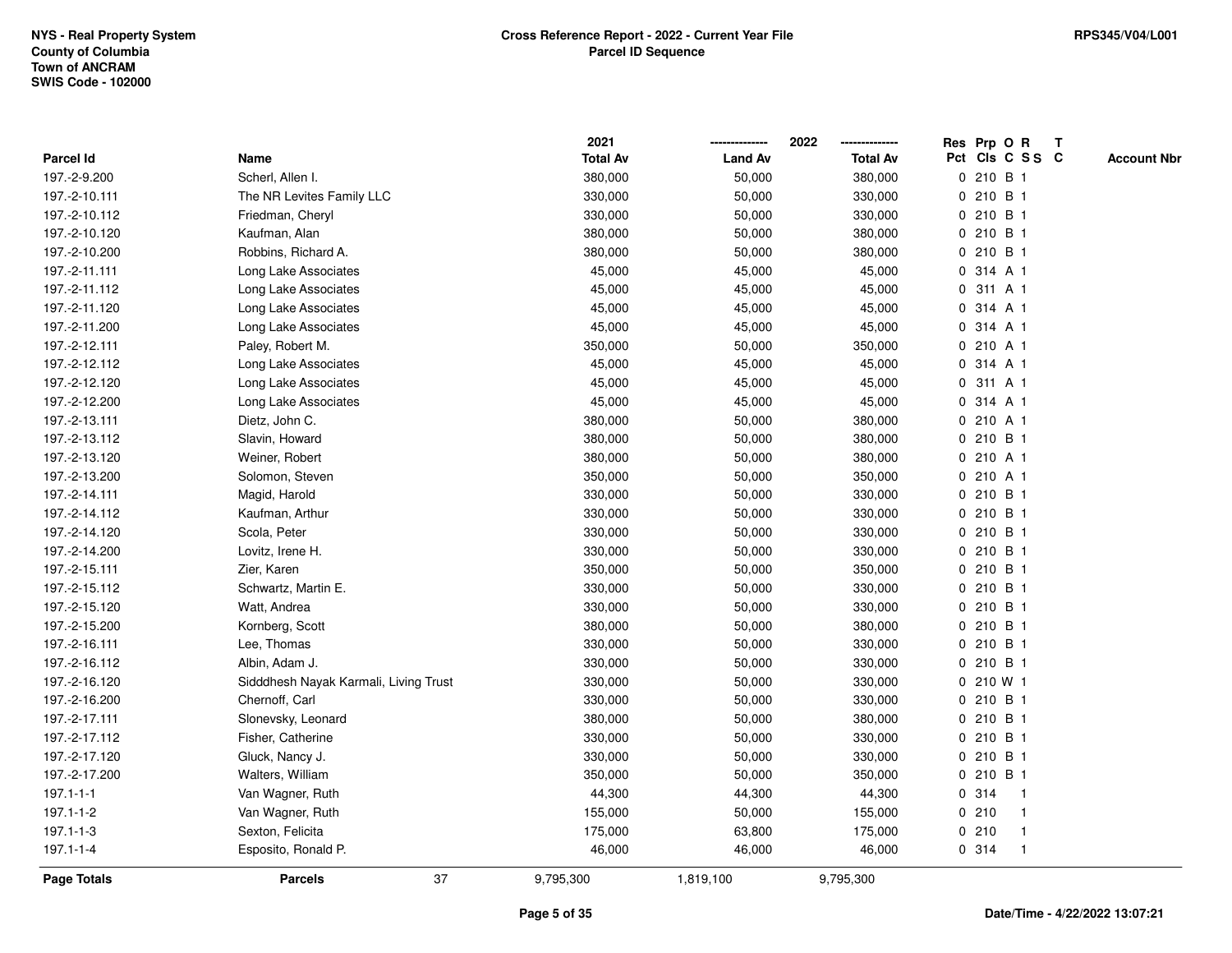|                 |                                | 2021            |                | 2022            |   |       | Res Prp O R     | $\mathbf{T}$ |                    |
|-----------------|--------------------------------|-----------------|----------------|-----------------|---|-------|-----------------|--------------|--------------------|
| Parcel Id       | Name                           | <b>Total Av</b> | <b>Land Av</b> | <b>Total Av</b> |   |       | Pct Cls C S S C |              | <b>Account Nbr</b> |
| $197.1 - 1 - 6$ | Israel, Paul                   | 220,000         | 43,100         | 220,000         |   | 0210  | -1              |              |                    |
| $197.1 - 1 - 7$ | Wohleking, Susan B.            | 170,000         | 43,100         | 170,000         |   | 0210  |                 |              |                    |
| 197.1-1-10      | Bressler, Robert S.            | 265,000         | 47,300         | 265,000         |   | 0210  |                 |              |                    |
| 197.1-1-12      | Bressler, Howard L.            | 160,000         | 10,000         | 160,000         | 0 | 210   | -1              |              |                    |
| 197.1-1-13      | Jaye, David                    | 165,000         | 34,200         | 165,000         |   | 0210  | $\mathbf{1}$    |              |                    |
| 197.1-1-14      | Weistrop, Harriet              | 225,000         | 49,500         | 225,000         |   | 0210  |                 |              |                    |
| 197.1-1-15      | Colandrea, Brian               | 125,000         | 35,000         | 125,000         |   | 0210  |                 |              |                    |
| 197.1-1-17      | Mankoff, Milton                | 95,000          | 25,800         | 95,000          |   | 0210  |                 |              |                    |
| 197.1-1-18      | Wiggers, Edwin A. Jr.          | 120,000         | 27,400         | 120,000         |   | 0210  |                 |              |                    |
| 197.1-1-21      | Schoonmaker, Thomas Joseph Jr. | 390,000         | 55,400         | 390,000         |   | 0210  |                 |              |                    |
| 197.1-1-22      | Kraft, Carol M.                | 21,600          | 21,600         | 21,600          |   | 0.314 | $\mathbf 1$     |              |                    |
| 197.1-1-23      | Kraft, Carol M.                | 165,000         | 10,000         | 165,000         |   | 0210  |                 |              |                    |
| 197.1-1-24      | Wiggers, Edwin A. Jr.          | 110,000         | 37,100         | 110,000         |   | 0.260 |                 |              |                    |
| 197.1-1-25      | Muller, Jay                    | 165,000         | 29,000         | 165,000         |   | 0210  |                 |              |                    |
| 197.1-1-26      | Wiggers, George                | 165,000         | 61,300         | 165,000         |   | 0210  |                 |              |                    |
| 197.1-1-27      | Schneier, Seymour              | 50,000          | 50,000         | 50,000          |   | 0.314 |                 |              |                    |
| 197.1-1-28      | Skoric, Ivan                   | 190,000         | 63,800         | 190,000         | 0 | 210   | -1              |              |                    |
| 197.1-1-29.100  | Lane, Alan R.                  | 220,000         | 57,000         | 220,000         | 0 | 210   |                 |              |                    |
| 197.1-1-29.200  | Hack, Philip                   | 172,500         | 50,100         | 172,500         |   | 0.260 | $\mathbf 1$     |              |                    |
| 197.1-1-30      | Whyne, David                   | 36,000          | 36,000         | 36,000          |   | 0.314 |                 |              |                    |
| 197.1-1-33      | Marcus, Phyllis                | 114,700         | 35,400         | 114,700         |   | 0210  |                 |              |                    |
| 197.1-1-35      | Sperling, Adam                 | 170,000         | 22,000         | 170,000         | 0 | 240   |                 |              |                    |
| 197.1-1-36      | Dunaief Living Trust           | 263,255         | 62,600         | 263,255         |   | 0.260 |                 |              |                    |
| 197.1-1-37      | Whyne, David                   | 135,000         | 38,200         | 135,000         | 0 | 210   |                 |              |                    |
| 197.1-1-39      | Eytel, Suzanne Levy            | 135,000         | 40,600         | 135,000         |   | 0210  |                 |              |                    |
| 197.1-1-40      | Langton, John S.               | 480,000         | 71,300         | 480,000         |   | 0210  |                 |              |                    |
| 197.1-1-41      | Lutnick, Jerome                | 155,000         | 25,000         | 155,000         |   | 0210  |                 |              |                    |
| 197.1-1-42      | Anzalone, Michael              | 145,000         | 47,800         | 145,000         |   | 0210  |                 |              |                    |
| 197.1-1-43      | Marshall, David J.             | 205,000         | 65,000         | 205,000         |   | 0210  |                 |              |                    |
| 197.1-1-45      | McCoy, Thomas                  | 235,000         | 52,500         | 235,000         |   | 0210  |                 |              |                    |
| 197.1-1-47      | Gelman, Stephen M.             | 210,000         | 71,500         | 210,000         |   | 0210  | $\mathbf 1$     |              |                    |
| 197.1-1-48      | Zelenka, Beatrice              | 26,400          | 26,400         | 26,400          |   | 0.314 | $\mathbf{1}$    |              |                    |
| 197.1-1-49      | Salvato, Teresa                | 150,000         | 22,000         | 150,000         |   | 0210  |                 |              |                    |
| 197.1-1-50      | Zelenka, Charles               | 220,000         | 43,100         | 220,000         |   | 0210  |                 |              |                    |
| 197.1-1-51      | Perusse, James J.              | 228,000         | 33,000         | 228,000         |   | 0210  |                 |              |                    |
| 197.1-1-53      | The Gibofsky Family Trust      | 635,000         | 61,400         | 635,000         |   | 0210  | $\overline{1}$  |              |                    |
| 197.1-1-55      | Forster, Martin P.             | 130,000         | 35,000         | 130,000         |   | 0210  | $\mathbf{1}$    |              |                    |
| Page Totals     | <b>Parcels</b>                 | 37<br>6,867,455 | 1,539,500      | 6,867,455       |   |       |                 |              |                    |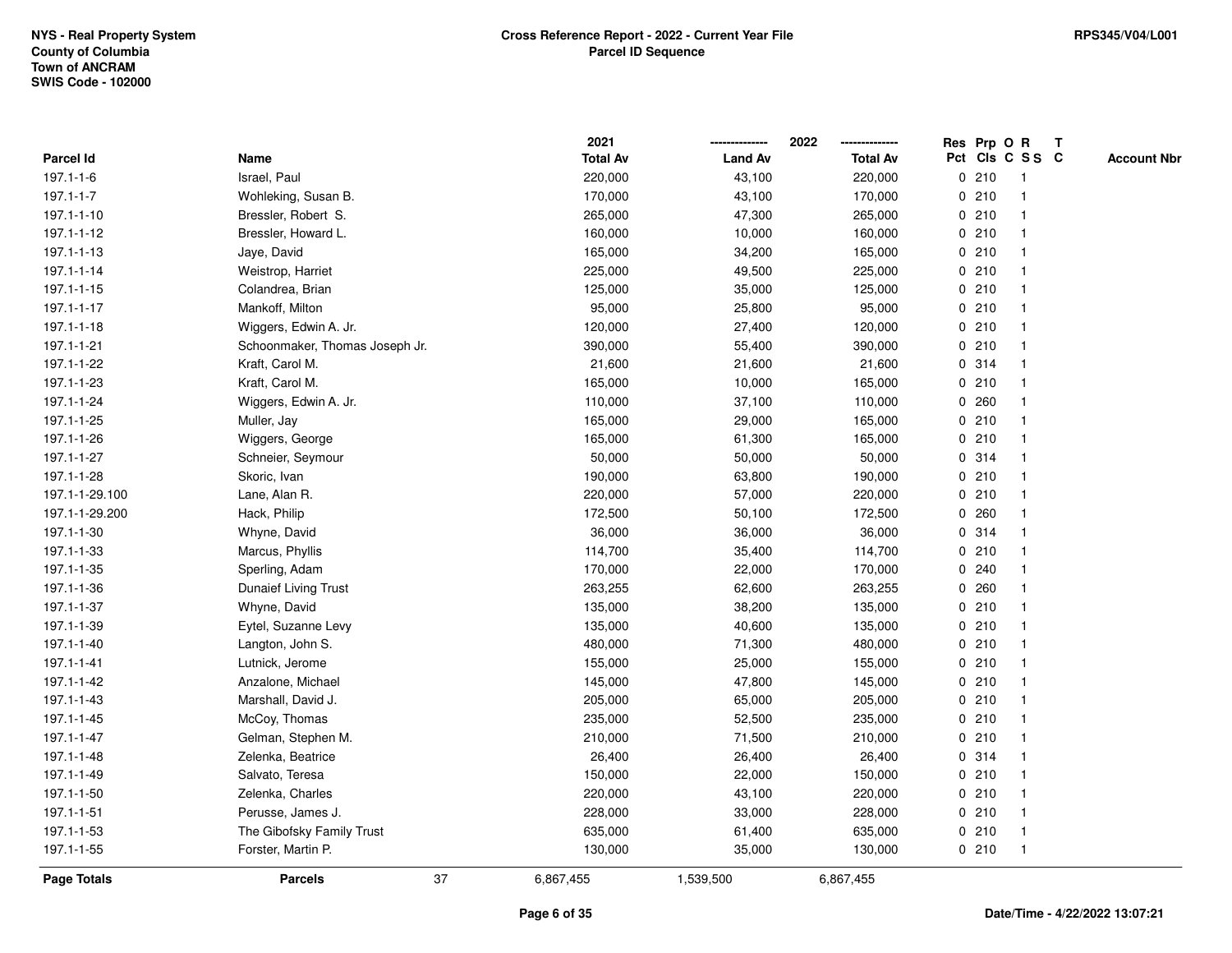|                    |                               |    | 2021            |                | 2022            |              | Res Prp O R     |              | T |                    |
|--------------------|-------------------------------|----|-----------------|----------------|-----------------|--------------|-----------------|--------------|---|--------------------|
| Parcel Id          | Name                          |    | <b>Total Av</b> | <b>Land Av</b> | <b>Total Av</b> |              | Pct Cls C S S C |              |   | <b>Account Nbr</b> |
| 197.1-1-56         | Gillers, William H.           |    | 105,000         | 22,000         | 105,000         |              | 0210            | -1           |   |                    |
| 197.1-1-58         | lacovelli, Joseph             |    | 255,000         | 35,000         | 255,000         |              | 0210            | $\mathbf 1$  |   |                    |
| 197.1-1-59         | lacovelli, Joseph             |    | 85,700          | 26,400         | 85,700          |              | 0.312           |              |   |                    |
| 197.1-1-60         | Jackson Road Racquet Club     |    | 48,800          | 35,000         | 48,800          |              | 0 557           |              |   |                    |
| 197.1-1-61         | Lower Rhoda Racquet Club      |    | 48,800          | 35,000         | 48,800          |              | 0 557           |              |   |                    |
| 197.1-1-62         | Rhoda Lake Community Inc      |    | 51,000          | 51,000         | 51,000          |              | 0 557           |              |   |                    |
| 197.1-1-65         | Greenberg, David              |    | 30,400          | 30,400         | 30,400          |              | 0 314           |              |   |                    |
| 197.1-1-66         | <b>Calabrese Family Trust</b> |    | 28,800          | 28,800         | 28,800          |              | 0.314           | -1           |   |                    |
| 197.1-1-67         | Dworkin, Melissa              |    | 48,100          | 48,100         | 48,100          |              | 0 314           | -1           |   |                    |
| 197.1-1-68         | Dworkin, Melissa              |    | 30,800          | 30,800         | 30,800          |              | 0 314           |              |   |                    |
| 197.1-1-69         | Dworkin, Melissa              |    | 29,700          | 15,600         | 29,700          |              | 0.312           |              |   |                    |
| 197.1-1-70         | Dworkin, Melissa              |    | 415,000         | 22,000         | 415,000         |              | 0210            |              |   |                    |
| 197.1-1-71         | Baraz Revocable Trust, Julie  |    | 190,000         | 27,000         | 190,000         |              | 0210            |              |   |                    |
| 197.1-1-72         | Dworkin, Melissa              |    | 36,400          | 36,400         | 36,400          | 0            | 314             | -1           |   |                    |
| 197.1-1-73         | Waldman, Mitchell             |    | 190,000         | 37,100         | 190,000         | 0            | 210             | $\mathbf{1}$ |   |                    |
| 197.1-2-1          | Shapiro, Louise               |    | 275,000         | 62,500         | 275,000         | $\mathbf{0}$ | 210 W 1         |              |   |                    |
| 197.1-2-2          | Purinton, Jamie Crelly        |    | 220,000         | 87,500         | 220,000         |              | 0 210 W 1       |              |   |                    |
| 197.1-2-3          | Purinton, Jamie               |    | 9,600           | 9,600          | 9,600           |              | 0.314           | -1           |   |                    |
| 197.1-2-4          | Stein, Bradford M.            |    | 71,700          | 68,800         | 71,700          |              | 0 312 W 1       |              |   |                    |
| 197.1-2-5          | Stein, Bradford M.            |    | 295,000         | 75,000         | 295,000         |              | 0 210 W 1       |              |   |                    |
| 197.1-2-6          | Ben-Meir, Alon                |    | 205,000         | 50,000         | 205,000         |              | 0 210 W 1       |              |   |                    |
| 197.1-2-7          | Solomon, Michael              |    | 125,000         | 28,200         | 125,000         |              | 0210            | $\mathbf{1}$ |   |                    |
| 197.1-2-8          | 8 Spruce Street LLC           |    | 185,000         | 36,100         | 185,000         |              | 0210            | -1           |   |                    |
| 197.1-2-9          | Hall, Melissa                 |    | 80,000          | 19,000         | 80,000          |              | 0210            | $\mathbf 1$  |   |                    |
| 197.1-2-11         | Holober, George               |    | 55,000          | 25,800         | 55,000          |              | 0.260           | $\mathbf 1$  |   |                    |
| 197.1-2-12         | Nysarc Inc                    |    | 240,000         | 50,000         | 240,000         |              | 0210            | 8            |   |                    |
| 197.1-2-13         | Nysarc Inc                    |    | 1,341,300       | 245,000        | 1,341,300       | 0            | 581             | 8            |   |                    |
| 197.1-2-14         | Peltz, Karen                  |    | 210,000         | 56,300         | 210,000         |              | 0 210 W 1       |              |   |                    |
| 197.1-2-15         | Dachelet, Thomas M.           |    | 165,000         | 52,500         | 165,000         | 0            | 260 W 1         |              |   |                    |
| 197.1-2-17         | Nysarc Inc                    |    | 115,800         | 115,800        | 115,800         | 0            | 314             | 8            |   |                    |
| 197.1-2-18         | Nysarc Inc                    |    | 290,000         | 55,000         | 290,000         | $\mathbf 0$  | 260             | 8            |   |                    |
| 197.1-2-20         | Nysarc Inc                    |    | 36,100          | 36,100         | 36,100          |              | 0 311 W 8       |              |   |                    |
| 197.1-2-21         | Nysarc Inc                    |    | 50,000          | 50,000         | 50,000          | $\mathbf 0$  | 311 W 8         |              |   |                    |
| 197.1-2-22         | Rhoda Lake Community Inc      |    | 54,500          | 54,500         | 54,500          |              | 0 314 W 1       |              |   |                    |
| 197.1-2-23         | Greene, David                 |    | 385,000         | 51,300         | 385,000         |              | 0210            | $\mathbf 1$  |   |                    |
| 197.1-2-24         | Greene, David                 |    | 42,800          | 42,800         | 42,800          |              | 0.314           | $\mathbf{1}$ |   |                    |
| 197.1-2-25         | Grippa, Anthony J.            |    | 185,500         | 49,000         | 185,500         |              | 0210            | $\mathbf{1}$ |   |                    |
| <b>Page Totals</b> | <b>Parcels</b>                | 37 | 6,230,800       | 1,801,400      | 6,230,800       |              |                 |              |   |                    |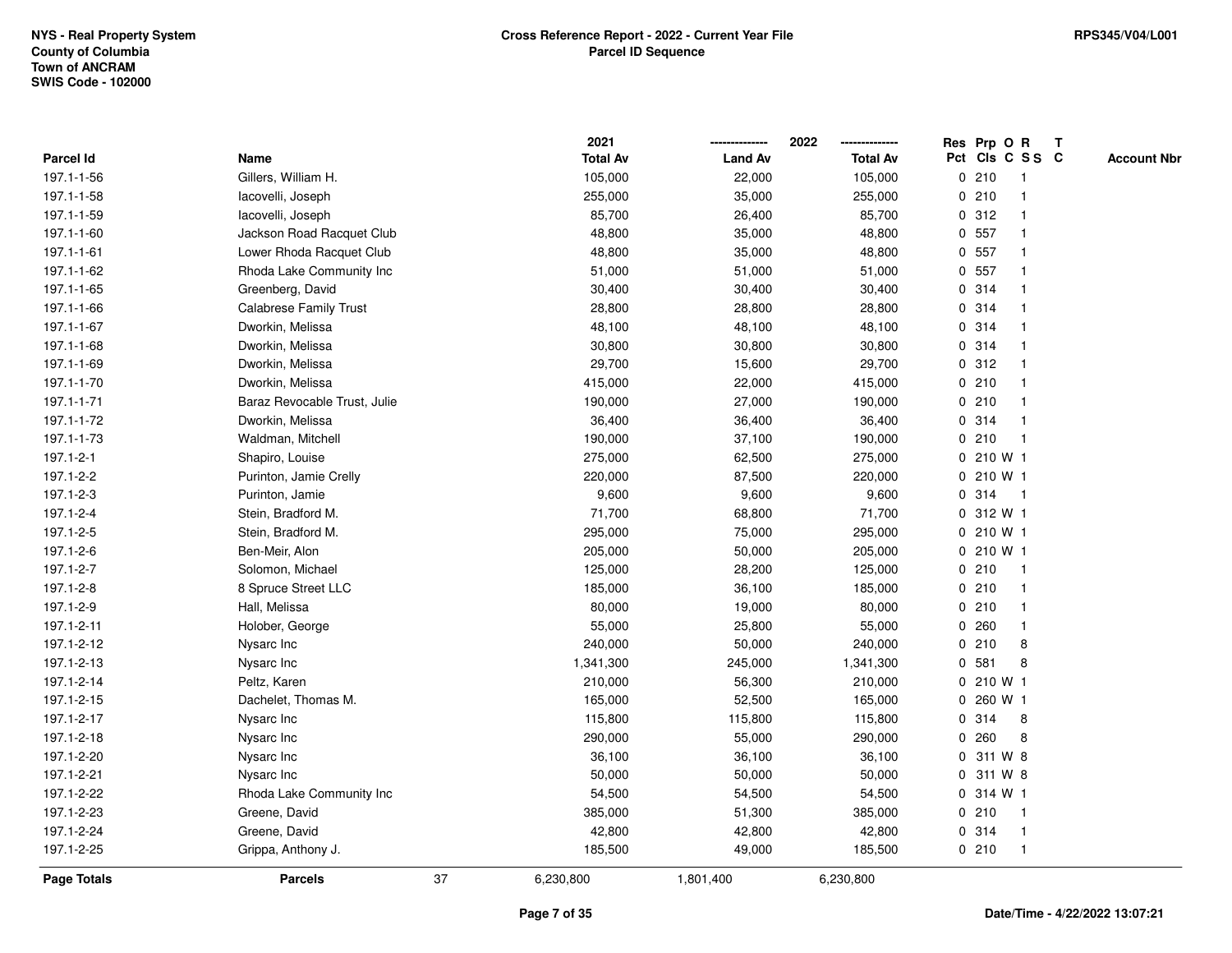|                    |                             |    | 2021            |                | 2022            |             | Res Prp O R     |                         | $\mathbf{T}$ |                    |
|--------------------|-----------------------------|----|-----------------|----------------|-----------------|-------------|-----------------|-------------------------|--------------|--------------------|
| <b>Parcel Id</b>   | Name                        |    | <b>Total Av</b> | <b>Land Av</b> | <b>Total Av</b> |             | Pct Cls C S S C |                         |              | <b>Account Nbr</b> |
| 197.1-2-26.100     | Sheehan, William Nolan III. |    | 45,000          | 45,000         | 45,000          |             | 0 314           | -1                      |              |                    |
| 197.1-2-26.200     | Sheehan, William Nolan III. |    | 265,000         | 93,900         | 265,000         |             | 0210            |                         |              |                    |
| 197.1-2-27         | Zucker, Miriam              |    | 245,000         | 52,500         | 245,000         | $\mathbf 0$ | 210             | -1                      |              |                    |
| 197.1-2-28         | Blindman, Marcia            |    | 46,300          | 46,300         | 46,300          | 0           | 314             | $\mathbf 1$             |              |                    |
| 197.1-2-29         | Blindman, Marcia            |    | 381,758         | 105,700        | 381,758         |             | 0 210 W 1       |                         |              |                    |
| 197.1-2-30.120     | Zablow, Leonard             |    | 200,000         | 51,400         | 200,000         |             | 0210            | -1                      |              |                    |
| 197.1-2-30.200     | Blindman, Marcia            |    | 81,800          | 81,800         | 81,800          |             | 0 314           |                         |              |                    |
| 197.1-2-31         | Van Voorhis, Lynne          |    | 521,100         | 210,000        | 521,100         |             | 0 280 W 1       |                         |              |                    |
| 197.1-2-33         | Wing, Francis C.            |    | 80,000          | 41,000         | 80,000          |             | 0.260           | -1                      |              |                    |
| 197.1-2-34         | Hanaburgh, David            |    | 45,000          | 22,000         | 45,000          | 0           | 260             | $\mathbf{1}$            |              |                    |
| 197.1-2-35         | Cohen, Richard B.           |    | 10,800          | 10,800         | 10,800          |             | 0.314           | $\mathbf{1}$            |              |                    |
| 197.1-2-36         | Cohen, Richard              |    | 45,000          | 10,000         | 45,000          |             | 0.260           | $\mathbf 1$             |              |                    |
| 197.1-2-37         | Bishop, Robert M.           |    | 80,000          | 25,800         | 80,000          |             | 0.260           |                         |              |                    |
| 197.1-2-38         | David, James F; Frederick   |    | 35,000          | 9,000          | 35,000          |             | 0.260           |                         |              |                    |
| 197.1-2-39         | Bishop, Stephanie           |    | 115,000         | 9,000          | 115,000         | 0           | 260             |                         |              |                    |
| 197.1-2-40         | Irving, Gerard              |    | 90,000          | 30,200         | 90,000          | 0           | 260             |                         |              |                    |
| 197.1-2-41         | Roma, Thomas                |    | 75,000          | 18,000         | 75,000          | 0           | 260             | $\overline{\mathbf{1}}$ |              |                    |
| 197.1-2-42         | Roma, Thomas                |    | 75,000          | 17,000         | 75,000          | 0           | 260             | -1                      |              |                    |
| 197.1-2-43         | Wells Fargo Bank            |    | 130,000         | 46,500         | 130,000         |             | 0210            |                         |              |                    |
| 197.1-2-44         | Nerico LLC                  |    | 240,000         | 240,000        | 240,000         |             | 0 322           |                         |              |                    |
| 197.1-2-45         | Cohen, Richard B.           |    | 13,000          | 13,000         | 13,000          |             | 0 314           |                         |              |                    |
| 197.1-2-46         | Grippa, Anthony M.          |    | 48,300          | 48,300         | 48,300          |             | 0 314           |                         |              |                    |
| 197.3-1-1.100      | Mladenovic, Uros            |    | 47,500          | 47,500         | 47,500          | 0           | 314             |                         |              |                    |
| 197.3-1-2          | Grippa, Anthony J.          |    | 40,600          | 40,600         | 40,600          |             | 0.314           | $\mathbf{1}$            |              |                    |
| 197.3-1-3          | Thompson, James             |    | 166,000         | 32,200         | 167,380         |             | 0210            |                         |              |                    |
| 197.3-1-4          | Vleming, Thomas             |    | 195,000         | 45,000         | 195,000         |             | 0210            |                         |              |                    |
| 197.3-1-5          | Byrnes, John R.             |    | 160,000         | 40,300         | 160,000         |             | 0210            |                         |              |                    |
| 197.3-1-6          | Blindman, Marcia            |    | 33,800          | 33,800         | 33,800          |             | 0.314           |                         |              |                    |
| 197.3-1-7          | Vermeulen, Martine          |    | 201,000         | 29,000         | 201,000         |             | 0210            | -1                      |              |                    |
| 197.3-1-9          | Grad, Rima                  |    | 700,000         | 49,600         | 700,000         | $\mathbf 0$ | 210 W 1         |                         |              |                    |
| 197.3-1-11         | Oser, Marilyn               |    | 12,000          | 12,000         | 12,000          |             | 0 314 W 1       |                         |              |                    |
| 197.3-1-12         | Epstein, Tina               |    | 160,000         | 41,600         | 160,000         |             | $0, 210$ W 1    |                         |              |                    |
| 197.3-1-13         | Davis, Joseph C.            |    | 140,000         | 40,900         | 140,000         |             | 0210W1          |                         |              |                    |
| 197.3-1-14         | Adams, James                |    | 255,000         | 41,800         | 255,000         |             | 0 210 W 1       |                         |              |                    |
| 197.3-1-16.100     | Eddie, Choral               |    | 165,500         | 25,800         | 165,500         |             | 0210            | $\mathbf{1}$            |              |                    |
| 197.3-1-16.200     | Fischler, Jeffrey L.        |    | 180,000         | 41,100         | 180,000         |             | 0 210 W 1       |                         |              |                    |
| 197.3-1-17         | Oser, Marilyn               |    | 100,000         | 48,800         | 100,000         |             | 0.260           | $\mathbf{1}$            |              |                    |
| <b>Page Totals</b> | <b>Parcels</b>              | 37 | 5,424,458       | 1,797,200      | 5,425,838       |             |                 |                         |              |                    |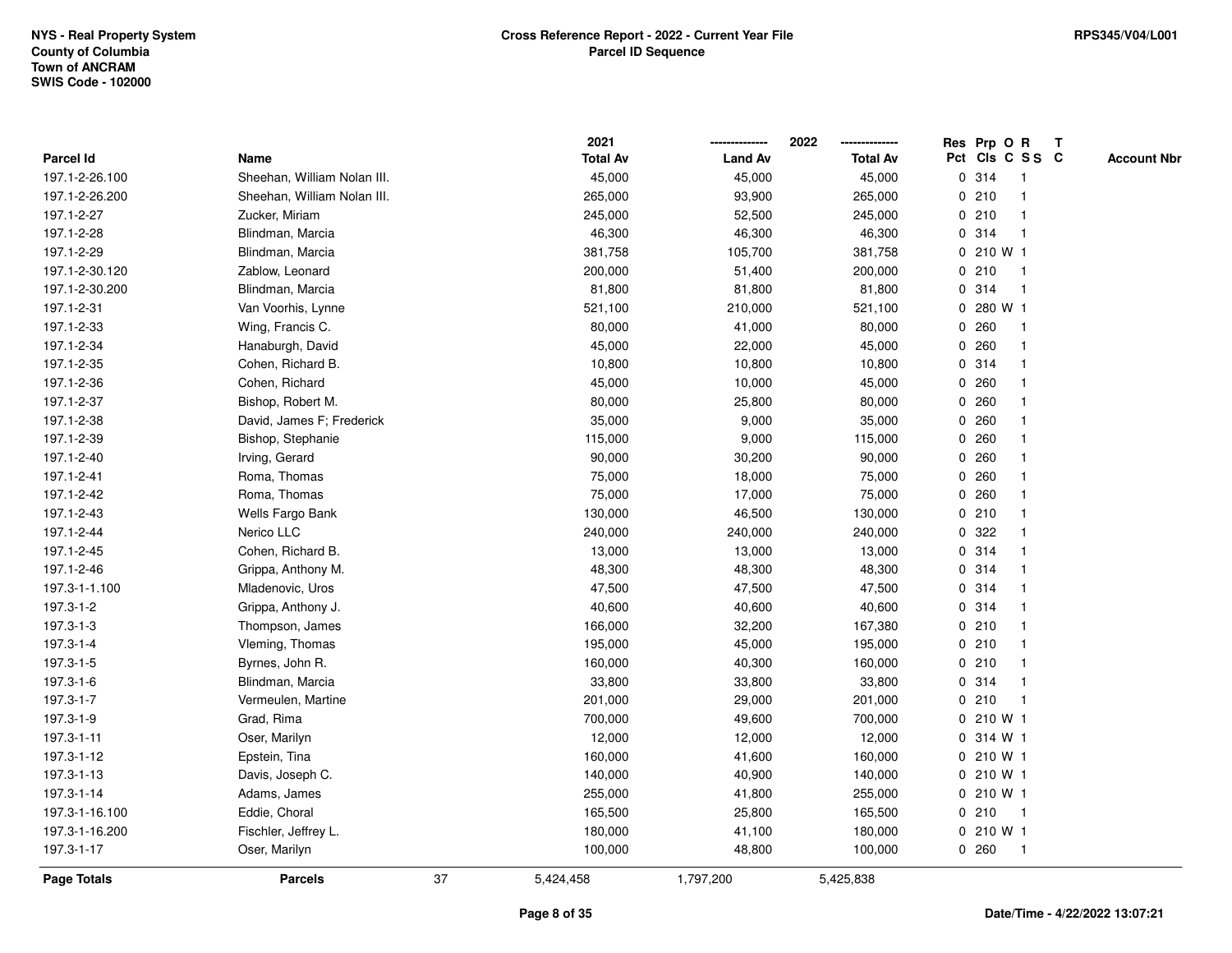|                    |                                |    | 2021            |                | 2022            |             | Res Prp O R |                 | T |                    |
|--------------------|--------------------------------|----|-----------------|----------------|-----------------|-------------|-------------|-----------------|---|--------------------|
| Parcel Id          | Name                           |    | <b>Total Av</b> | <b>Land Av</b> | <b>Total Av</b> |             |             | Pct Cls C S S C |   | <b>Account Nbr</b> |
| 197.3-1-18         | Zucker, Miriam                 |    | 35,100          | 31,800         | 35,100          |             | 0.312       | $\mathbf{1}$    |   |                    |
| 197.3-1-19         | Olyha, Stephen                 |    | 93,700          | 28,600         | 291,700         | 0           | 210         | -1              |   |                    |
| 197.3-1-22         | Persico III, Peter J.          |    | 200,000         | 44,800         | 200,000         |             | 0210        | -1              |   |                    |
| 197.3-1-24         | De Putron, David               |    | 194,500         | 41,000         | 229,629         |             | 0210        |                 |   |                    |
| 197.3-1-26         | <b>HH-Ancram LLC</b>           |    | 26,400          | 26,400         | 26,400          |             | 0 314       |                 |   |                    |
| 197.3-1-28         | Hack, Philip                   |    | 95,000          | 33,000         | 95,000          |             | 0210        |                 |   |                    |
| 197.3-1-29         | Davenport, Lowell J.           |    | 135,000         | 32,600         | 135,000         |             | 0210        |                 |   |                    |
| 197.3-1-33         | Cacchione, Tamara              |    | 110,000         | 41,000         | 110,000         | 0           | 210         | $\overline{1}$  |   |                    |
| 197.3-1-34         | Calame, Robert                 |    | 160,000         | 23,900         | 160,000         | 0           | 210         | $\overline{1}$  |   |                    |
| 197.3-1-36         | Wilson, Christy D.             |    | 145,000         | 41,800         | 154,300         |             | 0210 W1     |                 |   |                    |
| 197.3-1-37         | Cecere, Robert                 |    | 160,000         | 40,200         | 160,000         |             | 0210 W1     |                 |   |                    |
| 197.3-1-38         | Smit, Rachel                   |    | 110,000         | 40,000         | 110,000         |             | 0210W1      |                 |   |                    |
| 197.3-1-39         | Sake Group LLC                 |    | 257,832         | 37,300         | 257,832         |             | 0 210 W 1   |                 |   |                    |
| 197.3-1-40         | Nienas, Donald P.              |    | 339,800         | 40,400         | 341,772         |             | 0210 W1     |                 |   |                    |
| 197.3-1-42         | Olyha, Stephen M.              |    | 328,677         | 37,300         | 328,677         |             | 0 210 W 1   |                 |   |                    |
| 197.3-1-43         | Orr, Allison                   |    | 170,000         | 40,000         | 170,000         |             | 0 210 W 1   |                 |   |                    |
| 197.3-1-44         | Damon, Fred                    |    | 125,000         | 40,100         | 125,000         | 0           | 210 W 1     |                 |   |                    |
| 198.-1-1.110       | Somerville, Theodore E.        |    | 914,700         | 225,000        | 914,700         |             | 0.250       | -1              |   |                    |
| 198.-1-1.120       | Roebuck, Stephen C.            |    | 87,300          | 87,300         | 87,300          |             | 0 314       |                 |   |                    |
| $198.-1-2$         | Edelman, George                |    | 179,900         | 179,900        | 179,900         |             | 0, 105      |                 |   |                    |
| $198.-1-3$         | Ginsberg, Nancy                |    | 135,000         | 135,000        | 135,000         |             | 0 322       |                 |   |                    |
| $198.-1-4$         | Ginsberg, Nancy                |    | 155,500         | 155,500        | 155,500         | 0           | 322         |                 |   |                    |
| $198.-1-5$         | SAM North Llc                  |    | 429,000         | 66,000         | 429,000         | $\mathbf 0$ | 432         | -1              |   |                    |
| 198.-1-6.100       | Hornickel, John G.             |    | 84,300          | 84,300         | 84,300          |             | 0 314       | $\overline{1}$  |   |                    |
| 198.-1-6.200       | Stockl, Lawrence               |    | 170,000         | 70,600         | 170,000         |             | 0210        | -1              |   |                    |
| $198.-1-8$         | Boyles, Charles III.           |    | 149,000         | 16,500         | 149,000         |             | 0210        |                 |   |                    |
| 198.-1-9.111       | Office of Parks Recreation and |    | 50,500          | 50,500         | 50,500          |             | 0.314       | 8               |   |                    |
| 198.-1-9.112       | Decker, James                  |    | 57,300          | 57,300         | 57,300          |             | 0.314       |                 |   |                    |
| 198.-1-9.120       | MacArthur, John A.             |    | 237,000         | 67,000         | 237,000         |             | 0210        |                 |   |                    |
| 198.-1-9.200       | Thomas, William J.             |    | 261,000         | 84,000         | 261,000         | 0           | 210         |                 |   |                    |
| 198.-1-10          | Boyles, Charles                |    | 85,000          | 38,600         | 85,000          |             | 0210        | -1              |   |                    |
| $198.-1-11$        | Draeger, Thomas A.             |    | 115,000         | 51,900         | 115,000         |             | 0210        | -1              |   |                    |
| 198.-1-13.111      | Barasch, Mal L.                |    | 295,000         | 94,300         | 295,000         |             | 0.240       |                 |   |                    |
| 198.-1-13.112      | Wachtel, George                |    | 920,000         | 132,700        | 920,000         |             | 0.240       |                 |   |                    |
| 198.-1-13.120      | Kaplan-Walbrecth, Eve          |    | 240,300         | 240,300        | 240,300         |             | 0 105       |                 |   |                    |
| 198.-1-13.200      | Chamberlain, Robert J.         |    | 185,000         | 65,000         | 185,000         |             | 0210        | -1              |   |                    |
| 198.-1-14          | Harasymczuk, Fred              |    | 165,000         | 50,000         | 165,000         |             | 0210        | $\overline{1}$  |   |                    |
| <b>Page Totals</b> | <b>Parcels</b>                 | 37 | 7,601,809       | 2,571,900      | 7,846,210       |             |             |                 |   |                    |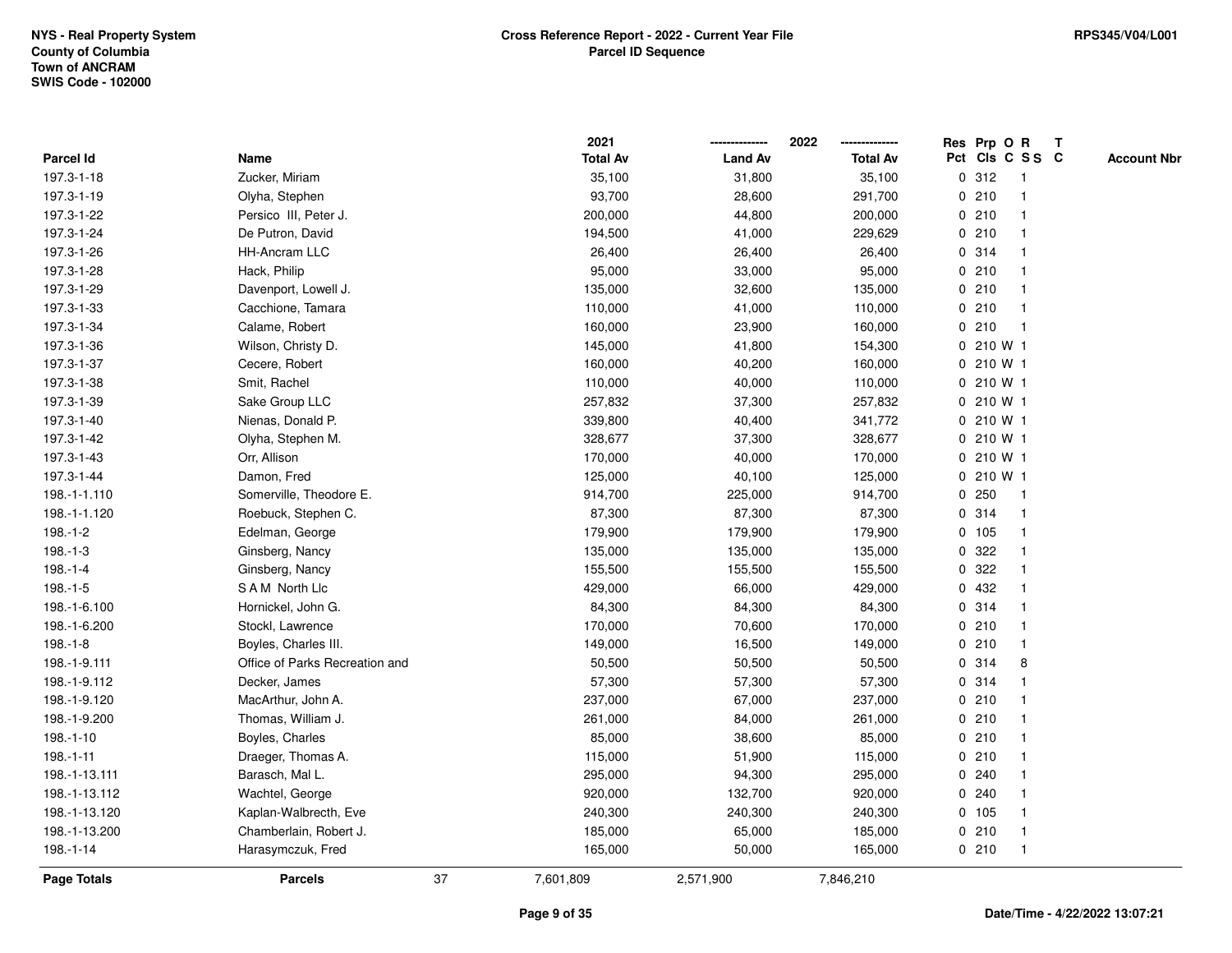|               |                                    |    | 2021            |                | 2022            | Res Prp O R     |              | $\mathbf{T}$ |                    |
|---------------|------------------------------------|----|-----------------|----------------|-----------------|-----------------|--------------|--------------|--------------------|
| Parcel Id     | Name                               |    | <b>Total Av</b> | <b>Land Av</b> | <b>Total Av</b> | Pct Cls C S S C |              |              | <b>Account Nbr</b> |
| 198.-1-15     | Chamberlain, Robert                |    | 170,000         | 50,000         | 170,000         | 0210            | $\mathbf{1}$ |              |                    |
| 198.-1-16     | Nicosia, Cynthia                   |    | 225,000         | 50,000         | 225,000         | 0210            | 1            |              |                    |
| 198.-1-17     | Clark, Hugh D.                     |    | 210,000         | 56,000         | 210,000         | 0210            | $\mathbf{1}$ |              |                    |
| 198.-1-18.1   | Young, William H. Jr.              |    | 845,000         | 580,200        | 845,000         | 0.240           | $\mathbf{1}$ |              |                    |
| 198.-1-18.2   | Peck, Donna                        |    | 195,000         | 195,000        | 195,000         | 0.322           | $\mathbf{1}$ |              |                    |
| $*$ 198.-1-19 | Lampman, Margaret                  |    | 444,500         | 245,600        | 444,500         | $0$ 120         | 1            |              |                    |
| 198.-1-19.3   | Lampman, Margaret                  |    |                 | 293,200        | 405,700         | 0.241           | $\mathbf{1}$ |              |                    |
| 198.-1-19.4   | Lampman, Margaret                  |    |                 | 135,200        | 135,200         | $0$ 120         |              |              |                    |
| 198.-1-20     | Neer, Harold Keith                 |    | 180,000         | 63,800         | 180,000         | 0210            | $\mathbf{1}$ |              |                    |
| 198.-1-21     | Morales, Javier Rafael N.          |    | 130,000         | 25,100         | 130,000         | 0210            | $\mathbf{1}$ |              |                    |
| 198.-1-22     | Rothvoss, Daniel C. Jr.            |    | 66,947          | 32,200         | 66,947          | 0270            | $\mathbf{1}$ |              |                    |
| 198.-1-23     | Hoysradt, Donald                   |    | 225,000         | 69,500         | 225,000         | 0210            | $\mathbf{1}$ |              |                    |
| 198.-1-24     | Kilmer, Sandra                     |    | 59,000          | 39,600         | 59,000          | $0$ 270         | 1            |              |                    |
| 198.-1-25     | Kilmer, Sandra M.                  |    | 140,000         | 27,800         | 140,000         | 0210            | 1            |              |                    |
| 198.-1-26     | Mountview LLC                      |    | 736,900         | 736,900        | 736,900         | 0 105           |              |              |                    |
| 198.-1-27     | Whitehouse, Anne                   |    | 160,000         | 65,000         | 160,000         | 0210            | 1            |              |                    |
| 198.-1-28     | Kilmer, Annette & Ralph H. III.    |    | 40,000          | 10,100         | 40,000          | 0210            | $\mathbf{1}$ |              |                    |
| 198.-1-29     | Peck, Donna L.                     |    | 610,000         | 176,000        | 610,000         | 0.240           | $\mathbf{1}$ |              |                    |
| 198.-1-30     | Bree, Joanna                       |    | 741,000         | 174,600        | 741,000         | 0.240           | $\mathbf{1}$ |              |                    |
| 198.-1-31     | Greenberg, Robert                  |    | 250,000         | 250,000        | 250,000         | 0.322           | $\mathbf 1$  |              |                    |
| 198.-1-32     | <b>Westpoint Construction Inc.</b> |    | 161,900         | 161,900        | 161,900         | 0 322           |              |              |                    |
| 198.-1-33     | Westpoint Construction Inc         |    | 158,300         | 158,300        | 158,300         | 0 322           | $\mathbf{1}$ |              |                    |
| 198.-1-34     | People Of The State Of             |    | 58,800          | 58,800         | 58,800          | 0 323           | 8            |              |                    |
| 198.-1-35     | Marino, Anthony J.                 |    | 68,100          | 68,100         | 68,100          | 0 314           | $\mathbf{1}$ |              |                    |
| $199.-1-1$    | Mountview Llc                      |    | 875,000         | 778,700        | 875,000         | 0.240           |              |              |                    |
| $199.-1-2$    | Traganza, Joan                     |    | 235,000         | 93,700         | 235,000         | 0.240           | 1            |              |                    |
| $199.-1-3$    | Miller, Carolyn J.                 |    | 95,000          | 34,100         | 95,000          | 0210            |              |              |                    |
| 199.-1-4      | Corteville, Mark T.                |    | 125,000         | 54,400         | 125,000         | 0210            |              |              |                    |
| $199.-1-5$    | Wolf, Naomi                        |    | 195,000         | 61,300         | 195,000         | 0210            | $\mathbf{1}$ |              |                    |
| 199.-1-6      | Dimichele, Louis                   |    | 60,000          | 43,000         | 60,000          | 0210            | $\mathbf{1}$ |              |                    |
| $199.-1-7$    | Price, Scott T.                    |    | 215,000         | 75,500         | 215,000         | 0210            | $\mathbf{1}$ |              |                    |
| $199.-1-8$    | Camelo, Michael R.                 |    | 335,000         | 72,500         | 335,000         | 0210            | $\mathbf{1}$ |              |                    |
| 199.-1-9      | New York State                     |    | 1,243,500       | 1,243,500      | 1,243,500       | 0 961           | 8            |              |                    |
| $199.-1-10$   | Roberts, Allen J. Jr.              |    | 31,000          | 31,000         | 31,000          | 0 314           | 1            |              |                    |
| 199.-1-11     | People Of The State Of NY          |    | 101,300         | 101,300        | 101,300         | 0.321           | 8            |              |                    |
| $205.-1-1$    | HH- Ancram LLC                     |    | 123,100         | 123,100        | 123,100         | 0.322           | $\mathbf{1}$ |              |                    |
| $205.-1-2$    | <b>HH-Ancram LLC</b>               |    | 369,500         | 369,500        | 369,500         | 0.311           | $\mathbf{1}$ |              |                    |
| Page Totals   | <b>Parcels</b>                     | 36 | 9,434,347       | 6,558,900      | 9,975,247       |                 |              |              |                    |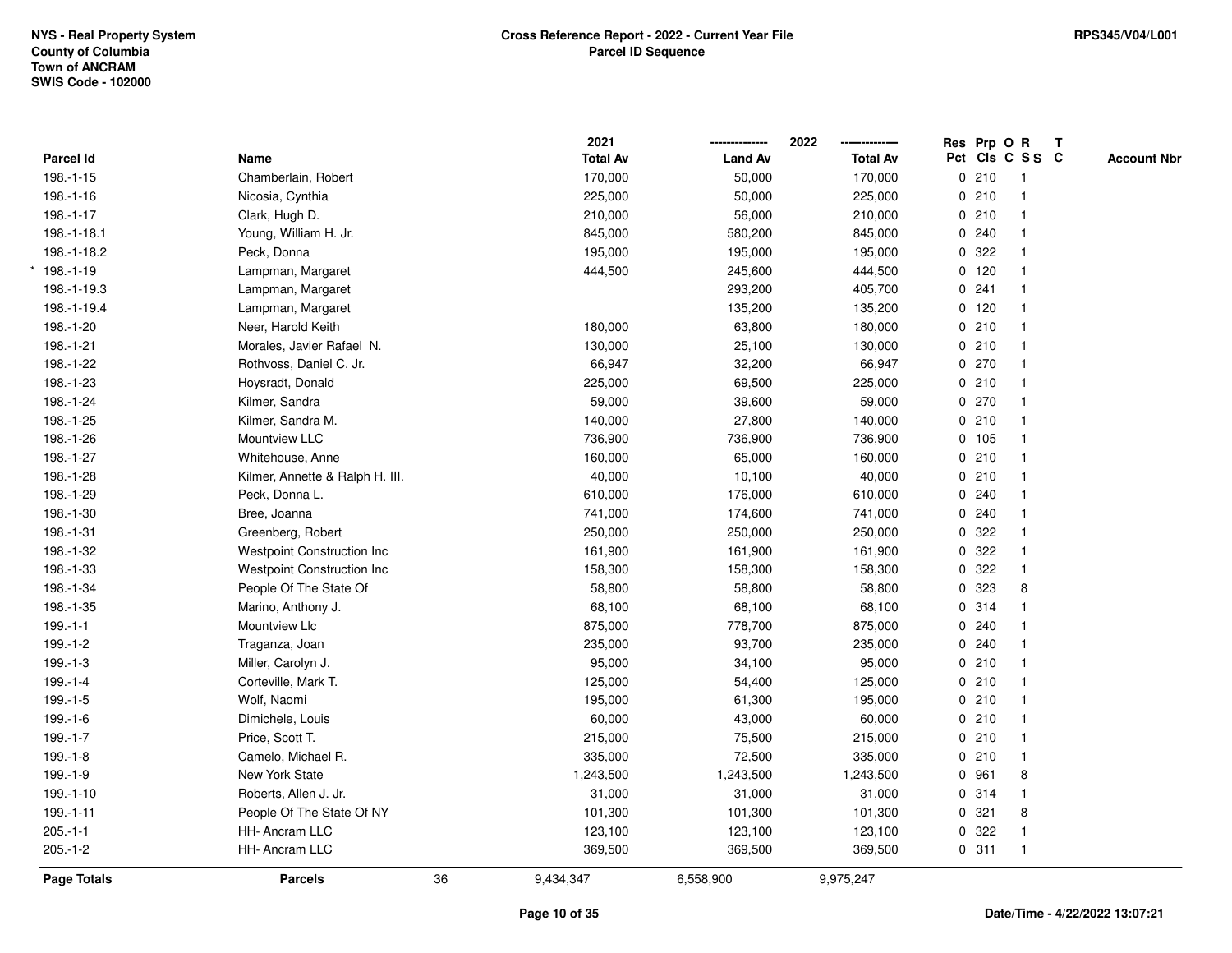|                    |                                       | 2021            |                | 2022            | Res Prp O R |         |                 | $\mathbf{T}$ |                    |
|--------------------|---------------------------------------|-----------------|----------------|-----------------|-------------|---------|-----------------|--------------|--------------------|
| <b>Parcel Id</b>   | Name                                  | <b>Total Av</b> | <b>Land Av</b> | <b>Total Av</b> |             |         | Pct Cls C S S C |              | <b>Account Nbr</b> |
| 205.-1-3.11        | Bendis, Kevin Irving                  | 210,000         | 76,700         | 210,000         |             | 0210    | 1               |              |                    |
| 205.-1-3.12        | Schellpfeffer, Benjamin               | 410,000         | 64,300         | 410,000         |             | 0210    |                 |              |                    |
| 205.-1-3.200       | Hartley, Glen                         | 279,000         | 279,000        | 279,000         | 0           | 322     | $\mathbf 1$     |              |                    |
| $205.-1-4$         | Lopane, Domenick jr.                  | 388,418         | 63,000         | 388,418         | 0           | 281     | $\mathbf{1}$    |              |                    |
| $205.-1-5$         | LaCasse, James                        | 429,150         | 225,300        | 429,150         |             | 0 120   | $\mathbf{1}$    |              |                    |
| $205.-1-6$         | Coons, Shirley                        | 110,000         | 53,800         | 110,000         |             | 0210    | $\mathbf{1}$    |              |                    |
| $205.-1-7$         | Gallagher, Peter                      | 660,000         | 151,600        | 660,000         |             | 0.240   |                 |              |                    |
| 205.-1-8.110       | Bennett Living Trust, Karen           | 635,000         | 117,900        | 635,000         |             | 0.240   |                 |              |                    |
| 205.-1-8.120       | Greenough, Peter W.                   | 190,000         | 83,600         | 190,000         |             | 0.240   |                 |              |                    |
| $205.-1-9$         | 2301 Route 82 LLC                     | 220,000         | 110,300        | 220,000         |             | 0.240   | $\mathbf{1}$    |              |                    |
| $205.-1-10$        | Ammendolea, Matilda                   | 270,000         | 119,000        | 270,000         |             | 0.240   | $\mathbf{1}$    |              |                    |
| 205.-1-11.110      | Ann Radar Family Trust                | 335,000         | 88,700         | 335,000         |             | 0210    | $\mathbf{1}$    |              |                    |
| 205.-1-11.120      | Robinson, Shelley                     | 79,600          | 79,600         | 79,600          |             | 0.314   | $\mathbf{1}$    |              |                    |
| 205.-1-11.200      | Tucker, Stephen                       | 385,000         | 115,300        | 385,000         |             | 0210    | 1               |              |                    |
| $205.-1-13$        | Orluck, Jan E.                        | 265,000         | 98,000         | 265,000         |             | 0210    |                 |              |                    |
| $205.-1-14$        | Lyman, Kerri Anne                     | 306,090         | 151,800        | 306,090         |             | 0.240   | $\mathbf 1$     |              |                    |
| $205.-1-15$        | Lieberman, Jacob                      | 85,000          | 85,000         | 85,000          | 0           | 314     | $\mathbf{1}$    |              |                    |
| $205.-1-15.-1$     | Lieberman, Jacob                      | 74,000          | 65,000         | 74,000          |             | 0270    | $\mathbf{1}$    |              |                    |
| 205.-1-16.110      | Gallagher, Peter                      | 122,500         | 122,500        | 122,500         |             | 0 105   | $\mathbf{1}$    |              |                    |
| 205.-1-16.120      | Town Of Ancram                        | 623,900         | 237,100        | 623,900         |             | 0 652   | 8               |              |                    |
| 205.-1-16.200      | Webster, William                      | 270,000         | 119,200        | 270,000         |             | 0.240   |                 |              |                    |
| 205.-1-17.111      | Cooper trustee, KImberly              | 679,480         | 277,000        | 679,480         |             | $0$ 117 |                 |              |                    |
| 205.-1-17.112      | Cooper, Kimberly Sue                  | 343,700         | 99,700         | 343,700         |             | 0.240   | $\mathbf 1$     |              |                    |
| 205.-1-17.120      | Vanschaik, Carl J.                    | 270,000         | 65,000         | 270,000         |             | 0210    | $\mathbf{1}$    |              |                    |
| 205.-1-17.200      | Boice, Gerald Guy                     | 230,000         | 65,000         | 230,000         |             | 0210    | $\mathbf{1}$    |              |                    |
| 205.-1-18.3        | Columbia Land Conservancy             | 720,500         | 580,500        | 720,500         |             | 0, 120  | $\mathbf 1$     |              |                    |
| 205.-1-18.4        | <b>Bandm LLC</b>                      | 400,600         | 106,300        | 400,600         |             | $0$ 120 | -1              |              |                    |
| 205.-1-19.111      | Hudson Valley Hops Grains LLC         | 1,150,800       | 238,200        | 349,900         |             | 0.240   |                 |              |                    |
| 205.-1-19.112      | Kozlowski, David                      | 325,000         | 72,500         | 325,000         |             | 0210    | $\mathbf{1}$    |              |                    |
| 205.-1-19.120      | Bryant, Terry L.                      | 235,000         | 94,000         | 235,000         |             | 0210    | $\mathbf 1$     |              |                    |
| 205.-1-19.200      | Revocable Trust the Romano, Joseph J. | 372,000         | 121,900        | 391,750         |             | 0210    | $\mathbf{1}$    |              |                    |
| 205.-1-20          | Waldorf, Sheldon                      | 257,000         | 57,400         | 257,000         |             | 0210    | 1               |              |                    |
| $205.-1-21$        | Kotik, Petr                           | 90,000          | 50,800         | 90,000          |             | 0.260   | $\mathbf 1$     |              |                    |
| 205.-1-22          | Slater, Eileen                        | 289,822         | 55,300         | 289,822         |             | 0270    |                 |              |                    |
| 205.-1-23          | 839/2602 LLC                          | 130,000         | 50,000         | 130,000         |             | 0210    | $\mathbf 1$     |              |                    |
| 205.-1-24.4        | P & M Farms, LLC                      | 226,500         | 195,200        | 226,500         |             | 0.312   | $\mathbf{1}$    |              |                    |
| 205.-1-24.5        | RSG Farms, LLC                        | 276,800         | 170,000        | 276,800         |             | 0240    | $\mathbf{1}$    |              |                    |
| <b>Page Totals</b> | 37<br><b>Parcels</b>                  | 12,344,860      | 4,805,500      | 11,563,710      |             |         |                 |              |                    |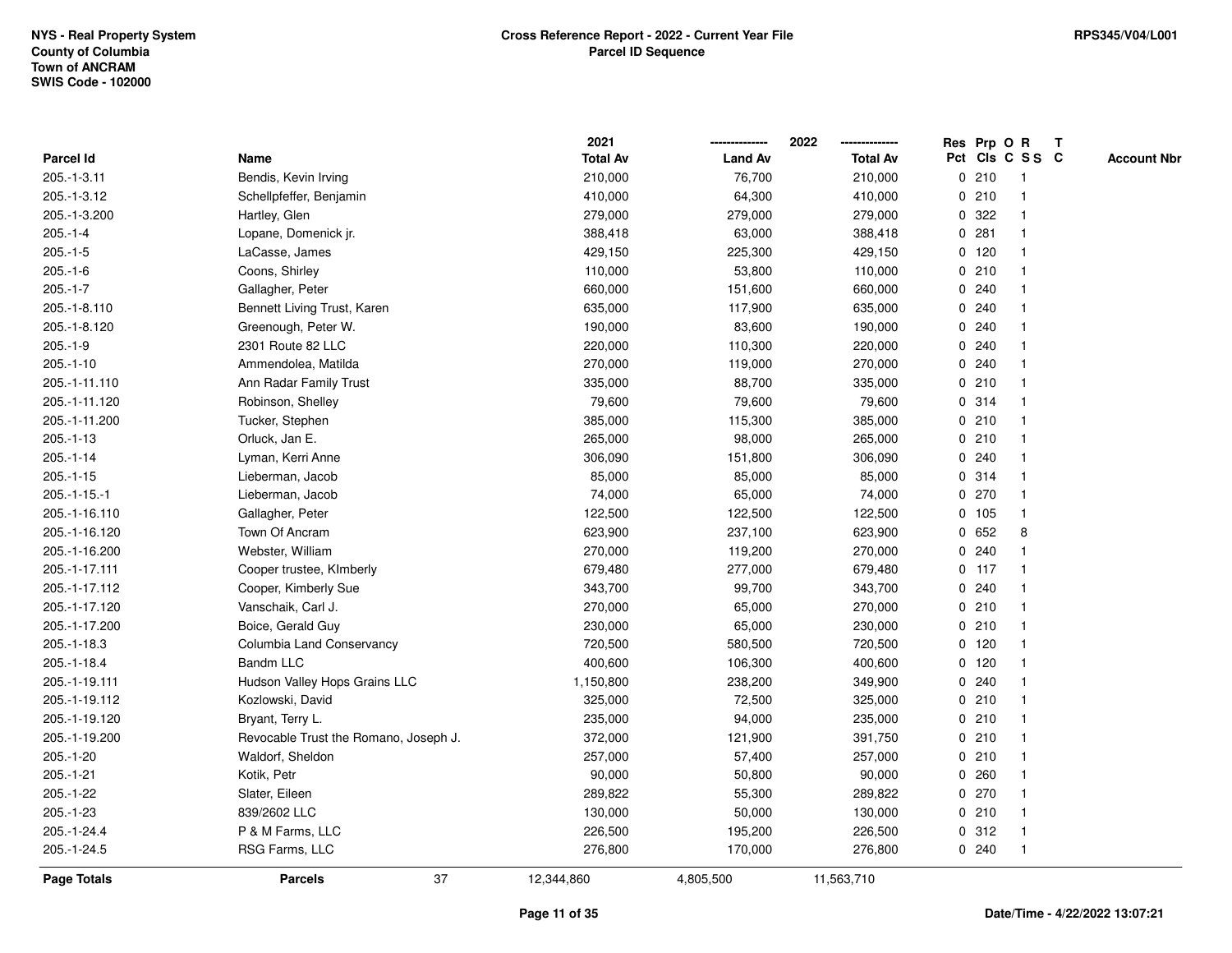|                    |                           |    | 2021            |                | 2022            |             | Res Prp O R |                         | Т |                    |
|--------------------|---------------------------|----|-----------------|----------------|-----------------|-------------|-------------|-------------------------|---|--------------------|
| Parcel Id          | Name                      |    | <b>Total Av</b> | <b>Land Av</b> | <b>Total Av</b> |             |             | Pct Cls C S S C         |   | <b>Account Nbr</b> |
| 205.-1-24.6        | SSG Farms, LLC            |    | 215,300         | 203,500        | 203,500         | $\mathbf 0$ | 322         | -1                      |   |                    |
| 205.-1-24.7        | <b>JSG Farms, LLC</b>     |    | 465,400         | 445,000        | 445,000         | 0           | 322         | $\mathbf 1$             |   |                    |
| 205.-1-25          | Central Hudson Gas & Elec |    | 188,920         | $\mathbf 0$    | 188,920         |             | 0 872       | 6                       |   |                    |
| $205.-1-26$        | Schweitzer-Mauduit        |    | 2,095,000       | 244,000        | 2,095,000       |             | 0710        |                         |   |                    |
| 205.-1-28.111      | Bevc, Urska Rabic         |    | 325,000         | 97,300         | 325,000         |             | 0210        |                         |   |                    |
| 205.-1-28.112      | Dittus, Robert            |    | 122,500         | 56,300         | 122,500         |             | 0270        |                         |   |                    |
| 205.-1-28.121      | Sigler, Dennis B.         |    | 193,800         | 193,800        | 193,800         |             | 0 105       |                         |   |                    |
| 205.-1-28.122      | Elliott, Todd C.          |    | 250,000         | 55,100         | 250,000         |             | 0210        | $\overline{\mathbf{1}}$ |   |                    |
| 205.-1-28.200      | Ponkos, Sarah L.          |    | 195,000         | 51,100         | 195,000         |             | 0210        | $\mathbf 1$             |   |                    |
| 205.-1-29          | Ancram Old Cemetery       |    | 45,000          | 45,000         | 45,000          |             | 0 695       | 8                       |   |                    |
| 205.-1-30.100      | Moore, Jama               |    | 95,500          | 71,200         | 95,500          |             | 0210        |                         |   |                    |
| 205.-1-30.200      | Moore, Jane               |    | 225,000         | 57,500         | 225,000         |             | 0210        |                         |   |                    |
| 205.-1-31.100      | Waldorf, Paul R.          |    | 170,000         | 54,800         | 170,000         |             | 0210        |                         |   |                    |
| 205.-1-31.200      | Mullaney, Sally J.        |    | 220,000         | 90,200         | 220,000         |             | 0210        |                         |   |                    |
| 205.-1-32.100      | Lorval LLC                |    | 83,800          | 83,800         | 83,800          | 0           | 322         |                         |   |                    |
| 205.-1-32.200      | Boice, David R.           |    | 255,000         | 66,500         | 255,000         |             | 0210        | $\mathbf{1}$            |   |                    |
| 205.-1-33          | Lorval LLC                |    | 80,000          | 80,000         | 80,000          |             | 0 682       | -1                      |   |                    |
| 205.-1-34          | Dugal, Trustee, Michelle  |    | 300,000         | 59,000         | 300,000         |             | 0210        |                         |   |                    |
| $205.-1-35$        | Houle, Dorothy L.         |    | 90,500          | 81,900         | 90,500          |             | 0270        |                         |   |                    |
| $205.-1-36$        | Meltz, Thomas Jr.         |    | 106,700         | 51,300         | 157,522         |             | 0270        |                         |   |                    |
| 205.-1-37.100      | Myers, James T.           |    | 118,000         | 67,400         | 118,000         |             | 0210        |                         |   |                    |
| 205.-1-37.200      | Cafasso, Ralph            |    | 132,500         | 32,500         | 132,500         |             | 0210        |                         |   |                    |
| 205.-1-38          | Razos, John               |    | 320,000         | 73,900         | 320,000         |             | 0210        | -1                      |   |                    |
| 205.-1-39          | Razos, John               |    | 70,800          | 70,800         | 70,800          |             | 0.314       | -1                      |   |                    |
| 205.-1-40          | Zito, Gregg M.            |    | 55,000          | 55,000         | 55,000          |             | 0.314       | -1                      |   |                    |
| $205.-1-41$        | Zito, Gregg M.            |    | 205,000         | 73,100         | 205,000         |             | 0210        |                         |   |                    |
| $205.-1-42$        | Hodges, Richard           |    | 264,500         | 94,300         | 264,500         |             | 0210        |                         |   |                    |
| $205.-1-43$        | Gonzalez, Freddy R. Jr.   |    | 190,000         | 50,200         | 190,000         |             | 0210        |                         |   |                    |
| $205.-1-44$        | Mc Ghee, Karl F.          |    | 160,000         | 58,900         | 160,000         |             | 0210        | $\overline{\mathbf{1}}$ |   |                    |
| $205.-1-45$        | Bancroft, Keith A.        |    | 28,800          | 28,800         | 28,800          |             | 0.314       | -1                      |   |                    |
| $205.-1-46$        | Miller, Marguerite        |    | 170,000         | 58,400         | 170,000         |             | 0210        | -1                      |   |                    |
| $205.-1-47$        | Simone, Patricia A.       |    | 51,100          | 51,100         | 51,100          |             | 0.314       | -1                      |   |                    |
| $205.-1-48$        | Simone, Patricia          |    | 245,000         | 77,500         | 245,000         |             | 0210        |                         |   |                    |
| 205.-1-49          | Blatney, Linda            |    | 305,000         | 103,300        | 305,000         |             | 0210        |                         |   |                    |
| $205.-1-50$        | Kells, Thomas             |    | 280,000         | 53,000         | 280,000         |             | 0210        | -1                      |   |                    |
| $205.-1-51$        | Manzi, Vincent            |    | 240,000         | 62,800         | 240,000         |             | 0210        | $\mathbf 1$             |   |                    |
| $205.-1-52$        | Kearney, James J.         |    | 245,000         | 59,000         | 245,000         |             | 0210        | $\mathbf{1}$            |   |                    |
| <b>Page Totals</b> | <b>Parcels</b>            | 37 | 8,803,120       | 3,157,300      | 8,821,742       |             |             |                         |   |                    |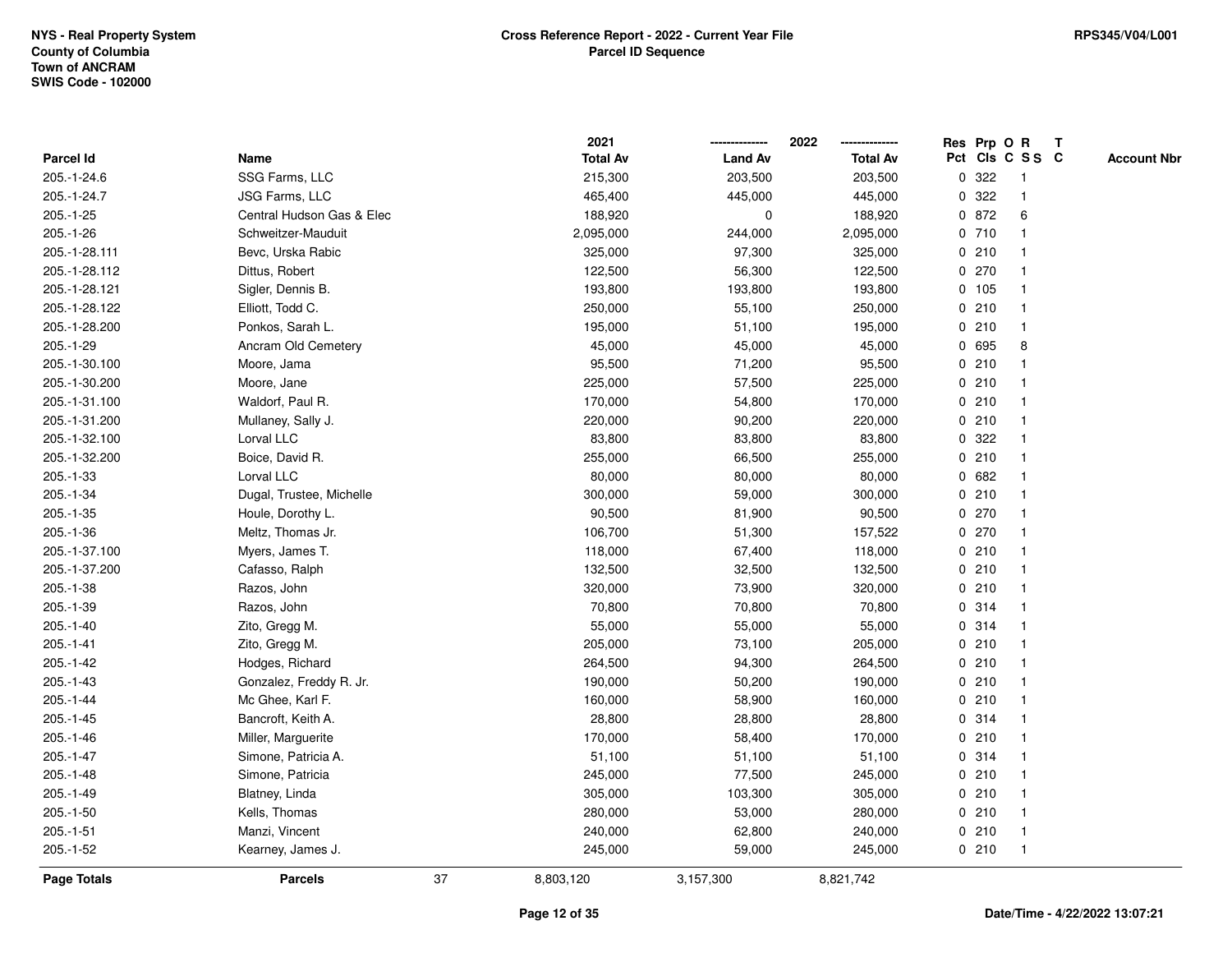|                 |                               |    | 2021            |                | 2022            |   | Res Prp O R |                 | Т |                    |
|-----------------|-------------------------------|----|-----------------|----------------|-----------------|---|-------------|-----------------|---|--------------------|
| Parcel Id       | Name                          |    | <b>Total Av</b> | <b>Land Av</b> | <b>Total Av</b> |   |             | Pct Cls C S S C |   | <b>Account Nbr</b> |
| $205.-1-53$     | Potvin, Michael               |    | 450,000         | 65,000         | 450,000         |   | 0210        | $\mathbf{1}$    |   |                    |
| 205.-1-54       | Mayhew, Leroy                 |    | 31,600          | 31,600         | 31,600          |   | 0.314       | 1               |   |                    |
| 205.-1-56.110   | Double D Development LLC      |    | 610,000         | 442,400        | 610,000         |   | $0$ 120     | $\mathbf 1$     |   |                    |
| 205.-1-56.121   | Brown, Joseph                 |    | 385,000         | 117,500        | 387,765         |   | 0.240       |                 |   |                    |
| 205.-1-56.122   | Porter, Darek C.              |    | 732,800         | 103,600        | 732,800         |   | 0210        |                 |   |                    |
| 205.-1-56.220   | Aiken, Christine              |    | 490,000         | 131,300        | 490,000         |   | 0.240       |                 |   |                    |
| $205.-1-57$     | Boice, Patrick G.             |    | 170,000         | 36,800         | 170,000         |   | 0210        | $\mathbf 1$     |   |                    |
| 205.-1-58.111   | Sigler, Dennis                |    | 262,900         | 262,900        | 262,900         |   | 0 105       | $\mathbf{1}$    |   |                    |
| 205.-1-58.112   | Elliott, Todd                 |    | 285,000         | 60,500         | 285,000         |   | 0210        | 1               |   |                    |
| 205.-1-58.120   | Smits, Robert K.              |    | 350,000         | 58,300         | 350,000         |   | 0210        | 1               |   |                    |
| 205.-1-58.200   | Duffy, Jennifer               |    | 245,000         | 60,000         | 245,000         |   | 0210        | $\mathbf 1$     |   |                    |
| 205.-1-59       | Zawacki, Stephanie            |    | 530,000         | 87,100         | 530,000         |   | 0210        |                 |   |                    |
| $205.-1-60$     | De Pavloff, Wilma J Parker    |    | 375,000         | 66,600         | 375,000         |   | 0210        |                 |   |                    |
| $205.-1-61$     | Mosby, Katherine              |    | 464,507         | 67,900         | 464,507         |   | 0210        | $\mathbf 1$     |   |                    |
| $205.-1-62$     | Roberts, Michael W.           |    | 495,000         | 69,200         | 495,000         |   | 0210        | $\mathbf 1$     |   |                    |
| $205.-1-63$     | Rosen, Steven A.              |    | 250,000         | 67,600         | 250,000         |   | 0210        | $\mathbf{1}$    |   |                    |
| 205.-1-64       | Lomonaco, Allison             |    | 420,000         | 92,800         | 420,000         |   | 0210        | $\mathbf{1}$    |   |                    |
| $205.-1-65$     | Abramovici, Frederique        |    | 111,000         | 57,700         | 111,000         |   | 0210        | 1               |   |                    |
| $205.-1-66$     | Vaughn, Renee                 |    | 105,100         | 105,100        | 105,100         |   | 0 105       |                 |   |                    |
| $205.-1-67$     | Vaughn, Renee                 |    | 96,200          | 96,200         | 96,200          |   | 0, 120      |                 |   |                    |
| $205.-1-68$     | Mason, Samantha A.            |    | 101,000         | 101,000        | 101,000         |   | 0.322       |                 |   |                    |
| $205.-1-69$     | Vaughn, Renee G.              |    | 505,000         | 140,600        | 505,000         |   | 0.240       |                 |   |                    |
| $205.-1-70$     | Vaughn, Renee G.              |    | 144,400         | 144,400        | 144,400         |   | 0, 105      | $\mathbf{1}$    |   |                    |
| $205.-1-71$     | Aiken, Christine              |    | 122,200         | 122,200        | 122,200         | 0 | 105         | $\mathbf 1$     |   |                    |
| 205.-1-72       | Schattman, Spencer            |    | 340,000         | 58,900         | 340,000         |   | 0210        | $\mathbf 1$     |   |                    |
| $205.-1-73$     | McGuckin, Denis H.            |    | 480,000         | 152,500        | 480,000         |   | 0.240       |                 |   |                    |
| 205.-1-74       | Waldorf, Sheldon C.           |    | 126,900         | 126,900        | 126,900         |   | 0, 105      |                 |   |                    |
| $205.-1-75$     | Bryant, Gary M.               |    | 96,700          | 96,700         | 96,700          |   | 0 105       | $\mathbf 1$     |   |                    |
| 205.-1-76       | Stickle, James A.             |    | 200,000         | 87,700         | 200,000         |   | 0.331       | $\mathbf 1$     |   |                    |
| $205.-1-77$     | Hudson Valley Hops Grains LLC |    |                 | 68,825         | 744,817         |   | 0210        | 1               |   |                    |
| $205.1 - 1 - 1$ | Allen, Amy                    |    | 125,000         | 30,000         | 125,000         |   | 0210        | 1               |   |                    |
| $205.1 - 1 - 2$ | Williams, Thomas D.           |    | 180,000         | 62,500         | 180,000         |   | 0210        | $\mathbf 1$     |   |                    |
| $205.1 - 1 - 4$ | Curtis, John J.               |    | 342,000         | 80,000         | 342,000         |   | 80 280      |                 |   |                    |
| $205.1 - 1 - 5$ | Ferraro, Michael              |    | 165,000         | 60,000         | 165,000         |   | 0210        |                 |   |                    |
| $205.1 - 1 - 7$ | Stone, Jerome K.              |    | 140,000         | 51,300         | 140,000         |   | 0210        | $\mathbf 1$     |   |                    |
| $205.1 - 1 - 8$ | Doodle LLC                    |    | 134,600         | 41,200         | 134,600         | 0 | 486         | $\mathbf 1$     |   |                    |
| $205.1 - 1 - 9$ | Docktor, Barbara A.           |    | 110,000         | 58,800         | 110,000         |   | 0210        | $\mathbf{1}$    |   |                    |
| Page Totals     | <b>Parcels</b>                | 37 | 10,171,907      | 3,563,625      | 10,919,489      |   |             |                 |   |                    |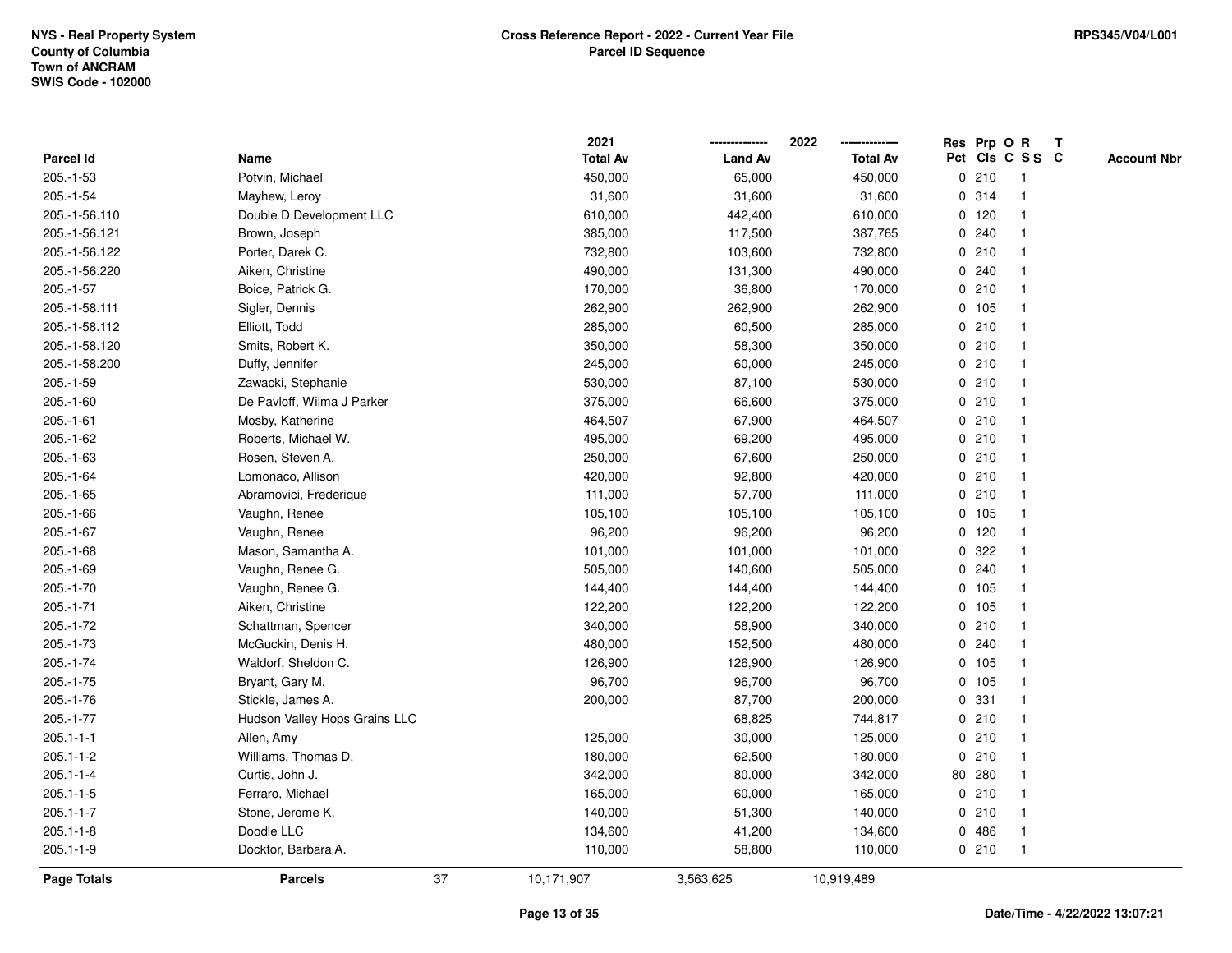|                  |                           |    | 2021            |                | 2022            |             |       | Res Prp O R     | $\mathbf{T}$ |                    |
|------------------|---------------------------|----|-----------------|----------------|-----------------|-------------|-------|-----------------|--------------|--------------------|
| Parcel Id        | Name                      |    | <b>Total Av</b> | <b>Land Av</b> | <b>Total Av</b> |             |       | Pct Cls C S S C |              | <b>Account Nbr</b> |
| 205.1-1-10       | Meiller, Jacob            |    | 140,764         | 46,000         | 140,764         |             | 0270  | -1              |              |                    |
| $205.1 - 1 - 11$ | Seymour, James B. Jr.     |    | 165,000         | 50,000         | 165,000         | $\mathbf 0$ | 210   |                 |              |                    |
| 205.1-1-12       | Docktor, Barbara A.       |    | 60,000          | 12,400         | 60,000          |             | 0210  | -1              |              |                    |
| 205.1-1-13       | Docktor, Barbara A.       |    | 120,000         | 25,100         | 120,000         | 0           | 210   | -1              |              |                    |
| 205.1-1-14       | Callahan, James E. Jr.    |    | 115,000         | 25,100         | 115,000         | $\mathbf 0$ | 280   | $\mathbf{1}$    |              |                    |
| 205.1-1-15       | Karwowski, Steven S.      |    | 305,000         | 87,300         | 305,000         |             | 0210  |                 |              |                    |
| 205.1-1-16       | Jamieson, Jennifer        |    | 225,000         | 62,500         | 225,000         |             | 0.220 |                 |              |                    |
| 205.1-1-17       | Michael, Matthew          |    | 68,900          | 68,900         | 68,900          |             | 0 314 |                 |              |                    |
| $205.3 - 1 - 1$  | Gillen, Jay R.            |    | 160,000         | 43,000         | 160,000         |             | 0210  |                 |              |                    |
| $205.3 - 1 - 2$  | Pessen, Beth              |    | 255,000         | 70,000         | 255,000         |             | 0210  |                 |              |                    |
| $205.3 - 1 - 3$  | Skoda, Alexander          |    | 183,626         | 50,000         | 183,626         | 0           | 210   | $\mathbf 1$     |              |                    |
| $205.3 - 1 - 4$  | Cella, James R.           |    | 290,000         | 121,300        | 290,000         | $\mathbf 0$ | 240   | $\mathbf{1}$    |              |                    |
| $205.3 - 1 - 5$  | Watkins, Mary E.          |    | 198,000         | 52,000         | 198,000         |             | 0210  |                 |              |                    |
| $205.3 - 1 - 6$  | MacDonald, Robert         |    | 152,900         | 19,600         | 152,900         |             | 0210  |                 |              |                    |
| $205.3 - 1 - 7$  | Porteus, Christopher S.   |    | 171,357         | 26,700         | 171,357         |             | 0210  |                 |              |                    |
| $205.3 - 1 - 8$  | Ryan, Jaclyn              |    | 195,600         | 10,400         | 195,600         |             | 0210  |                 |              |                    |
| 205.3-1-9        | Mitchell, Stephen Sr.     |    | 68,900          | 11,700         | 68,900          | 0           | 210   | $\mathbf{1}$    |              |                    |
| 205.3-1-10       | Hoyt, Neils Nelson Sr.    |    | 130,000         | 54,300         | 130,000         | 0           | 210   | $\mathbf{1}$    |              |                    |
| 205.3-1-11       | Pirelli, Stephen J.       |    | 124,100         | 47,900         | 124,100         |             | 0210  | $\mathbf{1}$    |              |                    |
| 205.3-1-12.3     | Kulahlioglu, Erol M.      |    | 151,000         | 48,300         | 151,000         |             | 0210  |                 |              |                    |
| 205.3-1-13.3     | Kulahlioglu, Erol M.      |    | 270,000         | 88,100         | 270,000         |             | 0210  |                 |              |                    |
| 205.3-1-15       | Swenson, Leisah           |    | 160,000         | 32,700         | 160,000         |             | 0210  |                 |              |                    |
| 205.3-1-16       | Myers, Justin W.          |    | 100,000         | 34,100         | 100,000         |             | 0210  |                 |              |                    |
| 205.3-1-17       | Holdridge, Jane N.        |    | 160,000         | 33,200         | 160,000         | 0           | 210   | $\mathbf{1}$    |              |                    |
| 205.3-1-18       | Scott MacArthur           |    | 130,000         | 18,500         | 130,000         |             | 0210  | -1              |              |                    |
| 205.3-1-19       | Van Tassel, Ronald B.     |    | 125,000         | 30,900         | 125,000         |             | 0210  | -1              |              |                    |
| 205.3-1-20       | DeJan, Philip C.          |    | 225,000         | 28,900         | 225,000         |             | 0210  |                 |              |                    |
| 205.3-1-21       | St. Clair, Stephen        |    | 145,000         | 27,300         | 172,000         |             | 0210  |                 |              |                    |
| 205.3-1-22       | Space 1330 LLC            |    | 190,000         | 34,100         | 190,000         |             | 0210  |                 |              |                    |
| 205.3-1-23       | Hoyt, JosephRyan Sr.      |    | 14,600          | 14,600         | 14,600          | 0           | 314   |                 |              |                    |
| 205.3-1-24       | Lane-Rifenburgh, Laura M. |    | 50,000          | 9,800          | 50,000          | 0           | 210   | $\mathbf{1}$    |              |                    |
| 205.3-1-25       | Hoyt, Joseph R.           |    | 147,600         | 31,000         | 147,600         |             | 0425  | $\mathbf{1}$    |              |                    |
| 205.3-1-26.111   | Space 1330 LLc            |    | 35,000          | 35,000         | 35,000          |             | 0.314 |                 |              |                    |
| 205.3-1-26.112   | McKee, Wendell Jack       |    | 767,000         | 93,800         | 767,000         |             | 0210  |                 |              |                    |
| 205.3-1-26.121   | Bird, Don                 |    | 195,000         | 58,600         | 195,000         |             | 0220  |                 |              |                    |
| 205.3-1-26.200   | Taconic Telephone Co      |    | 21,100          | 21,100         | 21,100          | 0           | 831   | 6               |              |                    |
| 205.3-1-27       | Hoyt, Kermit              |    | 135,000         | 50,000         | 135,000         |             | 0210  | $\mathbf{1}$    |              |                    |
| Page Totals      | <b>Parcels</b>            | 37 | 6,150,447       | 1,574,200      | 6,177,447       |             |       |                 |              |                    |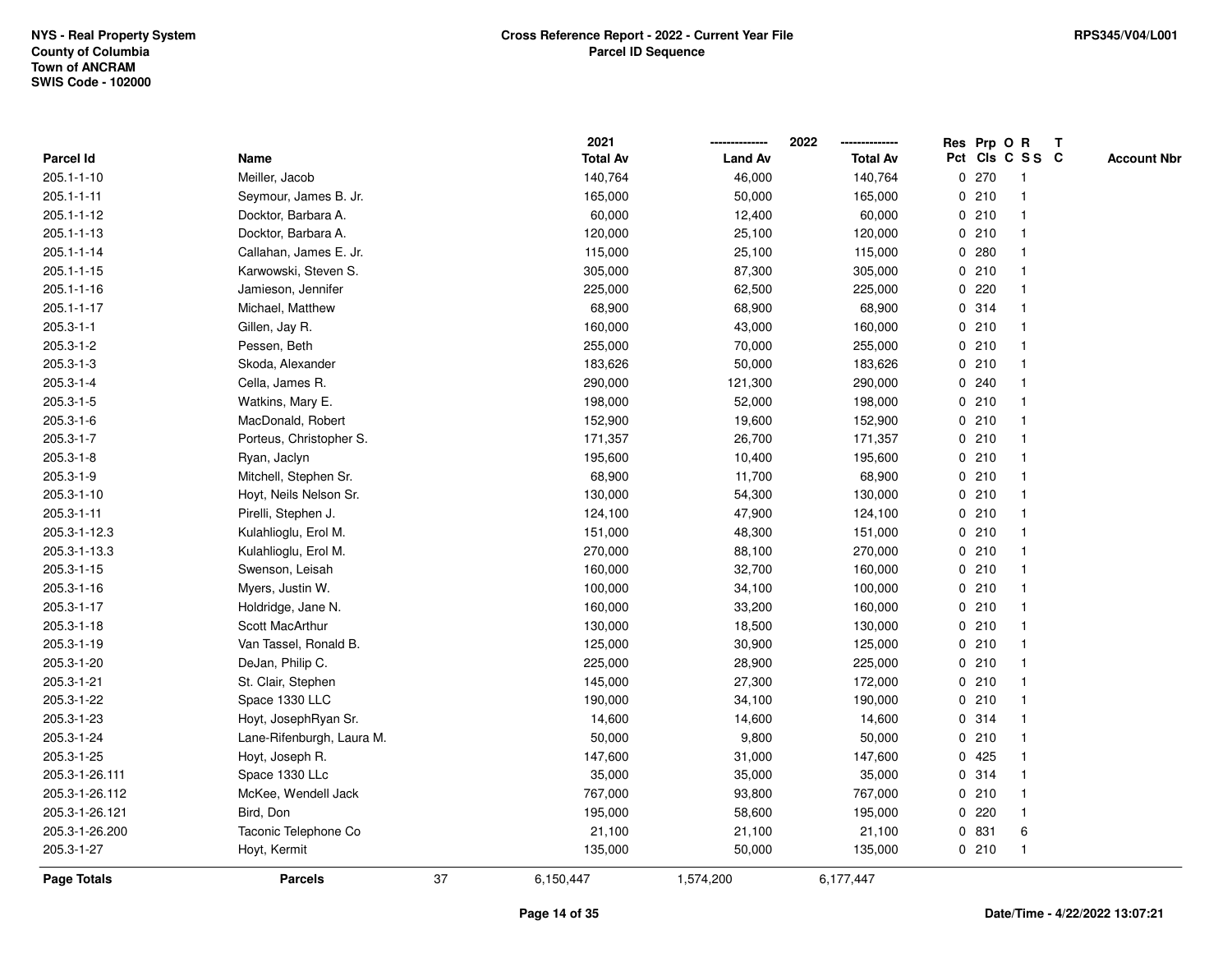|                |                                           | 2021            |                | 2022            |             |        | Res Prp O R     | T                  |
|----------------|-------------------------------------------|-----------------|----------------|-----------------|-------------|--------|-----------------|--------------------|
| Parcel Id      | Name                                      | <b>Total Av</b> | <b>Land Av</b> | <b>Total Av</b> |             |        | Pct Cls C S S C | <b>Account Nbr</b> |
| 205.3-1-28     | Kieran, Brian                             | 135,000         | 51,500         | 135,000         | 0           | 220    |                 |                    |
| 205.3-1-29     | Brightly, George                          | 115,000         | 43,000         | 115,000         | 0           | 220    |                 |                    |
| 205.3-1-30     | Shufelt, Marjorie                         | 140,000         | 49,300         | 140,000         |             | 0210   |                 |                    |
| 205.3-1-31     | Eldridge, Lucy R.                         | 125,000         | 47,200         | 125,000         |             | 0210   |                 |                    |
| 205.3-1-32     | Morey, Candace                            | 80,000          | 30,000         | 80,000          |             | 0210   |                 |                    |
| 205.3-1-33     | Brightly, George J.                       | 86,300          | 86,300         | 86,300          |             | 0.314  |                 |                    |
| 205.3-1-34     | Miller, John E.                           | 175,000         | 53,800         | 175,000         |             | 0210   | $\mathbf{1}$    |                    |
| 205.3-1-35     | The Ancram Preservation Group             | 10,400          | 10,400         | 10,400          | 0           | 314    | 8               |                    |
| 205.3-1-36     | Ancram Fire House                         | 369,700         | 20,400         | 369,700         |             | 0 662  | 8               |                    |
| 205.3-1-37.2   | <b>Ancram Fire District</b>               | 12,825          | 500            | 12,825          |             | 0 270  |                 |                    |
| 205.3-1-38     | St John's Lutheran Church                 | 76,000          | 76,000         | 76,000          |             | 0 695  | 8               |                    |
| 205.3-1-39     | Mc Comish, James F.                       | 80,000          | 17,900         | 80,000          |             | 0210   |                 |                    |
| 205.3-1-40     | Kennedy, James                            | 185,900         | 36,000         | 185,900         |             | 0210   |                 |                    |
| 205.3-1-41     | Kennedy, James                            | 440,716         | 22,900         | 440,716         |             | 0210   |                 |                    |
| 205.3-1-43     | Potvin, Michael                           | 245,000         | 32,600         | 245,000         | 0           | 482    |                 |                    |
| 205.3-1-44     | Lougheed, Kyle                            | 205,000         | 47,900         | 205,000         | 0           | 210    | $\mathbf 1$     |                    |
| 205.3-1-45     | Corbett, Patrick F. Jr                    | 79,105          | 55,800         | 79,105          |             | 0 270  |                 |                    |
| 205.3-1-46     | Ancram Building Rentals LLC               | 229,623         | 56,600         | 272,879         |             | 0457   |                 |                    |
| 205.3-1-47     | Jennings, Kevin T.                        | 46,500          | 46,500         | 46,500          |             | 0.314  |                 |                    |
| 205.3-1-48     | Podbielski, Michelle                      | 120,000         | 39,000         | 120,000         |             | 0210   |                 |                    |
| 205.3-1-49     | St John's Lutheran Church                 | 392,100         | 38,600         | 392,100         |             | 0620   | 8               |                    |
| 205.3-1-52     | Tirone, Santina                           | 175,000         | 93,300         | 175,000         |             | 0210   |                 |                    |
| 205.3-1-53     | Lester, Todd                              | 65,000          | 46,000         | 65,000          |             | 0270   |                 |                    |
| 205.3-1-56     | 1261-7 Holdings, LLC                      | 429,274         | 45,000         | 429,274         | $\mathbf 0$ | 210    |                 |                    |
| 205.3-1-57     | Dwarka, Davendra                          | 328,000         | 48,600         | 328,000         |             | 50 480 |                 |                    |
| 205.3-1-58     | 1231 Ancram LLC                           | 200,000         | 50,000         | 200,000         |             | 0210   |                 |                    |
| 205.3-1-58.200 | Slater, Lewis M.                          | 115,500         | 37,400         | 115,500         |             | 0270   |                 |                    |
| 205.3-1-59     | All Pro Industries Inc.                   | 100,000         | 39,500         | 100,000         |             | 0210   |                 |                    |
| 205.3-1-60     | Rocker, Jon                               | 100,000         | 32,700         | 100,000         |             | 0210   |                 |                    |
| 205.3-1-61     | Godfrey, James J. Sr.                     | 160,000         | 45,100         | 160,000         | $\mathbf 0$ | 210    |                 |                    |
| 205.3-1-62     | Hunt, Kathleen B.                         | 155,000         | 48,300         | 155,000         |             | 0210   |                 |                    |
| 205.3-1-63     | Marzahl, Nicole                           | 220,000         | 70,000         | 220,000         |             | 0210   |                 |                    |
| 205.3-1-64     | Murphy, James                             | 97,065          | 50,000         | 97,065          |             | 0270   |                 |                    |
| 205.3-1-65     | Simons Debora Jean Gerald, Patricia Damor | 175,000         | 50,000         | 175,000         |             | 0210   |                 |                    |
| 205.3-1-66.1   | 1370 CTRT 7 LLC                           | 280,000         | 65,000         | 280,000         |             | 0210   |                 |                    |
| 205.3-1-66.2   | Lilley, Charles N. Jr.                    | 165,000         | 50,000         | 165,000         |             | 0210   |                 |                    |
| 205.3-1-67     | Ancram Opera House, Theater Inc           | 125,000         | 5,200          | 125,000         |             | 0210   | $\mathbf{1}$    |                    |
| Page Totals    | 37<br><b>Parcels</b>                      | 6,239,008       | 1,638,300      | 6,282,264       |             |        |                 |                    |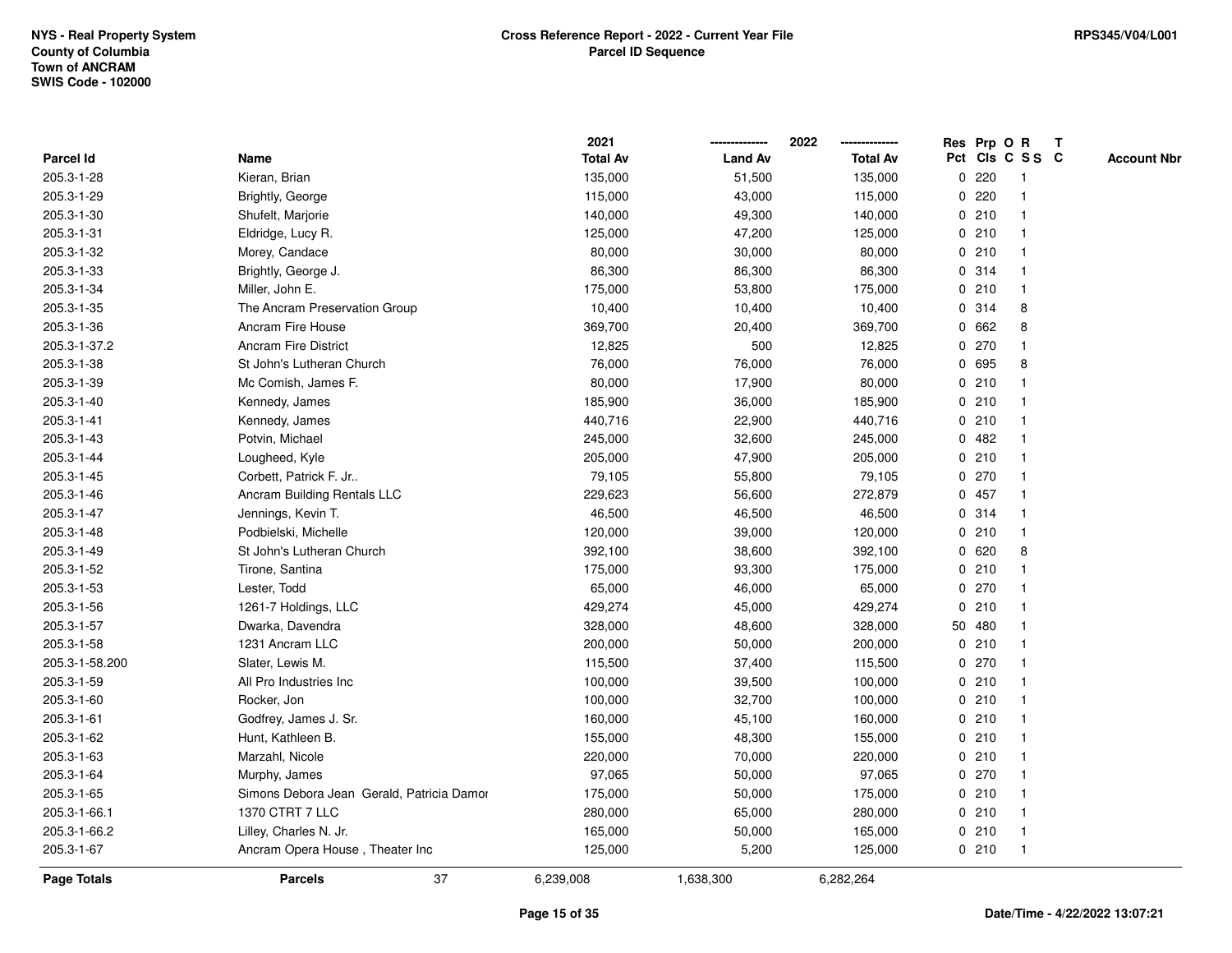|                    |                               |    | 2021            |                | 2022            |             |         | Res Prp O R     | $\mathbf{T}$ |                    |
|--------------------|-------------------------------|----|-----------------|----------------|-----------------|-------------|---------|-----------------|--------------|--------------------|
| Parcel Id          | Name                          |    | <b>Total Av</b> | <b>Land Av</b> | <b>Total Av</b> |             |         | Pct Cls C S S C |              | <b>Account Nbr</b> |
| 205.3-1-68         | Town Of Ancram                |    | 35,000          | 35,000         | 35,000          | 0           | 590     | 8               |              |                    |
| 205.3-1-69         | Bird, Don                     |    | 50,600          | 50,600         | 50,600          |             | 0.314   |                 |              |                    |
| $206.-1-1$         | Eckler, Lawrence T.           |    | 800             | 800            | 800             |             | 0.314   | -1              |              |                    |
| $206.-1-2.3$       | Taking Care Farm LLC          |    | 205,000         | 230,000        | 750,800         |             | 0.240   | -1              |              |                    |
| $206.-1-2.4$       | Eckler, Lawrence T.           |    | 76,000          | 76,000         | 76,000          |             | 0.312   | $\overline{1}$  |              |                    |
| 206.-1-2.21        | <b>Ancram Associates LLC</b>  |    | 426,300         | 426,300        | 426,300         |             | 0 105   | -1              |              |                    |
| 206.-1-2.100       | Spencer, Paul K.              |    | 635,000         | 153,400        | 635,000         |             | 0.240   |                 |              |                    |
| 206.-1-3.100       | Jacobs, Margaret              |    | 225,000         | 57,000         | 225,000         |             | 0210    |                 |              |                    |
| 206.-1-3.200       | Jacobs, Margaret              |    | 21,000          | 21,000         | 21,000          |             | 0.314   |                 |              |                    |
| $206.-1-4$         | Mooney, Roger A.              |    | 125,000         | 22,300         | 125,000         |             | 0210    |                 |              |                    |
| 206.-1-5.111       | JCC InvestmentsLLC            |    | 253,900         | 248,700        | 253,900         |             | 0, 120  | -1              |              |                    |
| 206.-1-5.112       | Citrin, Michael               |    | 540,000         | 193,400        | 540,000         |             | 0.240   | $\mathbf 1$     |              |                    |
| 206.-1-5.120       | Jcc Llc                       |    | 351,200         | 351,200        | 351,200         |             | 0.312   | -1              |              |                    |
| 206.-1-5.200       | Clay, Jonathan                |    | 805,000         | 112,800        | 805,000         |             | 0.240   |                 |              |                    |
| $206.-1-6$         | Dewitt, Christian             |    | 34,846          | 34,500         | 34,846          |             | 0270    |                 |              |                    |
| $206.-1-7$         | Bassin, Co-Trustee, Arthur J. |    | 270,000         | 51,900         | 286,000         |             | $0$ 220 |                 |              |                    |
| $206.-1-8.4$       | Lyle LLC                      |    | 285,900         | 192,000        | 285,900         | $\mathbf 0$ | 240     |                 |              |                    |
| $206.-1-8.5$       | Lyle LLC                      |    | 371,200         | 311,200        | 371,200         |             | 0.312   | -1              |              |                    |
| $206.-1-8.6$       | Bassin, Arthur J.             |    | 251,800         | 142,100        | 142,100         |             | 0.322   | -1              |              |                    |
| 206.-1-8.12        | Yacubian, Job                 |    | 325,000         | 120,400        | 325,000         |             | 0210    |                 |              |                    |
| 206.-1-9.100       | Roseman, Will                 |    | 92,500          | 92,500         | 92,500          |             | 0.314   |                 |              |                    |
| 206.-1-9.200       | Simmons, Timothy              |    | 180,000         | 65,000         | 180,000         |             | 0210    |                 |              |                    |
| $206.-1-10$        | Cawley, Diana Higgins         |    | 303,015         | 50,000         | 303,015         |             | 0210    | -1              |              |                    |
| $206.-1-11$        | Perekslis, Scott              |    | 776,000         | 776,000        | 776,000         | $\mathbf 0$ | 322     | $\mathbf{1}$    |              |                    |
| 206.-1-12          | Perekslis, Scott              |    | 875,500         | 233,000        | 875,500         | 0           | 240     | $\mathbf 1$     |              |                    |
| 206.-1-13.2        | 711 CR3 LLC                   |    | 450,000         | 75,500         | 450,000         |             | 25 421  | $\mathbf 1$     |              |                    |
| 206.-1-14.111      | Columbia, Land Conservancy    |    | 235,100         | 235,100        | 235,100         |             | 0.910   | 8               |              |                    |
| 206.-1-14.112      | Rothvoss, Henry F. Jr.        |    | 99,900          | 80,800         | 99,900          |             | $0$ 271 |                 |              |                    |
| 206.-1-14.120      | Rutkowitz, Leonard            |    | 268,000         | 65,000         | 268,000         |             | 0210    |                 |              |                    |
| 206.-1-14.210      | Rothvoss, HenryIII F.         |    | 119,500         | 65,000         | 119,500         |             | 0270    |                 |              |                    |
| 206.-1-14.220      | Lasseter, Bryan               |    | 140,000         | 70,000         | 140,000         |             | 0210    | $\mathbf{1}$    |              |                    |
| 206.-1-15.100      | Bassin, Co-Trustee, Arthur J. |    | 1,400,000       | 587,700        | 1,583,290       |             | $0$ 117 | $\mathbf 1$     |              |                    |
| 206.-1-15.200      | Bassin, C0-Trustee, Arthur J. |    | 340,000         | 69,100         | 340,000         |             | 0210    | -1              |              |                    |
| 206.-1-16.112      | Duncan, Christopher E.        |    | 305,400         | 65,000         | 305,400         |             | 0210    |                 |              |                    |
| 206.-1-16.121      | Miller, Lynn L.               |    | 106,700         | 65,000         | 106,700         |             | 0270    |                 |              |                    |
| 206.-1-16.122      | Miller, Willam P.             |    | 86,237          | 65,000         | 86,237          |             | 0270    | $\mathbf{1}$    |              |                    |
| 206.-1-16.200      | Sylvestri, John               |    | 185,000         | 65,000         | 185,000         |             | 0210    | $\mathbf{1}$    |              |                    |
| <b>Page Totals</b> | <b>Parcels</b>                | 37 | 11,251,398      | 5,555,300      | 11,886,788      |             |         |                 |              |                    |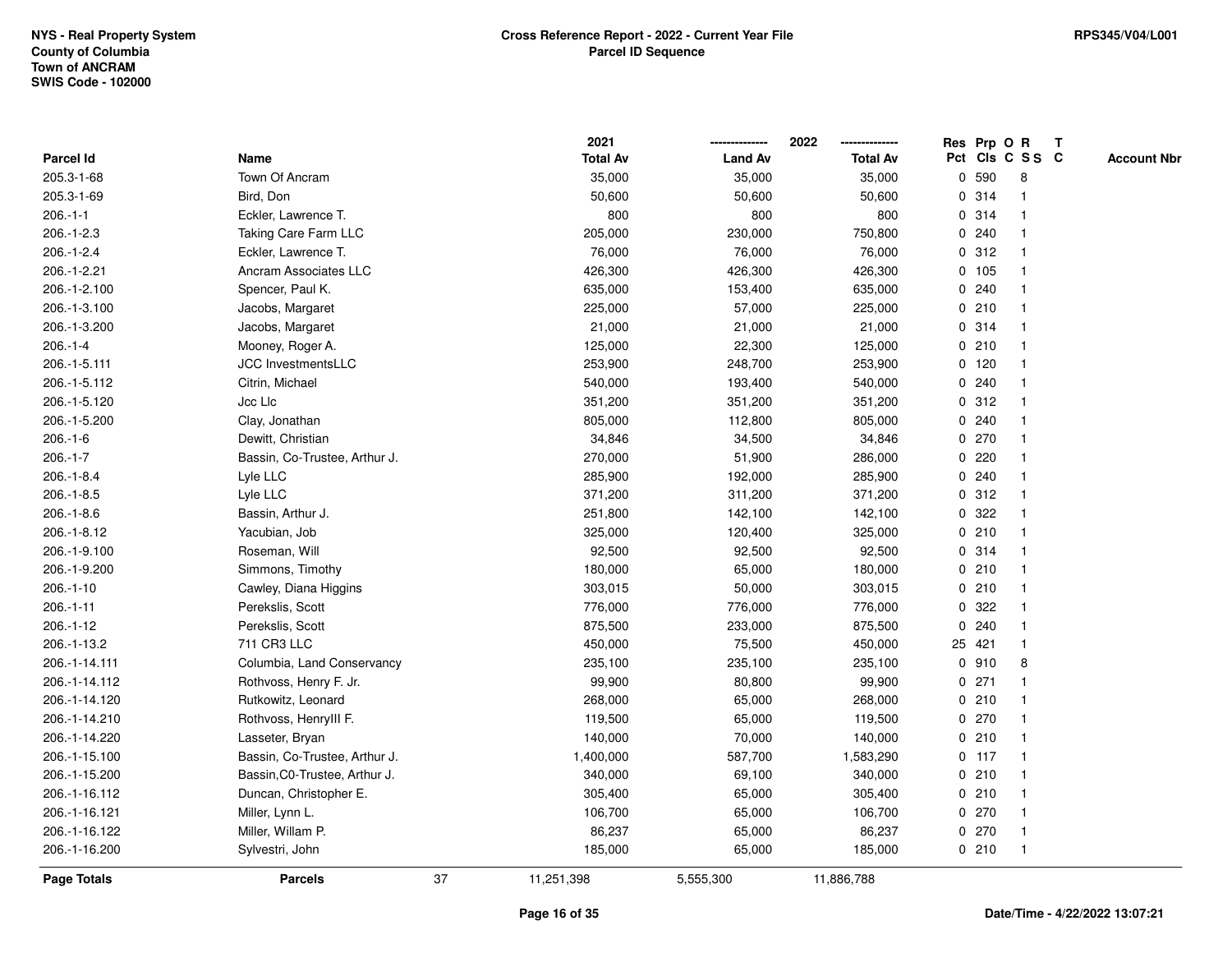|               |                               |    | 2021            |                | 2022            |         | Res Prp O R     | $\mathbf{T}$ |                    |
|---------------|-------------------------------|----|-----------------|----------------|-----------------|---------|-----------------|--------------|--------------------|
| Parcel Id     | Name                          |    | <b>Total Av</b> | <b>Land Av</b> | <b>Total Av</b> |         | Pct Cls C S S C |              | <b>Account Nbr</b> |
| $206.-1-17$   | Caparelli, Steven             |    | 140,114         | 55,000         | 140,114         | 0270    |                 |              |                    |
| $206.-1-18$   | Stickle, Baxter Jr.           |    | 200,000         | 65,000         | 200,000         | 0210    |                 |              |                    |
| $206.-1-19$   | Mason, Patrick L.             |    | 380,000         | 57,500         | 380,000         | 0210    |                 |              |                    |
| $206.-1-20$   | Harrison, Julie               |    | 300,000         | 113,800        | 300,000         | 0210    |                 |              |                    |
| 206.-1-21     | Webb, David                   |    | 1,600,000       | 1,341,700      | 1,600,000       | 0.240   |                 |              |                    |
| 206.-1-23     | Sturdivant, Michael           |    | 294,120         | 67,000         | 294,120         | 0.280   |                 |              |                    |
| 206.-1-24     | Eckler, Lawrence              |    | 103,718         | 65,000         | 103,718         | 0270    |                 |              |                    |
| 206.-1-26.111 | Rothvoss H & Sons Inc         |    | 1,450,000       | 311,800        | 1,450,000       | $0$ 120 |                 |              |                    |
| 206.-1-26.112 | Rothvoss H & Sons Inc         |    | 88,293          | 65,000         | 88,293          | 0270    |                 |              |                    |
| 206.-1-26.120 | Rothvoss H & Sons Inc         |    | 76,271          | 70,000         | 76,271          | 0270    |                 |              |                    |
| 206.-1-26.200 | Rothvoss H & Sons Inc         |    | 83,743          | 79,300         | 83,743          | 0270    | $\mathbf 1$     |              |                    |
| 206.-1-28.3   | Sunshine Farms Realty LLC     |    | 693,300         | 400,800        | 693,300         | 0 113   |                 |              |                    |
| 206.-1-28.4   | Wilcox, Robert B.             |    | 257,900         | 257,900        | 257,900         | $0$ 113 |                 |              |                    |
| 206.-1-29     | Dembo, David E.               |    | 868,760         | 505,000        | 868,760         | $0$ 120 |                 |              |                    |
| 206.-1-29.3   | Dembo, David E.               |    |                 | 490,040        | 767,100         | $0$ 120 |                 |              |                    |
| 206.-1-29.4   | Dembo, Wendy                  |    |                 | 83,300         | 137,600         | 0210    |                 |              |                    |
| 206.-1-30.200 | Schulman, George Ira          |    | 540,000         | 92,000         | 540,000         | 0.240   |                 |              |                    |
| 206.-1-34     | Eckler, Lawrence T.           |    | 405,000         | 80,000         | 405,000         | 0210    |                 |              |                    |
| 206.-1-35     | Bryant, Thomas                |    | 102,600         | 65,000         | 102,600         | 0.270   |                 |              |                    |
| 206.-1-36     | Schmidt, Ayn-Margret          |    | 170,000         | 65,000         | 170,000         | 0210    |                 |              |                    |
| 206.-1-37     | Friedman, Michael             |    | 71,500          | 71,500         | 71,500          | 0.314   |                 |              |                    |
| 206.-1-38     | Dellea, Nicholas              |    | 230,000         | 52,900         | 230,000         | 0210    |                 |              |                    |
| 206.-1-39     | Mathews, Robert A.            |    | 685,000         | 335,800        | 685,000         | 0.240   |                 |              |                    |
| $206.-1-40$   | Wiltsie Bridge Consulting LLC |    | 305,600         | 129,800        | 305,600         | 0210    |                 |              |                    |
| 206.-1-41     | Geronimus, Dennis             |    | 104,000         | 59,000         | 104,000         | 0210    |                 |              |                    |
| 206.-1-42     | Damon, Joey A.                |    | 345,500         | 98,200         | 345,500         | 0210    |                 |              |                    |
| 206.-1-44     | Shelton, Allen P.             |    | 190,000         | 67,300         | 190,000         | 0210    |                 |              |                    |
| 207.-1-1.110  | Valden, Constance             |    | 1,235,000       | 1,069,400      | 1,235,000       | 25 240  |                 |              |                    |
| 207.-1-1.120  | Valden, Keith D.              |    | 280,000         | 65,000         | 280,000         | 0210    |                 |              |                    |
| 207.-1-1.200  | Valden, Diane M.              |    | 195,000         | 65,000         | 195,000         | 0210    |                 |              |                    |
| $207 - 1 - 2$ | Murashige, Mark               |    | 215,000         | 61,300         | 215,000         | 0210    | $\mathbf{1}$    |              |                    |
| 207.-1-3.100  | Hiserodt, Wayne               |    | 230,000         | 93,600         | 230,000         | 0210    |                 |              |                    |
| 207.-1-3.200  | Hiserodt, Joan L.             |    | 215,000         | 66,200         | 215,000         | 0210    |                 |              |                    |
| $207 - 1 - 4$ | Schertz, Gloria               |    | 1,420,500       | 598,000        | 1,420,500       | 0.240   |                 |              |                    |
| 207.-1-5.100  | Baxt, Sherwood, Trust         |    | 1,705,000       | 855,200        | 1,705,000       | 0210    |                 |              |                    |
| 207.-1-5.200  | Gansowski, Thomas             |    | 190,000         | 65,000         | 190,000         | 0210    | $\mathbf{1}$    |              |                    |
| 207.-1-6.111  | Baxt, Sherwood Md             |    | 103,000         | 103,000        | 103,000         | 0 322   | $\mathbf{1}$    |              |                    |
| Page Totals   | <b>Parcels</b>                | 36 | 14,605,159      | 7,681,340      | 15,509,859      |         |                 |              |                    |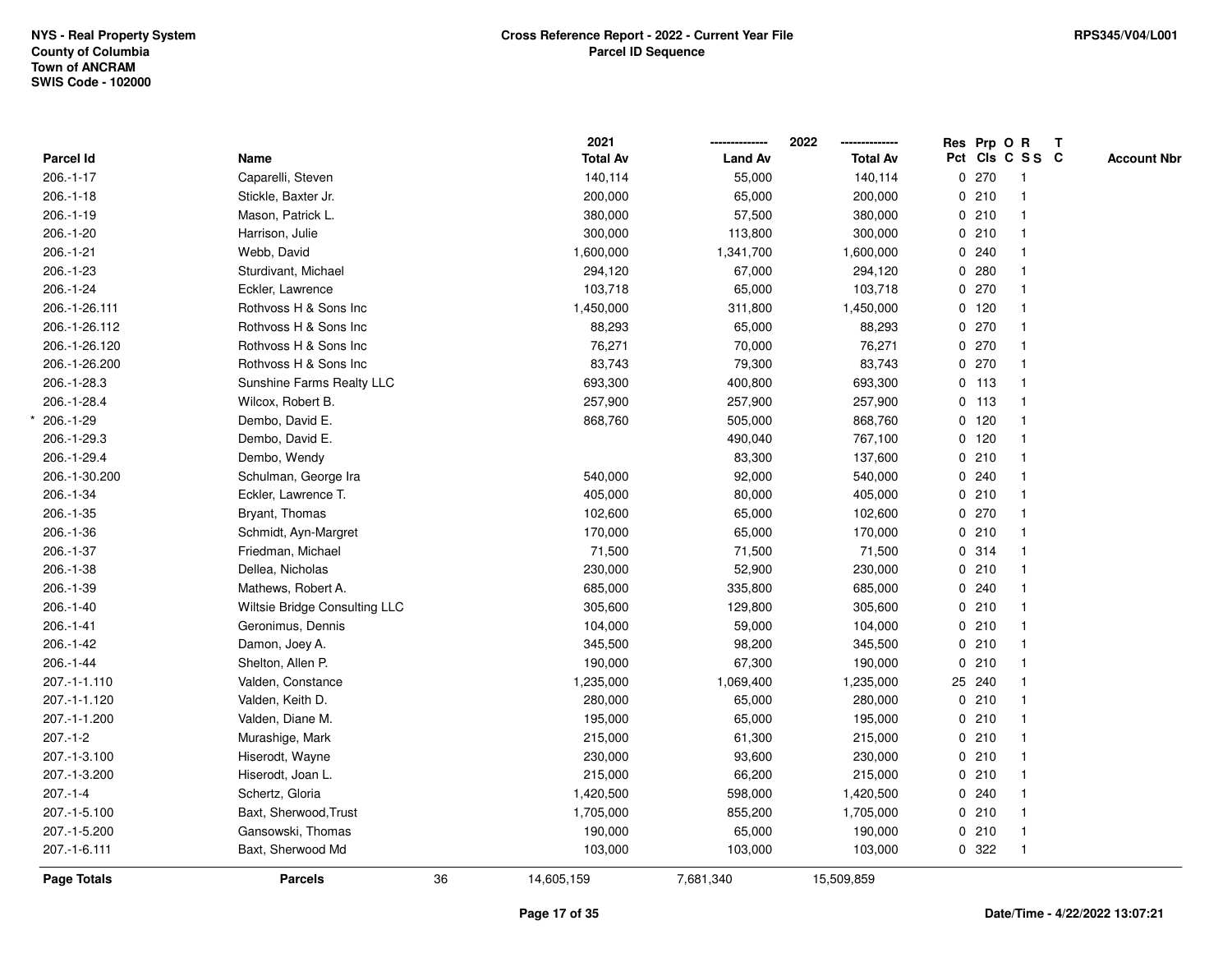\*

|                  |                                         | 2021            |                | 2022            |              |         | Res Prp O R     | $\mathbf{T}$ |                    |
|------------------|-----------------------------------------|-----------------|----------------|-----------------|--------------|---------|-----------------|--------------|--------------------|
| <b>Parcel Id</b> | Name                                    | <b>Total Av</b> | <b>Land Av</b> | <b>Total Av</b> |              |         | Pct Cls C S S C |              | <b>Account Nbr</b> |
| 207.-1-6.112     | Redding, Alexandra H.                   | 245,000         | 57,500         | 245,000         |              | 0210    | $\mathbf{1}$    |              |                    |
| 207.-1-6.120     | Whitehouse, Anne                        | 21,300          | 21,300         | 21,300          |              | 0.314   |                 |              |                    |
| 207.-1-6.200     | Duncan, Francis L.                      | 36,551          | 33,750         | 36,551          |              | 0270    | -1              |              |                    |
| 207.-1-7.110     | Spadaccini, Charles A.                  | 215,000         | 77,000         | 215,000         | 0            | 240     | $\mathbf{1}$    |              |                    |
| 207.-1-7.121     | Columbia Land Conservancy               | 635,200         | 635,200        | 635,200         | $\mathbf 0$  | 322     | 8               |              |                    |
| 207.-1-7.122     | Baxt, Saida Md                          | 228,200         | 228,200        | 228,200         |              | 0.322   | $\mathbf 1$     |              |                    |
| 207.-1-7.200     | Weaver, Donald H E. III.                | 92,516          | 65,000         | 92,516          |              | 0.270   |                 |              |                    |
| $207 - 1 - 8$    | Baxt, Sherwood                          | 523,000         | 26,200         | 523,000         |              | 0210    |                 |              |                    |
| $207.-1-9$       | Travis, Chandler                        | 365,000         | 37,700         | 365,000         |              | 0210    | $\mathbf{1}$    |              |                    |
| $207.-1-10$      | Lampman, Mararet                        | 60,000          | 14,300         | 60,000          |              | 0210    | $\mathbf{1}$    |              |                    |
| $207 - 1 - 11$   | Lampman, Margaret                       | 891,000         | 447,300        | 891,000         |              | $0$ 112 | $\mathbf{1}$    |              |                    |
| 207.-1-11.1      | Lampman, Margaret                       |                 | 455,100        | 455,100         | $\mathbf{0}$ | 105     | $\mathbf{1}$    |              |                    |
| 207.-1-11.2      | Lampman, Margaret                       |                 | 211,400        | 403,000         |              | $0$ 112 | $\mathbf{1}$    |              |                    |
| $207 - 1 - 11.3$ | Lampman, Margaret                       |                 | 177,700        | 309,700         |              | $0$ 112 |                 |              |                    |
| 207.-1-12.12     | Rothvoss H & Sons Inc                   | 79,276          | 65,000         | 79,276          |              | 0270    |                 |              |                    |
| 207.-1-12.111    | Rothvoss H & Sons Inc                   | 570,800         | 228,900        | 570,800         |              | $0$ 120 | $\mathbf{1}$    |              |                    |
| 207.-1-12.112    | Rothvoss H & Sons Inc                   | 71,803          | 65,000         | 71,803          | 0            | 270     | $\mathbf{1}$    |              |                    |
| $207 - 1 - 13$   | East Ancram Farm LLC                    | 29,500          | 29,500         | 29,500          |              | 0.310   | $\mathbf{1}$    |              |                    |
| 207.-1-14.111    | Rothvoss H & Sons Inc                   | 279,300         | 279,300        | 279,300         |              | $0$ 120 | $\mathbf{1}$    |              |                    |
| 207.-1-14.112    | East Ancram Farm LLC                    | 607,600         | 534,600        | 607,600         |              | $0$ 120 |                 |              |                    |
| 207.-1-14.120    | Living Trust of Camardella, Margaret D. | 390,000         | 172,100        | 390,000         |              | 0.240   |                 |              |                    |
| 207.-1-14.200    | Weinstein, Joyce                        | 585,000         | 96,500         | 585,000         | 0            | 240     |                 |              |                    |
| 207.-1-15.112    | Living Trust of Camardella, Margaret D. | 80,300          | 80,300         | 80,300          |              | 0.322   |                 |              |                    |
| 207.-1-15.120    | Callahan, Mark                          | 636,000         | 112,500        | 636,000         | $\mathbf{0}$ | 240     | $\mathbf{1}$    |              |                    |
| 207.-1-15.200    | Callahan, Mark K.                       | 85,700          | 85,700         | 85,700          |              | 0 314   | 1               |              |                    |
| 207.-1-16.110    | Robertson, Erin S.                      | 235,000         | 76,000         | 235,000         |              | 0210    | $\mathbf 1$     |              |                    |
| 207.-1-16.200    | Tahmin, Catherine                       | 750,000         | 457,900        | 750,000         |              | 0.240   |                 |              |                    |
| 207.-1-17.12     | Palumbo Block Co Inc                    | 291,800         | 291,800        | 291,800         |              | 0, 120  |                 |              |                    |
| 207.-1-17.200    | Morris, Gregory                         | 390,000         | 59,000         | 390,000         |              | 0210    | $\mathbf{1}$    |              |                    |
| $207.-1-18$      | Mathers, Robert J.                      | 314,929         | 50,000         | 354,929         | 0            | 210     | $\mathbf{1}$    |              |                    |
| $207 - 1 - 19$   | Gaito, Thomas E.                        | 220,000         | 72,500         | 220,000         |              | 0210    | $\mathbf{1}$    |              |                    |
| 207.-1-20        | Duncan, Francis L.                      | 90,000          | 42,000         | 90,000          |              | 0210    | $\mathbf{1}$    |              |                    |
| $207.-1-21$      | Moore, Ann Walsh                        | 185,000         | 57,500         | 196,681         |              | 0210    | $\mathbf 1$     |              |                    |
| 207.-1-22        | Proper, Terri Lee                       | 75,000          | 55,000         | 75,000          |              | 0270    |                 |              |                    |
| $207.-1-24$      | O & G Colprovia industries inc          | 540,000         | 540,000        | 540,000         |              | 0 720   |                 |              |                    |
| 207.-1-25        | Colombo, Frances                        | 195,000         | 58,300         | 198,313         |              | 0210    | $\mathbf{1}$    |              |                    |
| $207.-1-26$      | Van De, Bogart David                    | 47,100          | 47,100         | 47,100          |              | 0 314   | $\mathbf{1}$    |              |                    |
| Page Totals      | 36<br><b>Parcels</b>                    | 9,170,875       | 5,596,850      | 10,393,669      |              |         |                 |              |                    |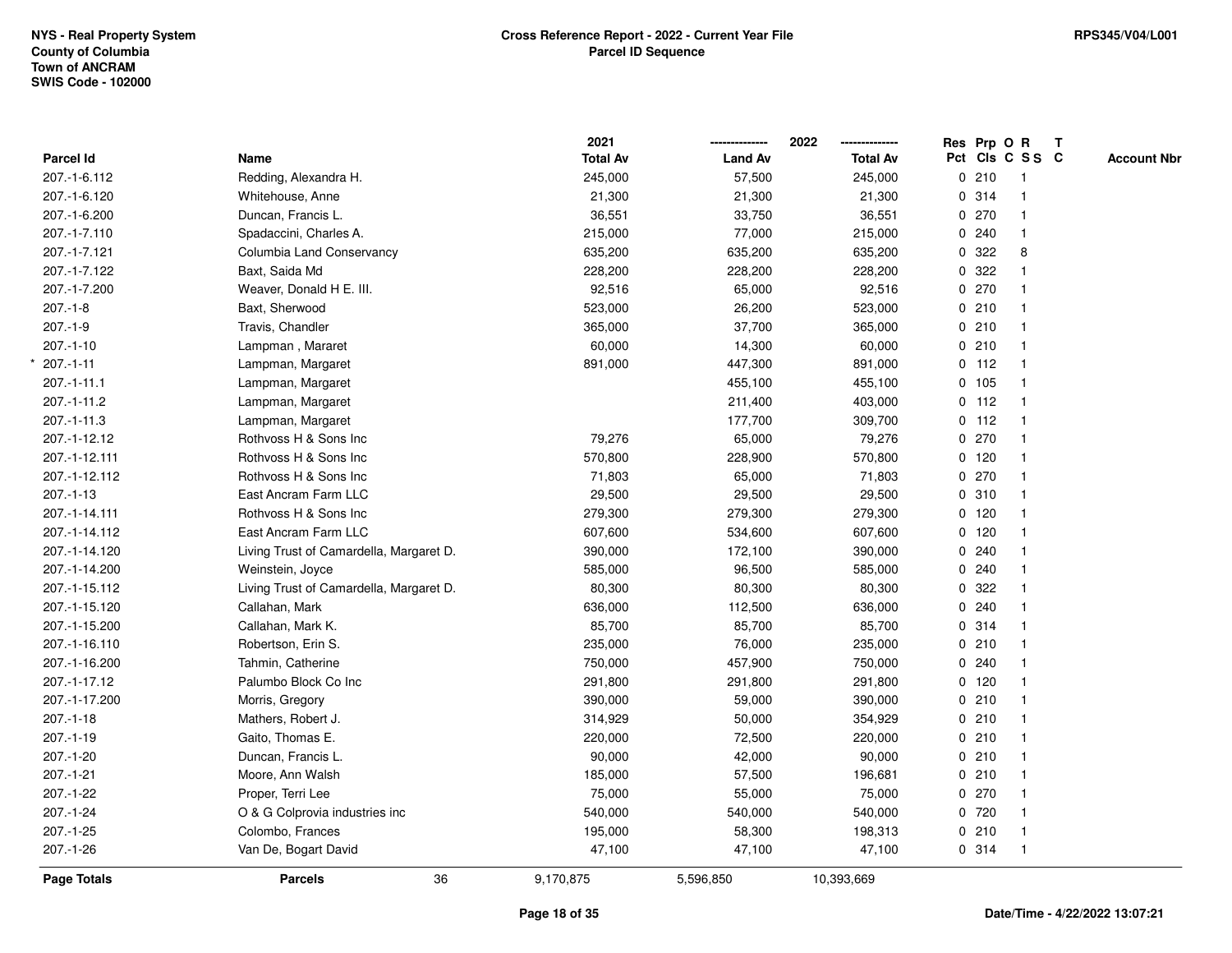|                    |                              |    | 2021            |                | 2022            |   |         | Res Prp O R    | Т               |                    |
|--------------------|------------------------------|----|-----------------|----------------|-----------------|---|---------|----------------|-----------------|--------------------|
| Parcel Id          | Name                         |    | <b>Total Av</b> | <b>Land Av</b> | <b>Total Av</b> |   |         |                | Pct Cls C S S C | <b>Account Nbr</b> |
| 207.-1-27          | Duprey, Robert               |    | 72,453          | 70,000         | 72,453          |   | 0270    | $\mathbf{1}$   |                 |                    |
| 207.-1-28          | Lamorte, Vito                |    | 62,500          | 62,500         | 62,500          | 0 | 314     | $\overline{1}$ |                 |                    |
| 207.-1-29.100      | King, Joshua A.              |    | 290,000         | 87,500         | 290,000         |   | 0210    | $\mathbf{1}$   |                 |                    |
| 207.-1-29.200      | Moore, Ann Walsh             |    | 4,600           | 4,600          | 4,600           |   | 0 314   | -1             |                 |                    |
| 207.-1-30          | Lawrence, Kathleen           |    | 43,500          | 43,500         | 43,500          |   | 0.314   |                |                 |                    |
| 207.-1-31          | Dioguardi, Vanessa M.        |    | 310,000         | 81,700         | 320,480         |   | 0210    |                |                 |                    |
| 207.-1-32          | Three Sons Landscaping LLC   |    | 175,000         | 87,500         | 175,000         |   | 0 484   |                |                 |                    |
| 207.-1-33          | Midwood, Jesse G.            |    | 275,000         | 79,100         | 275,000         |   | 0210    | $\mathbf{1}$   |                 |                    |
| 207.-1-34          | Murphy, Thomas               |    | 104,000         | 75,000         | 104,000         |   | $0$ 271 | -1             |                 |                    |
| 207.-1-36          | Rothvos H & Sons Inc         |    | 66,776          | 65,000         | 66,776          |   | 0270    | $\mathbf 1$    |                 |                    |
| 207.-1-37          | Stang, Barry                 |    | 242,719         | 65,200         | 242,719         |   | 0210    |                |                 |                    |
| 207.-1-38          | Rothvoss, Richard A.         |    | 105,187         | 45,000         | 105,187         |   | 0270    |                |                 |                    |
| 208.-1-1.100       | Grayson, James               |    | 360,500         | 79,600         | 360,500         |   | 0210    |                |                 |                    |
| 208.-1-1.200       | Grayson, Robert J.           |    | 305,000         | 66,500         | 305,000         |   | 0210    | $\mathbf 1$    |                 |                    |
| $208.-1-2$         | Shakshober LLC               |    | 460,000         | 191,600        | 460,000         |   | 37 552  | $\overline{1}$ |                 |                    |
| $208.-1-4$         | Ostrander, Charles           |    | 76,190          | 49,000         | 76,190          |   | 0.270   | $\overline{1}$ |                 |                    |
| $208.-1-5$         | Vannoord, Sharon             |    | 140,000         | 50,000         | 140,000         |   | 0210    | $\mathbf{1}$   |                 |                    |
| $208.-1-6$         | Hiserodt, Monica R.          |    | 165,000         | 51,500         | 165,000         |   | 0210    |                |                 |                    |
| $208.-1-7$         | Weaver, Justin C.            |    | 95,000          | 48,000         | 95,000          |   | 0270    |                |                 |                    |
| $208.-1-8$         | Brondolo, Thomas J.          |    | 162,000         | 119,600        | 255,000         |   | 0.270   |                |                 |                    |
| 208.-1-9.100       | Mountview Llc                |    | 337,500         | 296,000        | 337,500         |   | 0.312   |                |                 |                    |
| 208.-1-9.200       | Werner, Nancy                |    | 350,000         | 80,200         | 350,000         |   | 0210    | -1             |                 |                    |
| $208.-1-10$        | Darling, Bruce               |    | 175,000         | 50,000         | 175,000         |   | 0210    | -1             |                 |                    |
| $208.-1-12$        | Wilson, Andrew               |    | 265,000         | 51,200         | 265,000         |   | 0210    | $\mathbf{1}$   |                 |                    |
| $208.-1-13$        | <b>NOSYT Properties LLC</b>  |    | 275,900         | 48,500         | 275,900         |   | 50 481  | -1             |                 |                    |
| 208.-1-14.100      | O G Colprovia Inc Industries |    | 77,500          | 77,500         | 77,500          |   | 0.311   |                |                 |                    |
| 208.-1-14.200      | Burch, Michael               |    | 190,000         | 50,000         | 190,000         |   | 0210    |                |                 |                    |
| $208.-1-15$        | 205 Boston Corners Road      |    | 105,000         | 50,000         | 105,000         |   | 0210    |                |                 |                    |
| $208.-1-16$        | Osofsky, Norman              |    | 55,500          | 55,500         | 55,500          |   | 0.314   |                |                 |                    |
| $208.-1-17$        | Trautman, Paul D.            |    | 180,000         | 66,100         | 180,000         |   | 0210    | -1             |                 |                    |
| $208.-1-18$        | Buttner, Dominick J.         |    | 199,379         | 42,000         | 199,379         | 0 | 210     | $\mathbf 1$    |                 |                    |
| $208.-1-19$        | Osofsky, Norman              |    | 375,000         | 130,600        | 375,000         |   | 0.240   | $\mathbf{1}$   |                 |                    |
| 208.-1-20          | Gram, Harvey                 |    | 155,000         | 46,200         | 155,000         |   | 0210    |                |                 |                    |
| 208.-1-21          | Bram, Jason                  |    | 195,000         | 58,300         | 195,000         |   | 0210    |                |                 |                    |
| 208.-1-22          | Hendriks, Erik S. Jr.        |    | 260,000         | 50,800         | 260,000         |   | 0210    | 1              |                 |                    |
| 208.-1-23          | Wixted, Martin Kevin         |    | 240,000         | 56,400         | 240,000         |   | 0210    | -1             |                 |                    |
| 208.-1-24          | Bram, Jason                  |    | 23,900          | 23,900         | 23,900          |   | 0.314   | $\overline{1}$ |                 |                    |
| <b>Page Totals</b> | <b>Parcels</b>               | 37 | 6,975,104       | 2,655,600      | 7,078,584       |   |         |                |                 |                    |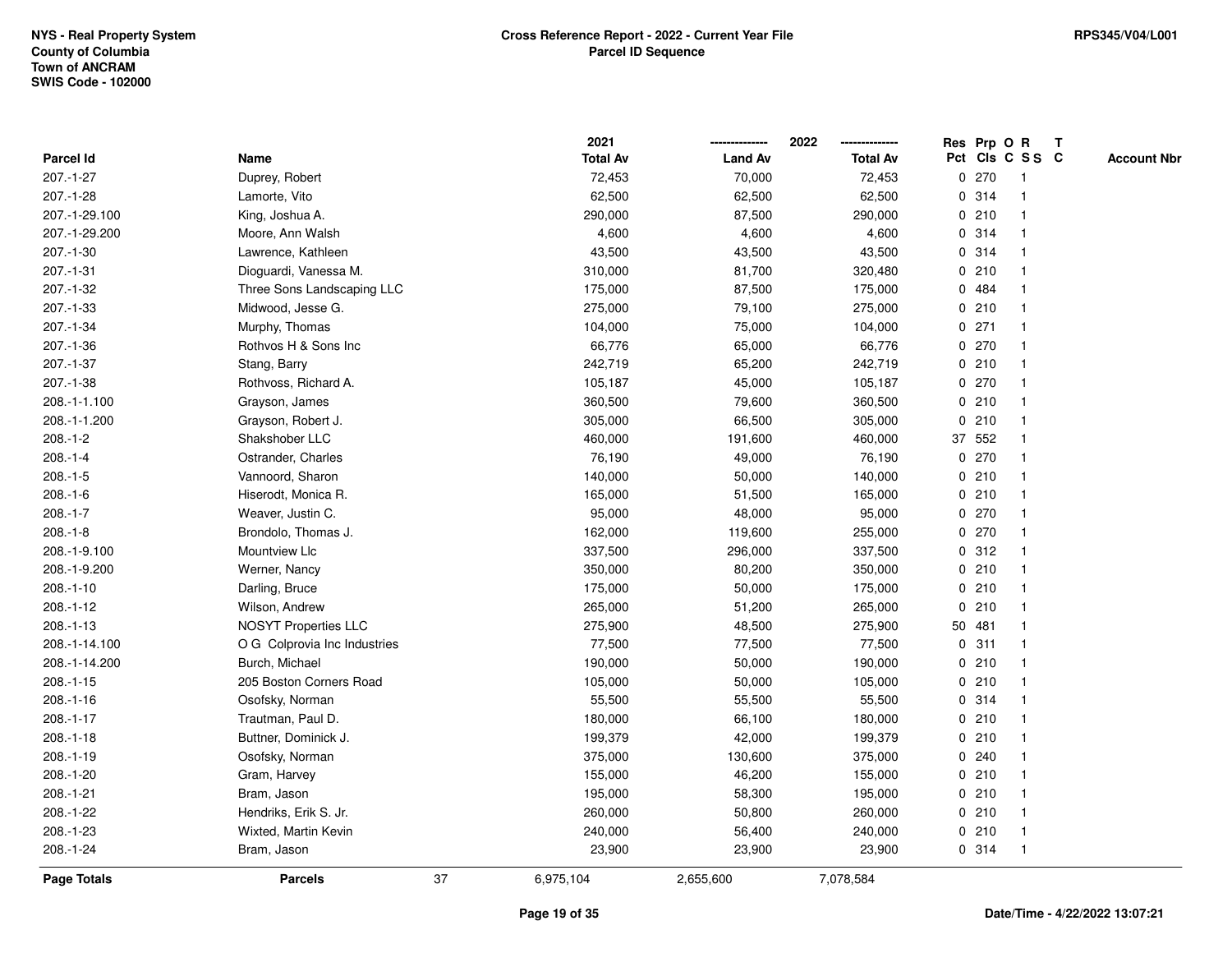|               |                            |    | 2021            |                | 2022            |   |        | Res Prp O R     | Т |                    |
|---------------|----------------------------|----|-----------------|----------------|-----------------|---|--------|-----------------|---|--------------------|
| Parcel Id     | Name                       |    | <b>Total Av</b> | <b>Land Av</b> | <b>Total Av</b> |   |        | Pct Cls C S S C |   | <b>Account Nbr</b> |
| 208.-1-25     | Young, John E.             |    | 95,000          | 30,500         | 95,000          |   | 0210   | $\mathbf{1}$    |   |                    |
| 208.-1-26     | Welsh, Donald E.           |    | 330,000         | 94,901         | 330,000         |   | 0210   | $\mathbf{1}$    |   |                    |
| 208.-1-27     | <b>New York State</b>      |    | 564,300         | 564,300        | 564,300         |   | 0 961  | 8               |   |                    |
| 208.-1-28     | Krallman, Randy            |    | 780,000         | 134,300        | 780,000         |   | 0.240  | -1              |   |                    |
| 208.-1-29     | Berger, Gavin R.           |    | 550,000         | 102,500        | 550,000         |   | 0210   |                 |   |                    |
| 208.-1-31     | Steed, Ronald B.           |    | 30,300          | 30,300         | 30,300          |   | 0.314  |                 |   |                    |
| $213.-1-1$    | Sigler, Dennis B.          |    | 90,000          | 19,000         | 90,000          |   | 0210   |                 |   |                    |
| $213.-1-2$    | Sigler, Dennis B.          |    | 615,000         | 345,000        | 615,000         |   | 0.240  |                 |   |                    |
| $213.-1-3$    | Miller, Eric C.            |    | 313,000         | 104,700        | 313,000         |   | 0210   | 1               |   |                    |
| $213.-1-4.3$  | Reed, William              |    | 102,200         | 102,200        | 102,200         |   | 0.322  | $\mathbf 1$     |   |                    |
| $213.-1-4.4$  | Buenconsejo, Mary Elaine   |    | 407,800         | 81,500         | 407,800         |   | 0210   | $\mathbf 1$     |   |                    |
| $213.-1-4.5$  | Pegalis, Steven            |    | 4,200           | 4,200          | 4,200           |   | 0.910  |                 |   |                    |
| 213.-1-4.111  | McNally, Abraham           |    | 137,500         | 137,500        | 137,500         |   | 0.312  |                 |   |                    |
| 213.-1-4.200  | Crary, Gretchen            |    | 275,000         | 88,700         | 275,000         |   | 0.240  |                 |   |                    |
| $213.-1-5$    | Sigler, Dennis             |    | 865,000         | 627,800        | 865,000         |   | 0.240  | $\mathbf 1$     |   |                    |
| $213.-1-6$    | Lorval LLC                 |    | 312,800         | 312,800        | 312,800         | 0 | 322    | 1               |   |                    |
| 213.-1-7.111  | Cohen, Justin              |    | 1,115,000       | 318,800        | 1,115,000       |   | 0.240  | $\mathbf{1}$    |   |                    |
| 213.-1-7.112  | Kayarian, Susan            |    | 300,000         | 138,500        | 300,000         |   | 0210   | -1              |   |                    |
| 213.-1-7.120  | Romac, Construction        |    | 950,000         | 239,700        | 950,000         |   | 0.240  |                 |   |                    |
| 213.-1-7.200  | Stein, Bart                |    | 815,000         | 120,400        | 990,500         |   | 0.281  |                 |   |                    |
| 213.-1-8.100  | Slater, Diane H.           |    | 90,000          | 51,200         | 90,000          |   | 0210   | $\mathbf{1}$    |   |                    |
| 213.-1-8.200  | Slater, Melissa            |    | 74,000          | 22,500         | 74,000          |   | 0270   |                 |   |                    |
| 213.-1-9.100  | Morey, Imogene B.          |    | 165,000         | 52,700         | 165,000         |   | 0210   | $\mathbf{1}$    |   |                    |
| $213.-1-10$   | Walton, Wendy K.           |    | 225,000         | 50,000         | 225,000         |   | 0210   | $\mathbf 1$     |   |                    |
| $213.-1-11$   | Hanvik, Jan                |    | 105,000         | 46,900         | 105,000         |   | 0210   | $\mathbf 1$     |   |                    |
| $213.-1-12$   | Ancram Land Owners Assn    |    | 168,500         | 135,000        | 168,500         |   | 0.920  |                 |   |                    |
| $213.-1-13$   | Morey, Keith W.            |    | 181,586         | 152,600        | 181,586         |   | 0270   |                 |   |                    |
| $213.-1-14$   | Banning, John P.           |    | 245,000         | 50,000         | 245,000         |   | 0210   | $\mathbf{1}$    |   |                    |
| $213.-1-15$   | Murfitt, Mary C.           |    | 295,000         | 63,900         | 295,000         |   | 0210   | $\mathbf{1}$    |   |                    |
| $213.-1-16$   | Seymour, Robert            |    | 89,000          | 45,000         | 89,000          |   | 0270   | $\mathbf{1}$    |   |                    |
| 213.-1-18.3   | Millerhurst, Farm Partners |    | 1,278,704       | 370,350        | 1,278,704       |   | 0 112  | 1               |   |                    |
| 213.-1-18.112 | Miller, Thomas A.          |    | 195,000         | 65,800         | 195,000         |   | 0210   | $\mathbf 1$     |   |                    |
| 213.-1-18.120 | Rodriguez, Jose D.         |    | 205,000         | 65,000         | 205,000         |   | 0210   |                 |   |                    |
| 213.-1-18.200 | Boyles, Terry P.           |    | 560,000         | 65,000         | 560,000         |   | 50 210 |                 |   |                    |
| 213.-1-19.112 | Chaleff, Paul              |    | 505,600         | 79,000         | 505,600         |   | 50 449 | $\mathbf 1$     |   |                    |
| 213.-1-19.120 | Lara, Emilie               |    | 475,000         | 66,400         | 475,000         |   | 0210   | 1               |   |                    |
| 213.-1-19.200 | Giovannelli, Joseph        |    | 510,000         | 86,800         | 510,000         |   | 0210   | $\mathbf{1}$    |   |                    |
| Page Totals   | <b>Parcels</b>             | 37 | 14,019,490      | 5,065,751      | 14,194,990      |   |        |                 |   |                    |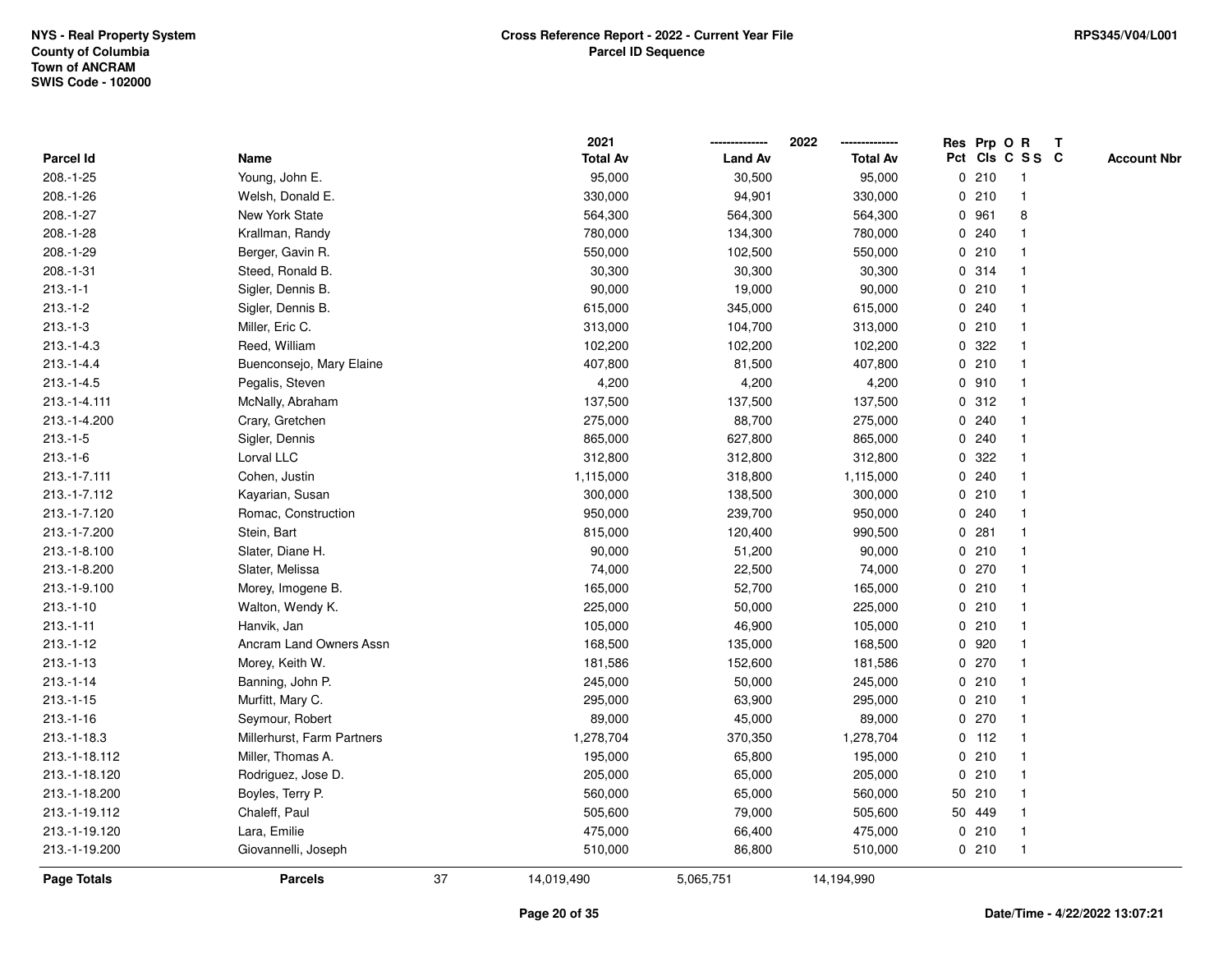|                    |                      |    | 2021            |                | 2022            |   |       | Res Prp O R             | $\mathbf{T}$ |                    |
|--------------------|----------------------|----|-----------------|----------------|-----------------|---|-------|-------------------------|--------------|--------------------|
| Parcel Id          | Name                 |    | <b>Total Av</b> | <b>Land Av</b> | <b>Total Av</b> |   |       | Pct Cls C S S C         |              | <b>Account Nbr</b> |
| 213.-1-20          | DiSalvo, John        |    | 415,000         | 90,200         | 415,000         |   | 0.240 |                         |              |                    |
| $213.-1-21$        | Long, Gregory        |    | 545,000         | 89,900         | 545,000         |   | 0.240 |                         |              |                    |
| $213.-1-22$        | Robertson, Katherine |    | 43,000          | 43,000         | 43,000          |   | 0.314 | -1                      |              |                    |
| 213.-1-23          | Patton, Michael D.   |    | 330,000         | 115,600        | 335,000         |   | 0210  | $\mathbf{1}$            |              |                    |
| 213.-1-24          | Walton, James        |    | 190,000         | 74,000         | 190,000         |   | 0210  | $\mathbf{1}$            |              |                    |
| $213.-1-25$        | Petkovich, Stuart J. |    | 247,000         | 53,000         | 247,000         |   | 0210  | -1                      |              |                    |
| 213.-1-26          | Corbett, Patrick F.  |    | 215,000         | 47,900         | 215,000         |   | 0210  |                         |              |                    |
| 213.-1-27.100      | Whitman, Kenneth     |    | 113,715         | 102,500        | 113,715         |   | 0270  |                         |              |                    |
| 213.-1-27.210      | Lilley, Thomas       |    | 79,000          | 65,000         | 79,000          |   | 0270  | $\overline{\mathbf{1}}$ |              |                    |
| 213.-1-27.220      | Boyles, Terry P.     |    | 16,000          | 16,000         | 16,000          |   | 0.311 |                         |              |                    |
| 213.-1-28          | Parsons, Dennis J.   |    | 70,000          | 55,000         | 70,000          |   | 0270  | $\mathbf{1}$            |              |                    |
| 213.-1-29          | Garbarini, Joseph E. |    | 80,000          | 51,200         | 80,000          |   | 0.240 | $\mathbf 1$             |              |                    |
| $213.-1-30$        | Costello, Marjorie   |    | 280,000         | 71,000         | 280,000         |   | 0210  | $\mathbf 1$             |              |                    |
| $213.-1-31$        | Henderson, Steven M. |    | 154,800         | 52,000         | 154,800         |   | 0210  |                         |              |                    |
| 213.-1-32          | Orlando, Lizette     |    | 55,185          | 55,000         | 55,185          |   | 0270  |                         |              |                    |
| $213.-1-33$        | Costello, Marjorie   |    | 40,100          | 40,100         | 40,100          |   | 0.314 | -1                      |              |                    |
| 213.-1-34.100      | Roche, Bryant Edward |    | 250,000         | 102,500        | 250,000         |   | 0210  | $\mathbf{1}$            |              |                    |
| 213.-1-34.211      | Hague, lan           |    | 1,100,000       | 144,000        | 1,100,000       |   | 0210  | -1                      |              |                    |
| 213.-1-34.212      | Hague, lan           |    | 992,200         | 269,100        | 992,200         |   | 0210  | $\mathbf{1}$            |              |                    |
| 213.-1-35          | Simmons, Roswell     |    | 185,000         | 52,300         | 185,000         |   | 0210  |                         |              |                    |
| $213.-1-36$        | Bernstein, Matthew   |    | 315,000         | 154,500        | 315,000         |   | 0.240 |                         |              |                    |
| 213.-1-37          | McCarthy, Lester C.  |    | 495,000         | 126,300        | 495,000         |   | 0.240 |                         |              |                    |
| 213.-1-38          | Vigorito, Anthony    |    | 99,800          | 79,000         | 99,800          |   | 0.312 | -1                      |              |                    |
| 213.-1-39          | Langone, Louis J.    |    | 45,500          | 45,500         | 45,500          |   | 0.314 | $\mathbf{1}$            |              |                    |
| $213.-1-41$        | Pop's Cabins LLC     |    | 355,000         | 66,900         | 355,000         |   | 0210  | $\mathbf 1$             |              |                    |
| $213.-1-42$        | Riskin, Carl         |    | 205,000         | 57,500         | 212,500         |   | 0210  | -1                      |              |                    |
| $213.-1-43$        | Taylor, Nigel        |    | 374,000         | 143,300        | 374,000         |   | 0.240 |                         |              |                    |
| 213.-1-44.21       | Weiss, Will Maitland |    | 304,496         | 63,400         | 304,496         |   | 0210  |                         |              |                    |
| 213.-1-44.22       | Weiss, Will Maitland |    | 65,000          | 65,000         | 65,000          |   | 0.314 | $\overline{\mathbf{1}}$ |              |                    |
| 213.-1-44.100      | Tuck, Matthew        |    | 87,000          | 78,600         | 99,300          | 0 | 312   |                         |              |                    |
| $213.-1-46$        | Johnson, Charles L.  |    | 195,000         | 78,500         | 195,000         |   | 0210  | $\mathbf{1}$            |              |                    |
| $213.-1-47$        | Rueger, Devon        |    | 230,000         | 107,100        | 230,000         |   | 0210  | $\mathbf 1$             |              |                    |
| $213.-1-48$        | Aimi, James P.       |    | 83,337          | 45,000         | 83,337          |   | 0270  |                         |              |                    |
| $213.-1-49$        | Blass, Anna M.       |    | 195,000         | 68,300         | 195,000         |   | 0210  |                         |              |                    |
| $213.-1-50$        | Lennon, Mary Ann     |    | 295,000         | 65,000         | 295,000         |   | 0210  |                         |              |                    |
| $213.-1-51$        | Family, Home Designs |    | 56,400          | 56,400         | 56,400          |   | 0.910 | $\mathbf{1}$            |              |                    |
| 213.-1-52          | Smith, Patsy A.      |    | 180,000         | 51,500         | 180,000         |   | 0210  | $\mathbf{1}$            |              |                    |
| <b>Page Totals</b> | <b>Parcels</b>       | 37 | 8,981,533       | 2,941,100      | 9,006,333       |   |       |                         |              |                    |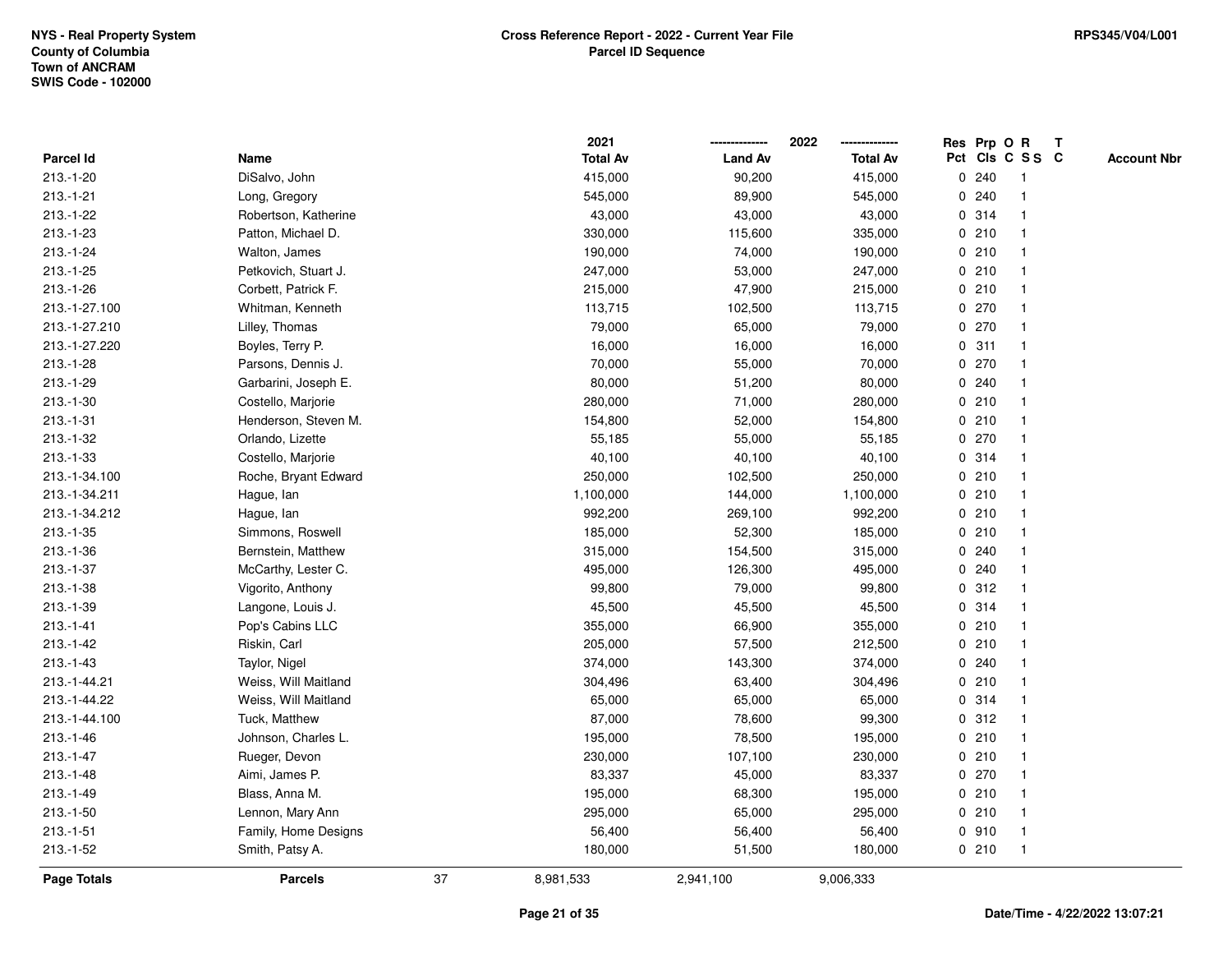|                    |                                 | 2021             |                | 2022            |              | Res Prp O R |                 | T |                    |
|--------------------|---------------------------------|------------------|----------------|-----------------|--------------|-------------|-----------------|---|--------------------|
| Parcel Id          | Name                            | <b>Total Av</b>  | <b>Land Av</b> | <b>Total Av</b> |              |             | Pct Cls C S S C |   | <b>Account Nbr</b> |
| $213.-1-53$        | Herlitz, Kristofer              | 245,000          | 123,500        | 245,000         | $\mathbf 0$  | 240         | -1              |   |                    |
| $213.-1-54$        | 2018 Stone Mountain Farm, Trust | 6,600            | 6,600          | 6,600           | 0            | 314         | -1              |   |                    |
| $213.-1-55$        | Lahr, Merav Aviva               | 289,000          | 75,200         | 289,000         |              | 0210        | 1               |   |                    |
| $213.-1-56$        | Murphy, James                   | 153,900          | 153,900        | 153,900         |              | 0.322       |                 |   |                    |
| $213.-1-57$        | Ciaburri, William               | 175,000          | 53,800         | 175,000         |              | 0210        |                 |   |                    |
| $213.-1-58$        | Loeffler, George                | 70,000           | 50,000         | 70,000          |              | 0.260       |                 |   |                    |
| $213.-1-59$        | Dillinger, Marc                 | 305,000          | 63,500         | 305,000         |              | 0210        |                 |   |                    |
| $213.-1-60$        | Loeffler, George                | 32,500           | 32,500         | 32,500          | 0            | 314         |                 |   |                    |
| $213.-1-61$        | Loffler, David                  | 240,000          | 72,500         | 240,000         | $\mathbf{0}$ | 210         | -1              |   |                    |
| $213.-1-62$        | Haab, Erin Elizabeth            | 345,000          | 68,000         | 345,000         |              | 0210        | 1               |   |                    |
| $213.-1-63$        | Hoilund, Christoper             | 185,000          | 117,500        | 192,300         |              | 0.240       |                 |   |                    |
| $213.-1-64$        | McLernon, William J. III.       | 88,617           | 85,000         | 88,617          |              | 0270        |                 |   |                    |
| 213.-1-65          | DiCaprio, Gerald                | 175,000          | 81,500         | 175,000         | 0            | 240         |                 |   |                    |
| $213.-1-66$        | Olbricht, Charles G.            | 453,150          | 120,000        | 453,150         |              | 0.280       |                 |   |                    |
| $213.-1-67$        | Bryant, Nancy                   | 700              | 700            | 700             | 0            | 314         |                 |   |                    |
| $213.-1-68$        | Christini, David                | 690,000          | 98,700         | 690,000         | $\mathbf{0}$ | 240         |                 |   |                    |
| 213.-1-69.112      | White, Christopher              | 575,000          | 186,500        | 575,000         |              | 0.240       |                 |   |                    |
| $213.-1-70$        | Long, Gregory                   | 880,000          | 202,000        | 880,000         |              | 0.240       |                 |   |                    |
| $213.-1-71$        | Hirschorn, Michael              | 665,000          | 183,800        | 665,000         |              | 0.240       |                 |   |                    |
| 213.-1-72          | Tuck, Matthew M.                | 755,000          | 98,700         | 755,000         | 0            | 240         |                 |   |                    |
| 213.-1-73.200      | Newman, Scott                   | 162,400          | 162,400        | 162,400         |              | $0$ 120     |                 |   |                    |
| $213.-1-74$        | Cohen, Matthew                  | 615,000          | 117,500        | 615,000         | 0            | 240         |                 |   |                    |
| 213.-1-75.110      | Klein, Daryl                    | 954,700          | 136,800        | 954,700         | 0            | 210         | -1              |   |                    |
| 213.-1-75.120      | Tuck, Matthew                   | 150,800          | 150,800        | 150,800         |              | 0.322       |                 |   |                    |
| 213.-1-75.200      | Grayson, Thomas R.              | 275,000          | 66,500         | 275,000         |              | 0210        |                 |   |                    |
| 213.-1-76.100      | Mode, David B.                  | 360,000          | 105,700        | 360,000         |              | 0210        |                 |   |                    |
| $213.-1-77$        | McGanney, Juliana K.            | 368,800          | 71,500         | 378,700         |              | 0210        |                 |   |                    |
| $213.-1-89$        | Baker, Jeffrey W.               | 425,000          | 132,600        | 425,000         |              | 0.312       |                 |   |                    |
| 213.-1-90          | Baker, Jeffrey W.               | 1,315,000        | 284,200        | 1,315,000       | 0            | 240         |                 |   |                    |
| $213.-1-91$        | Ontal, Mario                    | 127,600          | 119,400        | 127,600         | 0            | 312         | -1              |   |                    |
| 213.-1-92.100      | Miller, James P.                | 264,200          | 88,400         | 264,200         |              | 0.240       | $\mathbf 1$     |   |                    |
| 213.-1-92.200      | Ayala, Jose L.                  | 66,500           | 60,000         | 66,500          |              | 0270        |                 |   |                    |
| $213.-1-93$        | Cohan, William D.               | 1,250,000        | 311,800        | 1,250,000       |              | 0.240       |                 |   |                    |
| 213.-1-94          | Giovannelli, Joseph             | 65,800           | 65,800         | 65,800          |              | 0.310       |                 |   |                    |
| $213.-1-95$        | Gallo, Paul                     | 28,100           | 28,100         | 28,100          |              | 0.312       |                 |   |                    |
| $214.-1-1$         | Bell-Gaschke, Andrea            | 225,000          | 72,700         | 405,100         | 0            | 210         | -1              |   |                    |
| 214.-1-2.100       | Irving, Palmer                  | 575,000          | 130,000        | 575,000         |              | 0210        | $\overline{1}$  |   |                    |
| <b>Page Totals</b> | <b>Parcels</b>                  | 37<br>13,558,367 | 3,978,100      | 13,755,667      |              |             |                 |   |                    |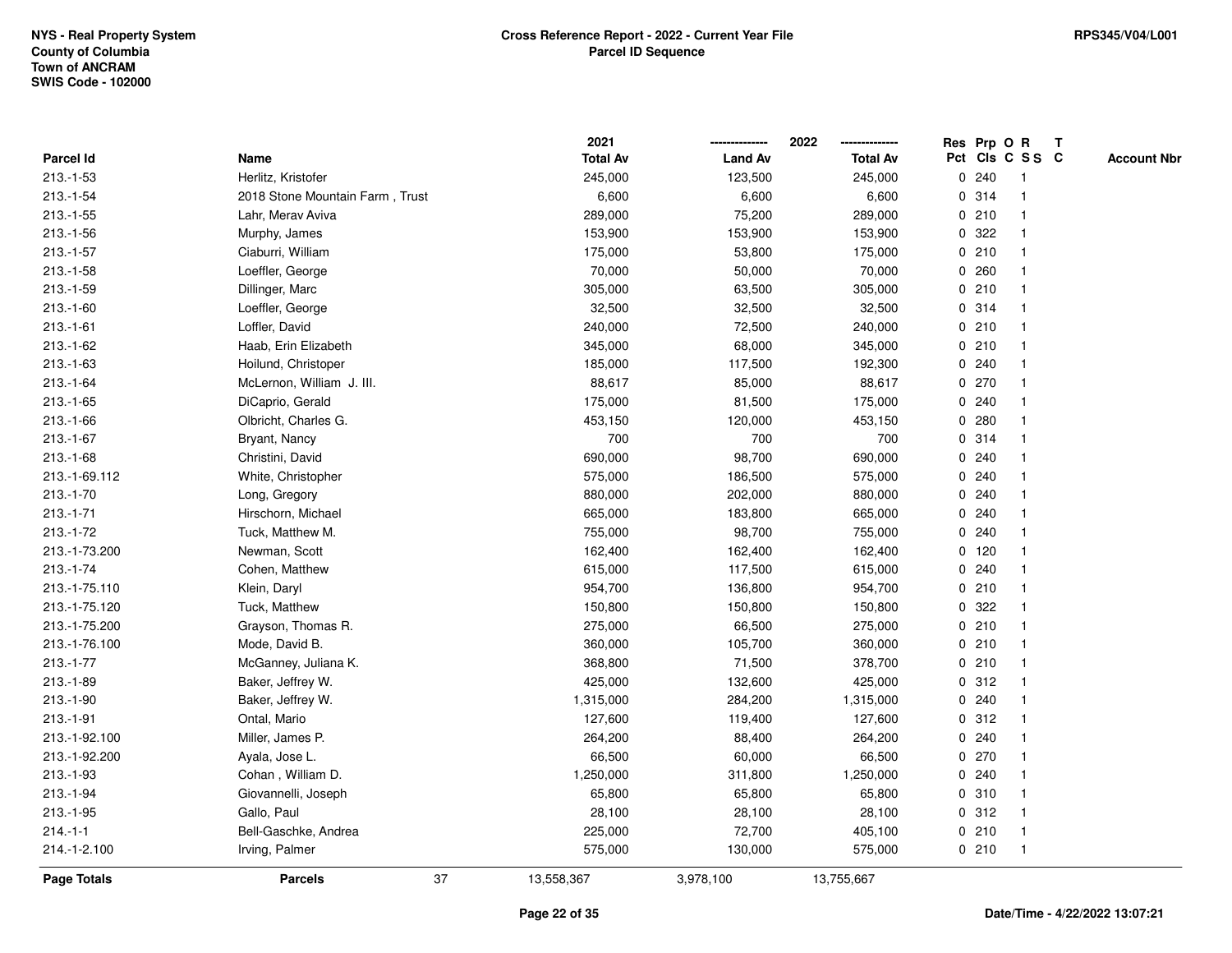|                  |                                          | 2021            |                | 2022<br>-------------- |   |         | Res Prp O R     | $\mathbf{T}$       |
|------------------|------------------------------------------|-----------------|----------------|------------------------|---|---------|-----------------|--------------------|
| <b>Parcel Id</b> | Name                                     | <b>Total Av</b> | <b>Land Av</b> | <b>Total Av</b>        |   |         | Pct Cls C S S C | <b>Account Nbr</b> |
| 214.-1-2.210     | Irving, Steven G.                        | 190,000         | 92,900         | 190,000                |   | 0210    |                 |                    |
| 214.-1-2.220     | Andors, Stephen                          | 445,000         | 87,500         | 445,000                |   | 0210    |                 |                    |
| 214.-1-3.100     | Courtney, Paul                           | 231,475         | 68,500         | 231,475                |   | 0210    |                 |                    |
| 214.-1-3.200     | Cianciulli, Michael A.                   | 76,700          | 68,500         | 76,700                 |   | 0.312   |                 |                    |
| $214.-1-4$       | Tasch, Donald                            | 260,000         | 124,700        | 260,000                |   | 0210    |                 |                    |
| $214.-1-5$       | Fierro, Antonietta                       | 410,000         | 123,800        | 410,000                |   | 0.240   |                 |                    |
| 214.-1-6.110     | DiStefano, Laura                         | 376,827         | 87,100         | 376,827                |   | 0.240   |                 |                    |
| 214.-1-6.120     | Sachs, James M.                          | 175,000         | 66,900         | 175,000                |   | 0210    |                 |                    |
| $214.-1-7$       | Smith, Leon                              | 130,000         | 130,000        | 130,000                |   | 0.322   |                 |                    |
| $214.-1-8$       | Whitcher, Walter B.                      | 225,000         | 77,000         | 225,000                |   | 0210    |                 |                    |
| 214.-1-9.111     | Smith, Leon                              | 260,000         | 145,700        | 260,000                |   | 0.240   |                 |                    |
| 214.-1-9.112     | Smith, Leon                              | 114,500         | 114,500        | 114,500                |   | 0.322   |                 |                    |
| 214.-1-9.120     | Smith, Daniel                            | 510,000         | 149,300        | 510,000                |   | 0.240   |                 |                    |
| 214.-1-9.200     | Smith, Leon                              | 122,700         | 122,700        | 122,700                |   | 0.322   |                 |                    |
| $214.-1-10$      | Smith, Leon                              | 863,910         | 315,300        | 863,910                |   | 50 240  |                 |                    |
| $214.-1-11$      | Slott, Daniel                            | 424,200         | 368,800        | 424,200                |   | 0.312   |                 |                    |
| $214 - 1 - 12.1$ | Ancramdale Properties, LLC               | 135,200         | 129,500        | 135,200                |   | 0.312   |                 |                    |
| 214.-1-12.2      | Roberts, Gerald F.                       | 305,000         | 65,600         | 305,000                |   | 0210    |                 |                    |
| $214.-1-13$      | John R Lascari Revocable, Trust 10/30/20 | 190,000         | 117,500        | 232,000                |   | 0210    |                 |                    |
| $214.-1-14$      | Henderson, Mark E.                       | 730,000         | 87,500         | 730,000                |   | 0210    |                 |                    |
| $214.-1-15$      | Slott, Daniel                            | 1,630,000       | 542,200        | 1,630,000              |   | $0$ 117 |                 |                    |
| $214.-1-16$      | Slott, Daniel                            | 195,000         | 25,100         | 195,000                |   | 0210    |                 |                    |
| $214.-1-19$      | DeClercq, Trustee, R. Daniel             | 190,000         | 77,000         | 190,000                |   | 0210    |                 |                    |
| 214.-1-20.110    | Anc Port Llc                             | 392,000         | 392,000        | 392,000                |   | 0 105   |                 |                    |
| 214.-1-21.100    | Anc Port Llc                             | 572,438         | 350,300        | 572,438                |   | $0$ 112 |                 |                    |
| 214.-1-21.200    | Slott, Daniel                            | 272,900         | 272,900        | 272,900                |   | 0 105   |                 |                    |
| 214.-1-22.100    | Slovak, Paul H.                          | 200,000         | 78,600         | 200,000                |   | 0210    |                 |                    |
| 214.-1-22.200    | Natale, Robert                           | 332,000         | 332,000        | 332,000                |   | 0.322   |                 |                    |
| 214.-1-23.3      | Moss, Robert                             | 453,700         | 444,100        | 453,700                |   | 0.312   |                 |                    |
| 214.-1-23.4      | Moss, Robert                             | 322,000         | 102,700        | 322,000                | 0 | 240     |                 |                    |
| 214.-1-25.3      | Miller, James P.                         | 293,300         | 293,300        | 293,300                |   | 0, 105  |                 |                    |
| 214.-1-25.4      | Miller, James P.                         |                 | 271,520        | 271,520                |   | 0 105   |                 |                    |
| 214.-1-25.5      | Baker, William J. III.                   |                 | 76,900         | 76,900                 |   | 0.314   |                 |                    |
| 214.-1-25.112    | Clum, William C.                         | 145,000         | 65,000         | 145,000                |   | 0210    |                 |                    |
| 214.-1-25.120    | Nesi, Vincent R.                         | 229,700         | 80,800         | 229,700                |   | 0210    |                 |                    |
| 214.-1-25.200    | Nesi, Vincent R.                         | 104,200         | 104,200        | 104,200                |   | 0 105   |                 |                    |
| 214.-1-26        | Miles, Michael R.                        | 67,000          | 35,400         | 67,000                 |   | 0270    | $\mathbf{1}$    |                    |
| Page Totals      | 36<br><b>Parcels</b>                     | 11,281,450      | 5,794,020      | 11,671,870             |   |         |                 |                    |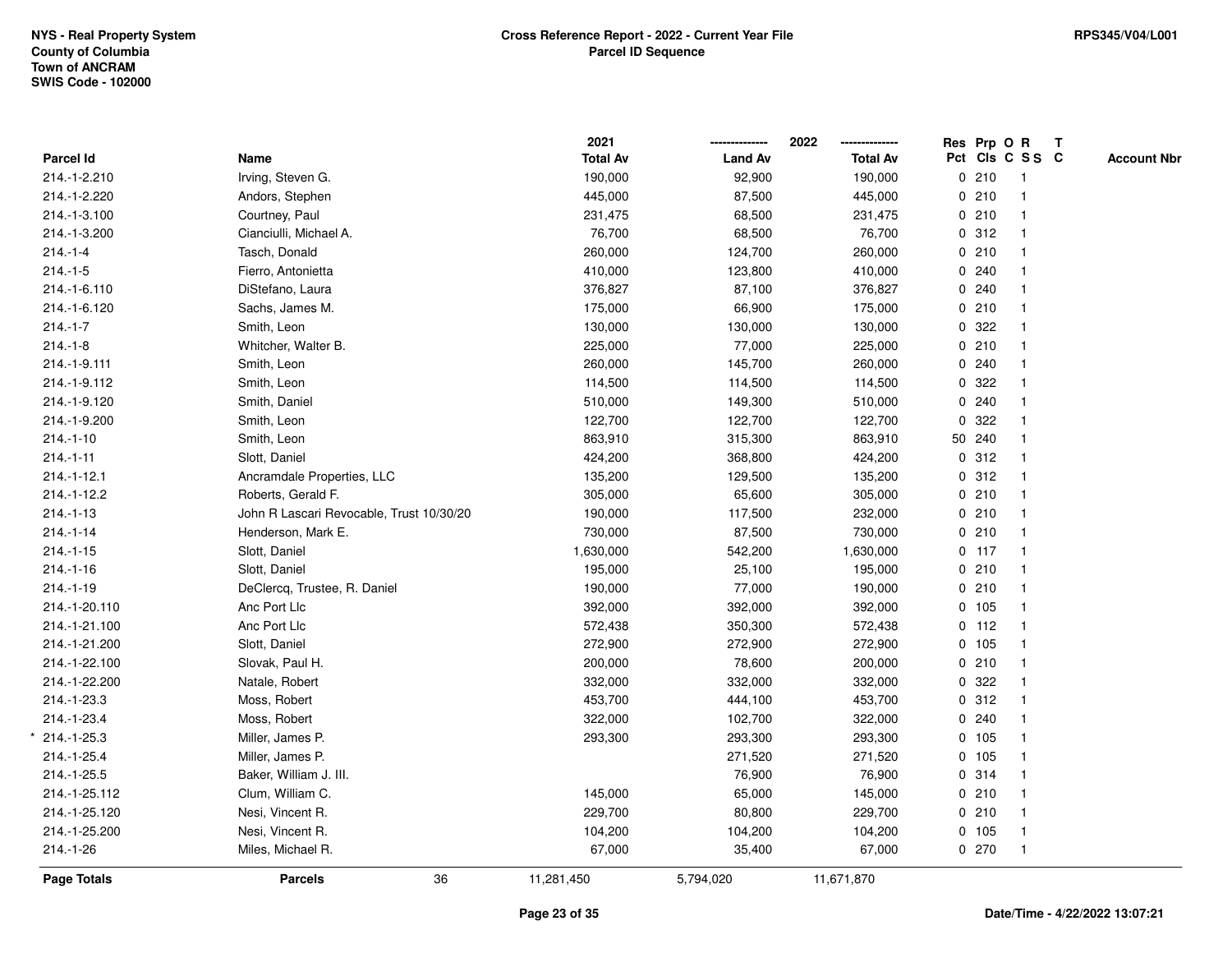|                  |                         |    | 2021            |                | 2022            |             |         | Res Prp O R     | $\mathbf{T}$ |                    |
|------------------|-------------------------|----|-----------------|----------------|-----------------|-------------|---------|-----------------|--------------|--------------------|
| <b>Parcel Id</b> | Name                    |    | <b>Total Av</b> | <b>Land Av</b> | <b>Total Av</b> |             |         | Pct Cls C S S C |              | <b>Account Nbr</b> |
| 214.-1-27        | Goldberg, Lawrence      |    | 185,000         | 51,600         | 185,000         |             | 0210    | -1              |              |                    |
| 214.-1-28.100    | Murray, Dona J.         |    | 249,100         | 72,900         | 249,100         |             | 0210    |                 |              |                    |
| 214.-1-28.200    | Langone, Richard C. Jr. |    | 140,500         | 68,400         | 140,500         |             | 0 270   |                 |              |                    |
| 214.-1-29        | Langone, Thomas Jr.     |    | 61,600          | 61,600         | 61,600          | 0           | 322     |                 |              |                    |
| $214.-1-30$      | Howard, Andrew M.       |    | 379,000         | 63,000         | 379,000         |             | 0210    | $\mathbf{1}$    |              |                    |
| 214.-1-31        | Stickle, Martin B.      |    | 205,000         | 61,300         | 205,000         |             | 0210    |                 |              |                    |
| 214.-1-32.100    | McCoy, Michael          |    | 245,000         | 108,900        | 245,000         |             | 0210    |                 |              |                    |
| 214.-1-32.220    | Carman, David           |    | 86,506          | 75,000         | 86,506          |             | $0$ 270 |                 |              |                    |
| 214.-1-33.100    | Snyder, Lorrie          |    | 263,400         | 128,000        | 273,400         |             | 0.240   |                 |              |                    |
| 214.-1-33.200    | Snyder, Lorrie          |    | 194,200         | 194,200        | 194,200         |             | 0.311   |                 |              |                    |
| 214.-1-34        | Weber, Herman/Merle     |    | 240,000         | 71,500         | 291,000         | $\mathbf 0$ | 210     | $\mathbf{1}$    |              |                    |
| $214.-1-35$      | Cassidy, Lisa S.        |    | 125,000         | 50,000         | 125,000         | $\mathbf 0$ | 210     |                 |              |                    |
| 214.-1-36        | Duncan, Adam            |    | 140,000         | 50,000         | 140,000         |             | 0210    |                 |              |                    |
| 214.-1-37        | Duncan, Edward          |    | 80,000          | 65,000         | 80,000          |             | 0210    |                 |              |                    |
| 214.-1-38        | Ambrico, Lynn A.        |    | 115,000         | 56,000         | 115,000         |             | 0210    |                 |              |                    |
| 214.-1-39        | Slott, Daniel           |    | 104,000         | 104,000        | 104,000         |             | $0$ 105 |                 |              |                    |
| 214.-1-40.3      | O'Sullivan, Shawn       |    | 247,500         | 72,800         | 247,500         | 0           | 210     |                 |              |                    |
| $214.-1-41$      | O'Toole, John K.        |    | 254,000         | 100,000        | 254,000         |             | 0.240   |                 |              |                    |
| $214.-1-42$      | Stickle, Martin         |    | 40,000          | 40,000         | 40,000          |             | 0 314   |                 |              |                    |
| $215.-1-1.2$     | Rothvoss, Robert Sr.    |    | 200,000         | 65,100         | 200,000         |             | 0210    |                 |              |                    |
| $215.-1-1.11$    | Slott, Daniel R.        |    | 1,127,000       | 1,000,000      | 1,127,000       |             | 0.240   |                 |              |                    |
| $215.-1-1.12$    | Miller, Kevin M.        |    | 296,300         | 59,500         | 296,300         |             | 0210    |                 |              |                    |
| $215.-1-2$       | Rothvoss, Arnold Jr.    |    | 130,000         | 30,500         | 130,000         |             | 0210    |                 |              |                    |
| $215.-1-4.1$     | Ngo, Rosemary D.        |    | 200,000         | 55,200         | 200,000         | 0           | 210     | $\mathbf 1$     |              |                    |
| $215.-1-4.2$     | Slott, Daniel J.        |    | 42,900          | 42,900         | 42,900          |             | 0.314   |                 |              |                    |
| $215.-1-5$       | Sherry, James           |    | 135,000         | 20,100         | 135,000         |             | 0210    |                 |              |                    |
| $215.-1-6$       | Slott, Daniel           |    | 815,000         | 689,200        | 815,000         |             | 0.240   |                 |              |                    |
| $215.-1-9$       | beneke, Carol A.        |    | 185,000         | 58,300         | 185,000         |             | 0210    |                 |              |                    |
| $215.-1-10$      | Johnson, Maureen E.     |    | 170,000         | 83,800         | 170,000         |             | 0210    |                 |              |                    |
| $215.-1-11.3$    | Monchak, Elaine         |    | 105,000         | 105,000        | 105,000         | 0           | 322     |                 |              |                    |
| $215.-1-12$      | Velazquez, Dany         |    | 61,000          | 61,000         | 61,000          | 0           | 322     |                 |              |                    |
| $215.-1-13$      | Wessel, Carrie          |    | 190,000         | 88,200         | 190,000         | $\mathbf 0$ | 240     |                 |              |                    |
| $215.-1-14$      | Kostich, Sonja Y.       |    | 210,000         | 57,500         | 210,000         |             | 0210    |                 |              |                    |
| $215.-1-15$      | Dale's Farm LLC         |    | 325,000         | 325,000        | 325,000         |             | 0 322   |                 |              |                    |
| $215.-1-16$      | Decker, David           |    | 175,000         | 50,200         | 175,000         |             | 0210    |                 |              |                    |
| $215.-1-17$      | Linda, Campbell G.      |    | 195,000         | 54,700         | 195,000         |             | 0210    | $\overline{1}$  |              |                    |
| $215.-1-18$      | Popadic, William        |    | 66,800          | 63,200         | 66,800          |             | 0.312   | $\overline{1}$  |              |                    |
| Page Totals      | <b>Parcels</b>          | 37 | 7,983,806       | 4,403,600      | 8,044,806       |             |         |                 |              |                    |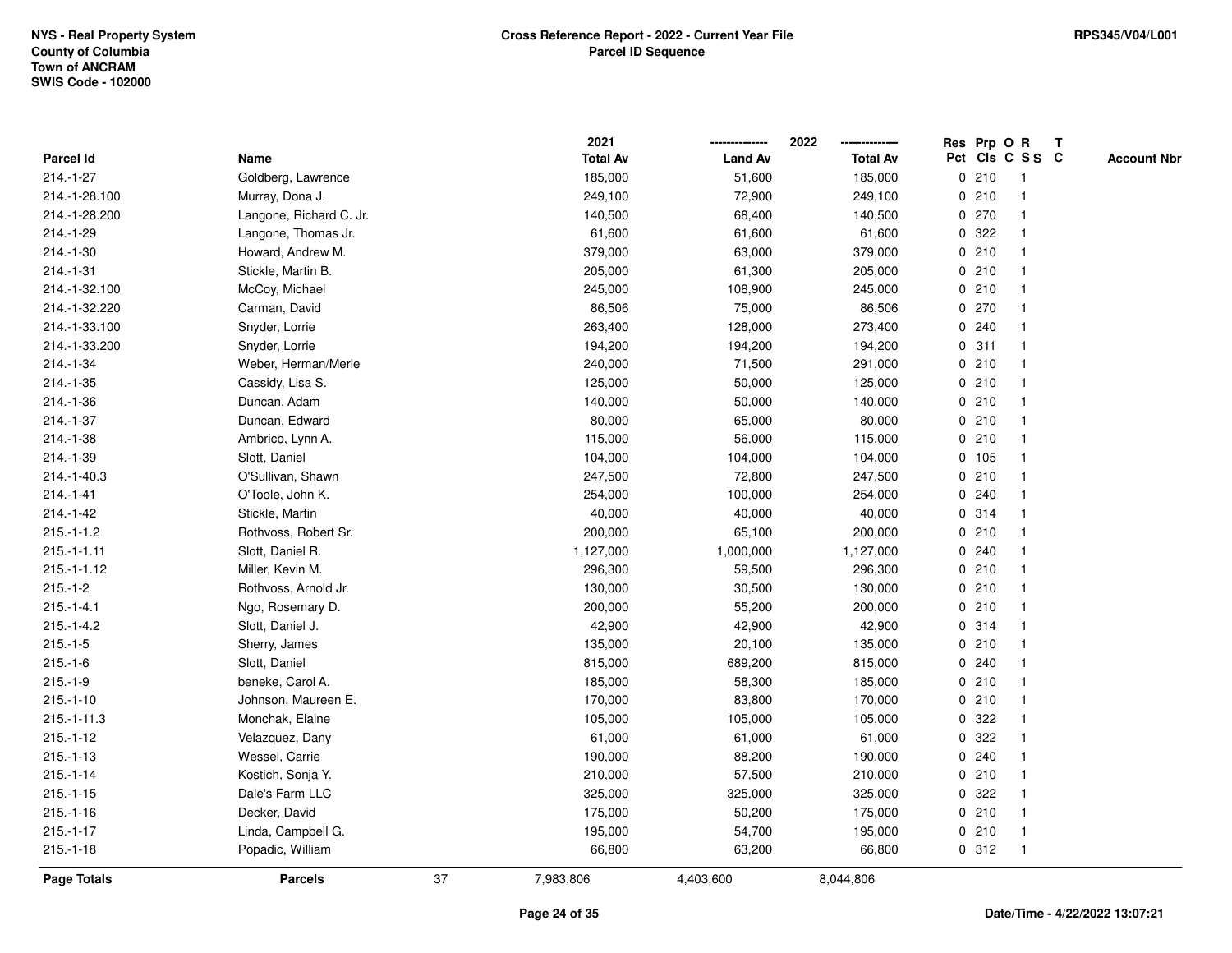|                    |                               |    | 2021            |                | 2022<br>        |             |         | Res Prp O R     | $\mathbf{T}$ |                    |
|--------------------|-------------------------------|----|-----------------|----------------|-----------------|-------------|---------|-----------------|--------------|--------------------|
| Parcel Id          | Name                          |    | <b>Total Av</b> | <b>Land Av</b> | <b>Total Av</b> |             |         | Pct Cls C S S C |              | <b>Account Nbr</b> |
| $215.-1-19$        | Popadic, William              |    | 155,000         | 21,800         | 155,000         |             | 0210    | -1              |              |                    |
| $215.-1-20$        | Bishop, Ronald C. Sr.         |    | 62,000          | 38,200         | 62,000          |             | 0270    |                 |              |                    |
| $215.-1-21$        | O Hearn, Michael              |    | 255,000         | 93,500         | 255,000         |             | 0.240   |                 |              |                    |
| $215.-1-22$        | Panagos, Sotiris              |    | 179,225         | 157,500        | 179,225         | 0           | 270     | -1              |              |                    |
| $215.-1-23$        | Rosell, Mary Hahola           |    | 225,000         | 107,200        | 225,000         |             | 0210    | $\mathbf{1}$    |              |                    |
| $215.-1-24$        | Columbia Land Conservancy in  |    | 1,094,632       | 835,400        | 1,094,632       |             | $0$ 120 | 8               |              |                    |
| $215.-1-26$        | Ancramdale Properties, LLC    |    | 210,000         | 72,500         | 282,437         |             | 0210    |                 |              |                    |
| 215.-1-27.100      | Ancramdale Properties, LLC    |    | 310,000         | 120,300        | 310,000         |             | 0.240   |                 |              |                    |
| 215.-1-27.200      | Slott, Daniel                 |    | 84,800          | 40,000         | 84,800          |             | 0.312   |                 |              |                    |
| $215.-1-28$        | Ancramdale Properties, LLC    |    | 72,333          | 49,700         | 72,333          |             | 0 270   |                 |              |                    |
| $215.-1-29$        | Slott, Daniel                 |    | 359,100         | 311,300        | 359,100         |             | $0$ 120 | $\mathbf 1$     |              |                    |
| $215.-1-31.1$      | Gosler, Joseph                |    | 365,000         | 98,100         | 365,000         |             | 0.240   |                 |              |                    |
| 215.-1-31.200      | Arnao, Patrick J.             |    | 70,000          | 30,000         | 70,000          |             | 0.260   |                 |              |                    |
| $215.-1-32$        | Roccanova Trustee, John E.    |    | 275,000         | 57,400         | 275,000         |             | 0210    |                 |              |                    |
| $215.-1-33$        | Cockcroft, Autumn Megan M.    |    | 125,000         | 59,300         | 125,000         |             | 0210    |                 |              |                    |
| $215.-1-34$        | Shufelt, Matthew F.           |    | 58,646          | 47,000         | 58,646          |             | 0 270   |                 |              |                    |
| $215.-1-35$        | Gellert, Philip D.            |    | 53,000          | 30,600         | 53,000          | 0           | 270     | -1              |              |                    |
| $215.-1-36$        | Cleveland, Sharon A.          |    | 150,000         | 50,000         | 150,000         |             | 0210    | $\mathbf{1}$    |              |                    |
| $215.-1-37$        | Columbia Land Conservancy in  |    | 432,600         | 432,600        | 432,600         |             | 0, 105  | 8               |              |                    |
| 215.-1-38.100      | Leicht, Wiliam S.             |    | 200,000         | 65,100         | 200,000         |             | 0210    |                 |              |                    |
| 215.-1-38.200      | Gilmore, William              |    | 238,000         | 238,000        | 238,000         |             | 0, 105  |                 |              |                    |
| $215.-1-40$        | Harney, Michael L.            |    | 100,700         | 55,700         | 100,700         |             | 0 270   |                 |              |                    |
| 215.-1-41.110      | WillowBrookFarmProperties LLC |    | 645,000         | 288,500        | 645,000         |             | $0$ 120 |                 |              |                    |
| 215.-1-41.120      | Main, Heidi Beneke            |    | 219,900         | 219,900        | 219,900         | $\mathbf 0$ | 322     |                 |              |                    |
| 215.-1-41.200      | Beneke, Henry                 |    | 158,389         | 70,000         | 158,389         |             | $0$ 271 |                 |              |                    |
| $219.-1-1$         | Meccariello, Herman           |    | 205,000         | 54,600         | 205,000         |             | 0210    |                 |              |                    |
| $219.-1-2$         | Meccariello, Herman           |    | 187,500         | 65,800         | 187,500         |             | 0210    |                 |              |                    |
| $219.-1-3$         | H & SDziubelski LLC           |    | 40,000          | 40,000         | 40,000          |             | 0.314   |                 |              |                    |
| $219.-1-4$         | Williams, Gerard              |    | 38,300          | 34,000         | 38,300          |             | 0.312   |                 |              |                    |
| $219.-1-5$         | Williams, Gerard              |    | 135,000         | 57,500         | 135,000         | 0           | 260     |                 |              |                    |
| $219.-1-6$         | Ketelle, Gary                 |    | 190,000         | 80,000         | 190,000         | 0           | 210     | $\mathbf 1$     |              |                    |
| 219.-1-7.111       | Dods, Stuart C.               |    | 230,000         | 80,200         | 230,000         |             | 0210    |                 |              |                    |
| 219.-1-7.112       | Gollub, Marc                  |    | 260,000         | 82,900         | 260,000         |             | 0210    |                 |              |                    |
| 219.-1-7.120       | Dods, Stuart C.               |    | 65,700          | 65,700         | 65,700          |             | 0 314   |                 |              |                    |
| 219.-1-7.200       | Kilmer, James A.              |    | 175,000         | 58,500         | 175,000         |             | 0210    |                 |              |                    |
| $219.-1-9$         | Murphy, James A.              |    | 77,500          | 77,500         | 77,500          |             | 0 314   | $\overline{1}$  |              |                    |
| $219.-1-10.1$      | Trzeszczkowski, Jaroslaw      |    | 150,000         | 65,000         | 150,000         |             | 0210    | $\overline{1}$  |              |                    |
| <b>Page Totals</b> | <b>Parcels</b>                | 37 | 7,852,325       | 4,351,300      | 7,924,762       |             |         |                 |              |                    |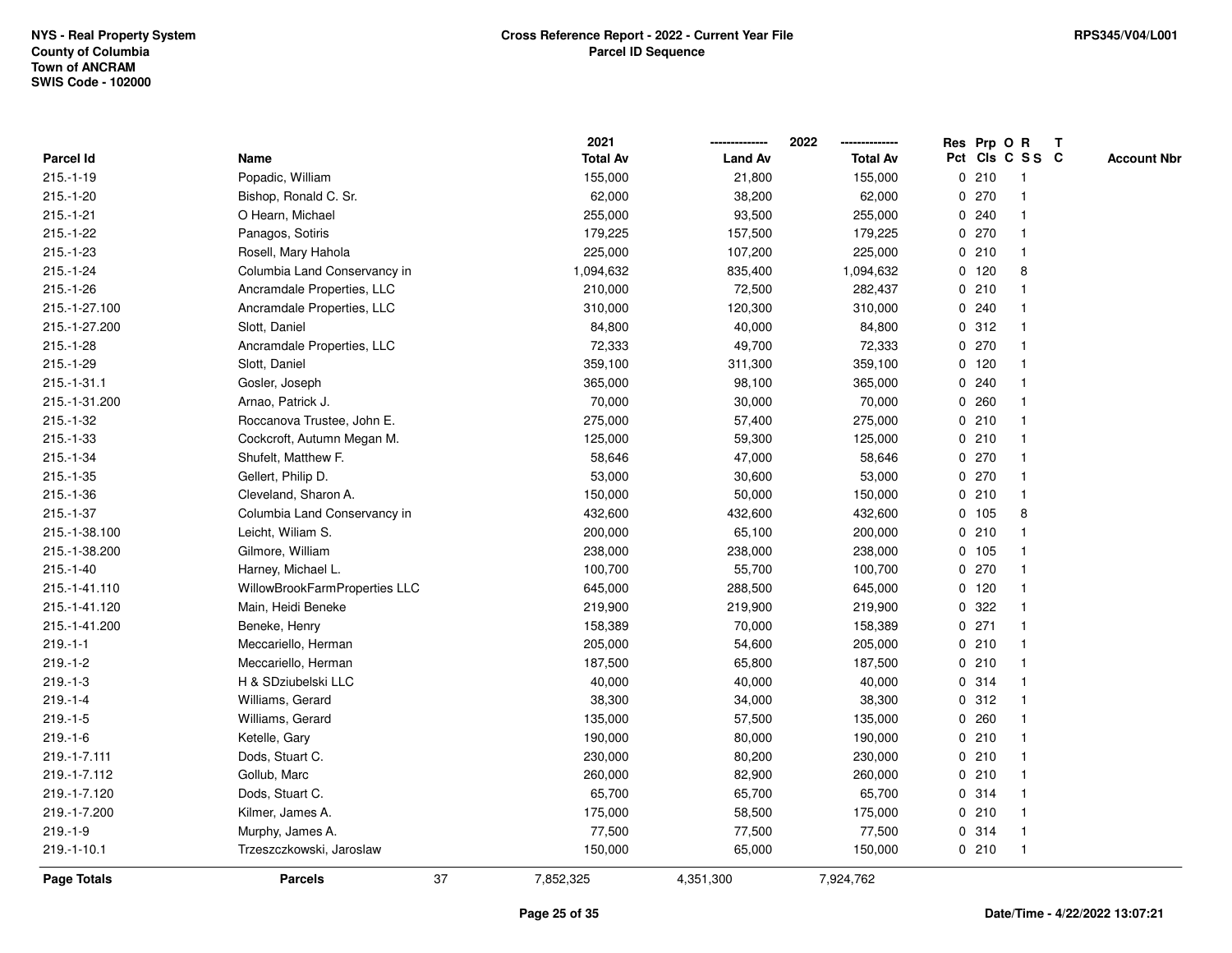|                    |                                |    | 2021            |                | 2022            | Res Prp O R |       |                 | $\mathbf{T}$ |                    |
|--------------------|--------------------------------|----|-----------------|----------------|-----------------|-------------|-------|-----------------|--------------|--------------------|
| Parcel Id          | Name                           |    | <b>Total Av</b> | <b>Land Av</b> | <b>Total Av</b> |             |       | Pct Cls C S S C |              | <b>Account Nbr</b> |
| 219.-1-10.2        | Murphy, James A.               |    | 271,500         | 271,500        | 271,500         | 0           | 322   |                 |              |                    |
| $219.-1-11$        | Olbricht, Charles G.           |    | 749,833         | 432,500        | 749,833         | 0           | 240   |                 |              |                    |
| $219.-1-13$        | Olbricht, Charles G.           |    | 92,500          | 92,500         | 92,500          |             | 0.314 |                 |              |                    |
| $219.-1-15$        | Rayner, Daniel                 |    | 41,500          | 41,500         | 41,500          | 0           | 314   | -1              |              |                    |
| $219.-1-16$        | Rayner, Daniel                 |    | 425,000         | 97,300         | 425,000         |             | 0210  |                 |              |                    |
| $219.-1-17$        | Glazer, Samuel D.              |    | 230,000         | 67,400         | 230,000         |             | 0210  |                 |              |                    |
| $219.-1-18$        | Boyles, Jeffrey W.             |    | 340,000         | 59,800         | 340,000         |             | 0210  |                 |              |                    |
| $219.-1-19$        | Fundus, John Kenneth           |    | 220,000         | 65,000         | 220,000         |             | 0210  |                 |              |                    |
| 219.-1-20          | Friedberg, Neal M.             |    | 228,800         | 100,100        | 228,800         |             | 0210  |                 |              |                    |
| $219.-1-21$        | Brower, Cindy                  |    | 6,000           | 6,000          | 6,000           |             | 0.314 |                 |              |                    |
| 219.-1-22          | Osofsky, David                 |    | 10,500          | 10,500         | 10,500          | 0           | 314   | $\mathbf 1$     |              |                    |
| 219.-1-24.111      | Murphy, James A.               |    | 369,700         | 369,700        | 369,700         |             | 0 105 | $\mathbf{1}$    |              |                    |
| 219.-1-24.112      | Butts, Jeffrey G.              |    | 325,000         | 61,100         | 325,000         |             | 0210  |                 |              |                    |
| 219.-1-24.120      | Proper, Jeffrey                |    | 395,000         | 106,500        | 395,000         |             | 0210  |                 |              |                    |
| 219.-1-24.200      | Tatro, Shawn                   |    | 435,000         | 96,600         | 435,000         |             | 0210  |                 |              |                    |
| 219.-1-25          | Gowan, Sheila                  |    | 260,000         | 84,500         | 260,000         |             | 0210  |                 |              |                    |
| 219.-1-26          | Berliner, Frederick            |    | 152,300         | 152,300        | 152,300         | 0           | 322   |                 |              |                    |
| 219.-1-27          | Berliner, Frederick            |    | 510,000         | 76,300         | 510,000         | 0           | 210   |                 |              |                    |
| 219.-1-31          | Wengrowski, William III.       |    | 175,000         | 51,100         | 175,000         |             | 0.220 |                 |              |                    |
| 219.-1-32          | Tompkins, Norma                |    | 155,000         | 28,900         | 155,000         |             | 0210  |                 |              |                    |
| 219.-1-33          | Atkins, Daniel R.              |    | 175,000         | 50,000         | 175,000         |             | 0210  |                 |              |                    |
| 219.-1-34          | Collins, Bonnie                |    | 195,000         | 50,000         | 195,000         |             | 0210  |                 |              |                    |
| 219.-1-35          | Heimbinder, Gary E.            |    | 185,000         | 52,100         | 185,000         |             | 0210  |                 |              |                    |
| 219.-1-36          | Heimbinder, Gary E.            |    | 25,000          | 25,000         | 25,000          |             | 0.314 |                 |              |                    |
| 219.-1-37          | Borgeson, Thomas A.            |    | 405,000         | 76,500         | 405,000         |             | 0210  |                 |              |                    |
| 219.-1-38          | Sullivan, John D.              |    | 39,300          | 39,300         | 39,300          |             | 0.314 |                 |              |                    |
| 219.-1-39          | Haitkin, David                 |    | 222,700         | 53,500         | 222,700         |             | 0210  |                 |              |                    |
| 219.-1-42          | Sonya Gentry Fiske, as Trustee |    | 762,500         | 84,000         | 762,500         |             | 0210  |                 |              |                    |
| $219.-1-43$        | Unson, Lawrence G.             |    | 15,000          | 15,000         | 15,000          |             | 0.314 |                 |              |                    |
| 219.-1-44.110      | Chou, Jou-Yie                  |    | 102,400         | 102,400        | 102,400         | 0           | 312   |                 |              |                    |
| 219.-1-44.120      | Colen, Daniel                  |    | 1,295,000       | 175,400        | 1,295,000       | 0           | 240   |                 |              |                    |
| 219.-1-44.200      | LoCurto Trustee, Joseph        |    | 375,000         | 203,900        | 375,000         | 0           | 240   |                 |              |                    |
| 219.-1-45.100      | <b>Raffiot Ltd</b>             |    | 710,000         | 130,500        | 710,000         |             | 0.240 |                 |              |                    |
| 219.-1-45.211      | Marcan Realty Llc              |    | 825,000         | 170,700        | 825,000         |             | 0.240 |                 |              |                    |
| 219.-1-45.212      | Brenner, Douglas S.            |    | 456,000         | 78,000         | 456,000         |             | 0210  |                 |              |                    |
| 219.-1-45.220      | Bernheim, Stephanie As Tru     |    | 590,000         | 280,500        | 590,000         |             | 0210  | $\overline{1}$  |              |                    |
| 219.-1-46          | Bernheim, Stephanie As Tru     |    | 735,000         | 397,100        | 735,000         |             | 0.240 | $\mathbf{1}$    |              |                    |
| <b>Page Totals</b> | <b>Parcels</b>                 | 37 | 12,505,533      | 4,255,000      | 12,505,533      |             |       |                 |              |                    |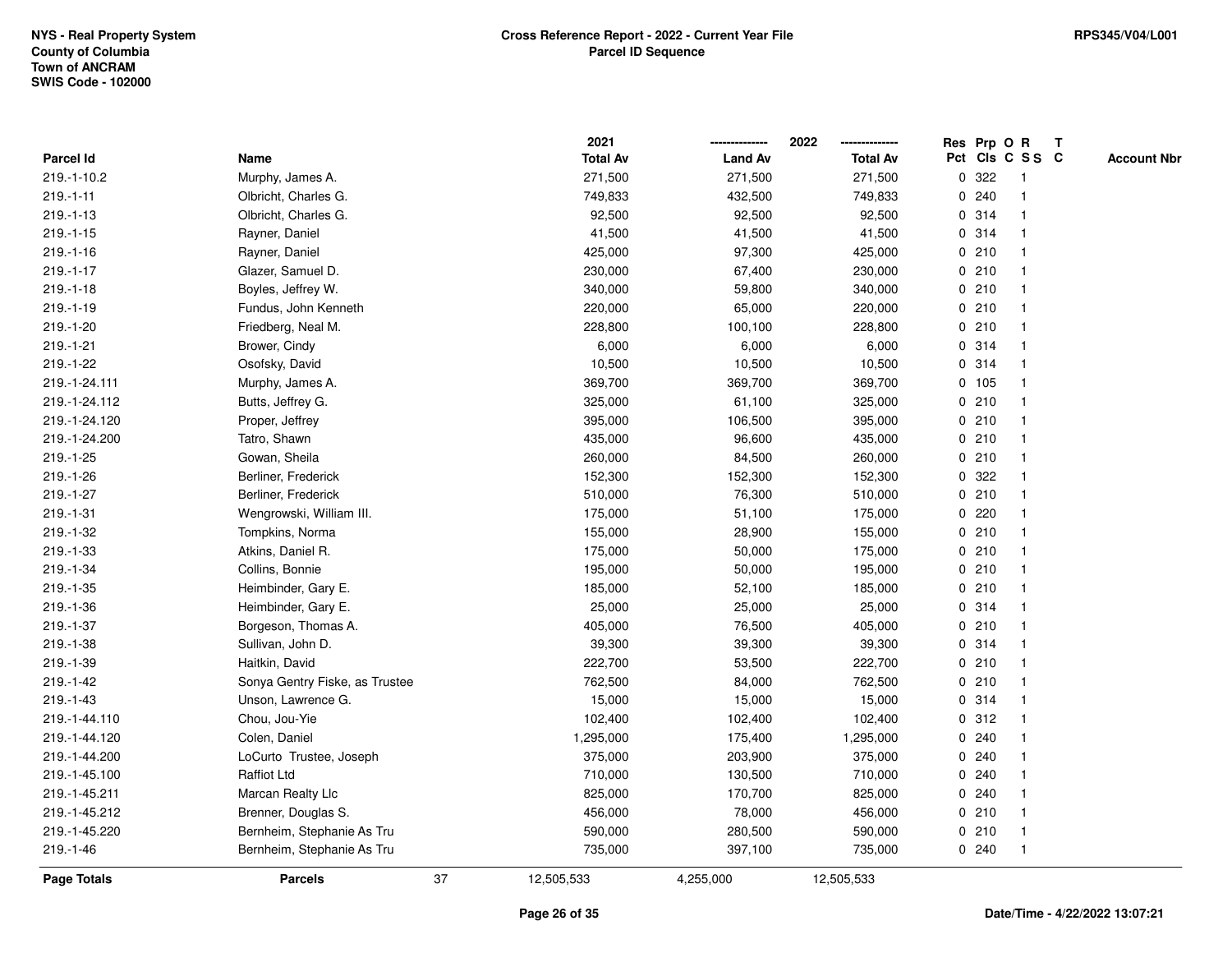|               |                                              | 2021            |                | 2022            | Res Prp O R |         |                 | $\mathbf{T}$ |                    |
|---------------|----------------------------------------------|-----------------|----------------|-----------------|-------------|---------|-----------------|--------------|--------------------|
| Parcel Id     | Name                                         | <b>Total Av</b> | <b>Land Av</b> | <b>Total Av</b> |             |         | Pct Cls C S S C |              | <b>Account Nbr</b> |
| 219.-1-47     | Segalot, Philippe                            | 2,196,753       | 476,600        | 2,196,753       |             | 0.240   | -1              |              |                    |
| $219.-1-48$   | Tripp, Kim E.                                | 120,000         | 37,700         | 120,000         | 0           | 210     |                 |              |                    |
| 219.-1-49     | Eline, Jill                                  | 195,000         | 50,000         | 195,000         |             | 0210    |                 |              |                    |
| 219.-1-50.111 | Tribe, James                                 | 50,700          | 50,700         | 50,700          | 0           | 314     |                 |              |                    |
| 219.-1-50.200 | Novik, Richard                               | 540,000         | 112,500        | 540,000         |             | 0.240   | $\mathbf{1}$    |              |                    |
| $219.-1-51$   | Sersbin, Helen                               | 208,000         | 68,500         | 208,000         |             | 0210    | -1              |              |                    |
| 219.-1-52     | Dellureficio, Elizabeth                      | 285,000         | 78,500         | 285,000         |             | 0210    |                 |              |                    |
| 219.-1-53     | Tribe, James                                 | 300,000         | 63,500         | 300,000         |             | 0210    |                 |              |                    |
| 219.-1-54     | Boyles, Terry P.                             | 100             | 100            | 100             |             | 0.314   |                 |              |                    |
| 219.-1-55     | Boyles, Terry P.                             | 81,225          | 48,000         | 81,225          |             | $0$ 271 |                 |              |                    |
| 219.-1-56     | Langridge, Patrica                           | 210,000         | 50,000         | 210,000         |             | 0210    | $\mathbf{1}$    |              |                    |
| 219.-1-57     | Osofsky, Daniel                              | 175,000         | 57,500         | 175,000         |             | 0210    | $\mathbf{1}$    |              |                    |
| 219.-1-58.100 | Daniel Osofsky and Josh, Frenzel, As Trustee | 346,100         | 346,100        | 346,100         |             | 0 105   |                 |              |                    |
| 219.-1-58.200 | Daniel Osofsky and Josh, Frenzel, As Trustee | 1,400           | 1,400          | 1,400           |             | 0 971   |                 |              |                    |
| 219.-1-59.21  | Gold, Fredric Amy                            | 995,000         | 245,300        | 995,000         |             | 0.240   |                 |              |                    |
| 219.-1-59.22  | Prospect Hill Dairy LLC                      | 72,100          | 72,100         | 72,100          |             | 0.314   |                 |              |                    |
| 219.-1-59.110 | Daniel Osofsky and Josh, Frenzel, as Trustee | 783,900         | 350,300        | 783,900         |             | $0$ 112 | -1              |              |                    |
| 219.-1-59.120 | Dady, Andrew J.                              | 865,000         | 137,500        | 865,000         | 0           | 240     |                 |              |                    |
| $219.-1-60$   | Haynes, John S.                              | 110,000         | 50,000         | 110,000         |             | 0210    | $\mathbf 1$     |              |                    |
| $219.-1-61$   | Filippini, James                             | 190,000         | 50,000         | 190,000         |             | 0210    |                 |              |                    |
| 219.-1-62     | Filippini, James                             | 33,300          | 33,300         | 33,300          |             | 0 314   |                 |              |                    |
| $219.-1-63$   | Bay, John R.                                 | 160,000         | 62,800         | 160,000         |             | 0210    |                 |              |                    |
| 219.-1-64     | Coons, Michael D.                            | 159,000         | 60,000         | 159,000         |             | 0210    |                 |              |                    |
| 219.-1-65     | MacConel, Deborah                            | 105,000         | 27,300         | 105,000         | $\mathbf 0$ | 210     | -1              |              |                    |
| 219.-1-66     | Wesley, Gregory                              | 60,000          | 13,700         | 60,000          |             | 0210    | -1              |              |                    |
| $219.-1-67$   | Wesley, Gregory                              | 45,000          | 15,600         | 45,000          |             | 0210    | -1              |              |                    |
| 219.-1-68     | Berlinghoff, Timothy J.                      | 65,000          | 50,000         | 65,000          |             | 0210    |                 |              |                    |
| 219.-1-69.111 | Peck, Charles A.                             | 298,400         | 298,400        | 298,400         |             | 0, 105  |                 |              |                    |
| 219.-1-69.121 | Berlinghoff, Timothy J.                      | 385,000         | 112,000        | 385,000         |             | $0$ 120 |                 |              |                    |
| 219.-1-69.200 | Ancram Realty LLC                            | 269,900         | 269,900        | 269,900         | 0           | 322     |                 |              |                    |
| 219.-1-70.1   | Sukenik, Vivian J.                           | 127,000         | 127,000        | 127,000         |             | 0, 120  | $\mathbf{1}$    |              |                    |
| 219.-1-70.2   | Sigler Road LLC                              | 157,800         | 80,000         | 165,800         |             | 0.312   | $\mathbf{1}$    |              |                    |
| $219.-1-71$   | Petrucci, Lorrie A.                          | 140,000         | 61,000         | 140,000         |             | 0.260   |                 |              |                    |
| 219.-1-72     | Dam, Kathleen                                | 150,000         | 38,100         | 150,000         |             | 0210    |                 |              |                    |
| 219.-1-73     | Dam, Herbert                                 | 155,000         | 38,100         | 155,000         |             | 0210    |                 |              |                    |
| 219.-1-74     | Mazur, Mary P.                               | 140,000         | 44,800         | 134,000         |             | 0210    | $\mathbf{1}$    |              |                    |
| 219.-1-76.1   | Chaselyons LLC                               | 639,100         | 349,800        | 655,100         |             | $0$ 112 | $\mathbf{1}$    |              |                    |
| Page Totals   | 37<br><b>Parcels</b>                         | 10,814,778      | 4,028,100      | 10,832,778      |             |         |                 |              |                    |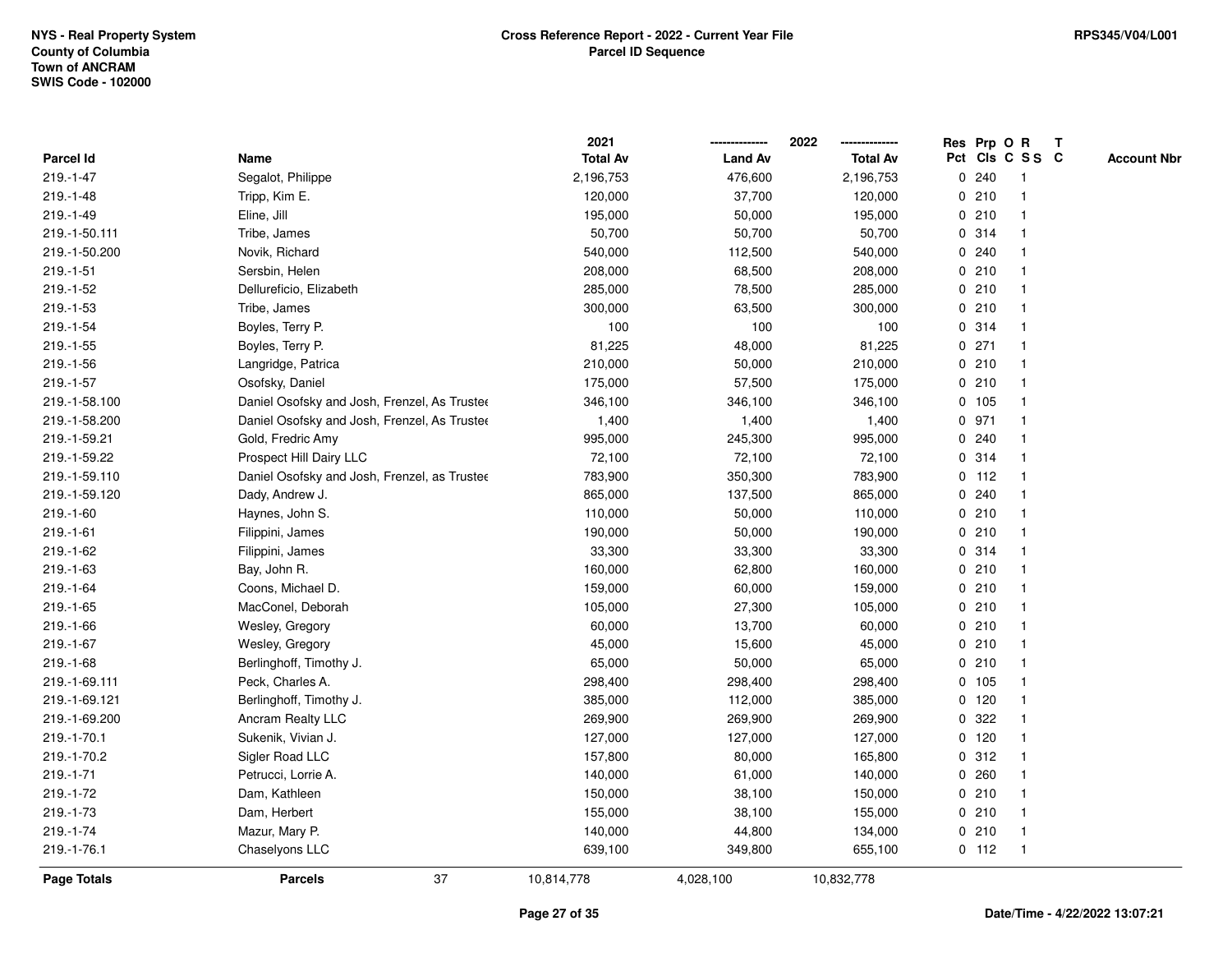|                    |                            |    | 2021            |                | 2022<br>-------------- |              | Res Prp O R     |                | T |                    |
|--------------------|----------------------------|----|-----------------|----------------|------------------------|--------------|-----------------|----------------|---|--------------------|
| <b>Parcel Id</b>   | Name                       |    | <b>Total Av</b> | <b>Land Av</b> | <b>Total Av</b>        |              | Pct Cls C S S C |                |   | <b>Account Nbr</b> |
| 219.-1-76.2        | Ramsden, Richard           |    | 1,045,000       | 99,500         | 1,045,000              | 0            | 210             | -1             |   |                    |
| 219.-1-77.100      | Sullivan, John D.          |    | 28,500          | 28,500         | 28,500                 |              | 0 314           |                |   |                    |
| 219.-1-77.200      | Bergmann, Calllan          |    | 251,000         | 84,100         | 251,000                |              | 0210            |                |   |                    |
| 219.-1-78          | Perrella, John             |    | 260,000         | 110,900        | 260,000                |              | 0210            |                |   |                    |
| 219.-1-79          | Dixon, John Mark           |    | 320,000         | 101,600        | 320,000                | 0            | 210             | $\mathbf 1$    |   |                    |
| 219.-1-80          | Ancram Realty Llc          |    | 197,400         | 197,400        | 197,400                | $\mathbf{0}$ | 120             | $\overline{1}$ |   |                    |
| $219.-1-81$        | Stockl, Lawrence G.        |    | 938,000         | 316,500        | 938,000                |              | $0$ 117         |                |   |                    |
| 219.-1-82          | Jackson, Debora            |    | 250,000         | 73,600         | 250,000                |              | 0210            |                |   |                    |
| 219.-1-83          | Sparan, Robert             |    | 350,000         | 120,000        | 350,000                |              | 0.240           |                |   |                    |
| 219.-1-84          | Mcginness, Dennis          |    | 220,000         | 107,000        | 220,000                |              | 0210            |                |   |                    |
| $219.-1-85$        | Fiske, McNeil S. Jr.       |    | 46,600          | 46,600         | 46,600                 | 0            | 314             |                |   |                    |
| $219.-1-86$        | Sukenik, Vivian J.         |    | 60,000          | 60,000         | 60,000                 | 0            | 311             | -1             |   |                    |
| 220.-1-1.100       | Mountain Top Farm Inc      |    | 1,800,000       | 533,400        | 1,800,000              |              | 0.240           | 1              |   |                    |
| $220.-1-2$         | Jamieson, James            |    | 390,000         | 92,000         | 390,000                | $\mathbf{0}$ | 240             |                |   |                    |
| 220.-1-3.110       | Deitch, Gary               |    | 225,000         | 150,000        | 225,000                |              | 60 240          |                |   |                    |
| 220.-1-3.120       | Smith, Karen               |    | 57,500          | 57,500         | 57,500                 |              | 0.314           |                |   |                    |
| 220.-1-3.200       | Deitch, Gregg A.           |    | 84,719          | 82,000         | 84,719                 | 0            | 270             |                |   |                    |
| 220.-1-4.100       | Coletti, Ronald            |    | 130,082         | 55,000         | 130,082                | 0            | 270             | $\mathbf 1$    |   |                    |
| 220.-1-4.200       | Deitch, Gregg              |    | 215,000         | 80,000         | 215,000                |              | 0210            | $\mathbf{1}$   |   |                    |
| $220.-1-5$         | Dietter, Stacy Jane        |    | 200,000         | 95,000         | 200,000                |              | 0210            |                |   |                    |
| $220.-1-6$         | Sloane, Roy W.             |    | 220,000         | 100,100        | 220,000                |              | 0.240           |                |   |                    |
| $220.-1-8$         | Geer, Richard V.           |    | 530,000         | 191,200        | 530,000                | $\mathbf{0}$ | 240             |                |   |                    |
| 220.-1-9.110       | Connell, Isalyn            |    | 265,000         | 59,000         | 265,000                |              | 0210            |                |   |                    |
| 220.-1-9.120       | Mayhew, Robert Patrick Jr. |    | 290,000         | 69,500         | 290,000                | 0            | 210             |                |   |                    |
| 220.-1-9.200       | Mayhew, Le Roy William     |    | 240,000         | 57,500         | 240,000                | 0            | 210             | -1             |   |                    |
| $220.-1-10$        | Wheeler, John N.           |    | 120,945         | 35,200         | 120,945                |              | 0210            | 1              |   |                    |
| 220.-1-11          | Sheridan, Kevin J.         |    | 185,000         | 22,900         | 185,000                |              | 0.210           |                |   |                    |
| 220.-1-12.100      | Two Partners Llc           |    | 1,463,100       | 487,100        | 1,463,100              |              | $0$ 117         |                |   |                    |
| 220.-1-12.200      | Joan C Taylor Living Trust |    | 275,000         | 65,100         | 275,000                |              | 0210            |                |   |                    |
| 220.-1-13.111      | Wilkens, Tyler             |    | 1,446,200       | 176,700        | 1,446,200              | 0            | 240             |                |   |                    |
| 220.-1-13.112      | Podris, Robert B. Jr.      |    | 346,000         | 55,000         | 346,000                | 0            | 210             | -1             |   |                    |
| 220.-1-13.200      | Two Partners Llc           |    | 129,000         | 129,000        | 129,000                | $\mathbf 0$  | 105             | $\overline{1}$ |   |                    |
| 220.-1-14          | Rocker, Becky Lou          |    | 225,000         | 50,900         | 225,000                |              | 0210            | 1              |   |                    |
| $220.-1-15$        | Two Partners Llc           |    | 129,000         | 129,000        | 129,000                |              | 0, 105          |                |   |                    |
| 220.-1-16          | Dietter, Avery             |    | 110,700         | 19,100         | 110,700                |              | 0210            |                |   |                    |
| $220.-1-17$        | Hoyt, Richard              |    | 130,000         | 48,600         | 130,000                |              | 0210            | -1             |   |                    |
| 220.-1-18          | Tucked-in-Farm LLC         |    | 203,200         | 203,200        | 203,200                | 0            | 330             | $\mathbf{1}$   |   |                    |
| <b>Page Totals</b> | <b>Parcels</b>             | 37 | 13,376,946      | 4,389,700      | 13,376,946             |              |                 |                |   |                    |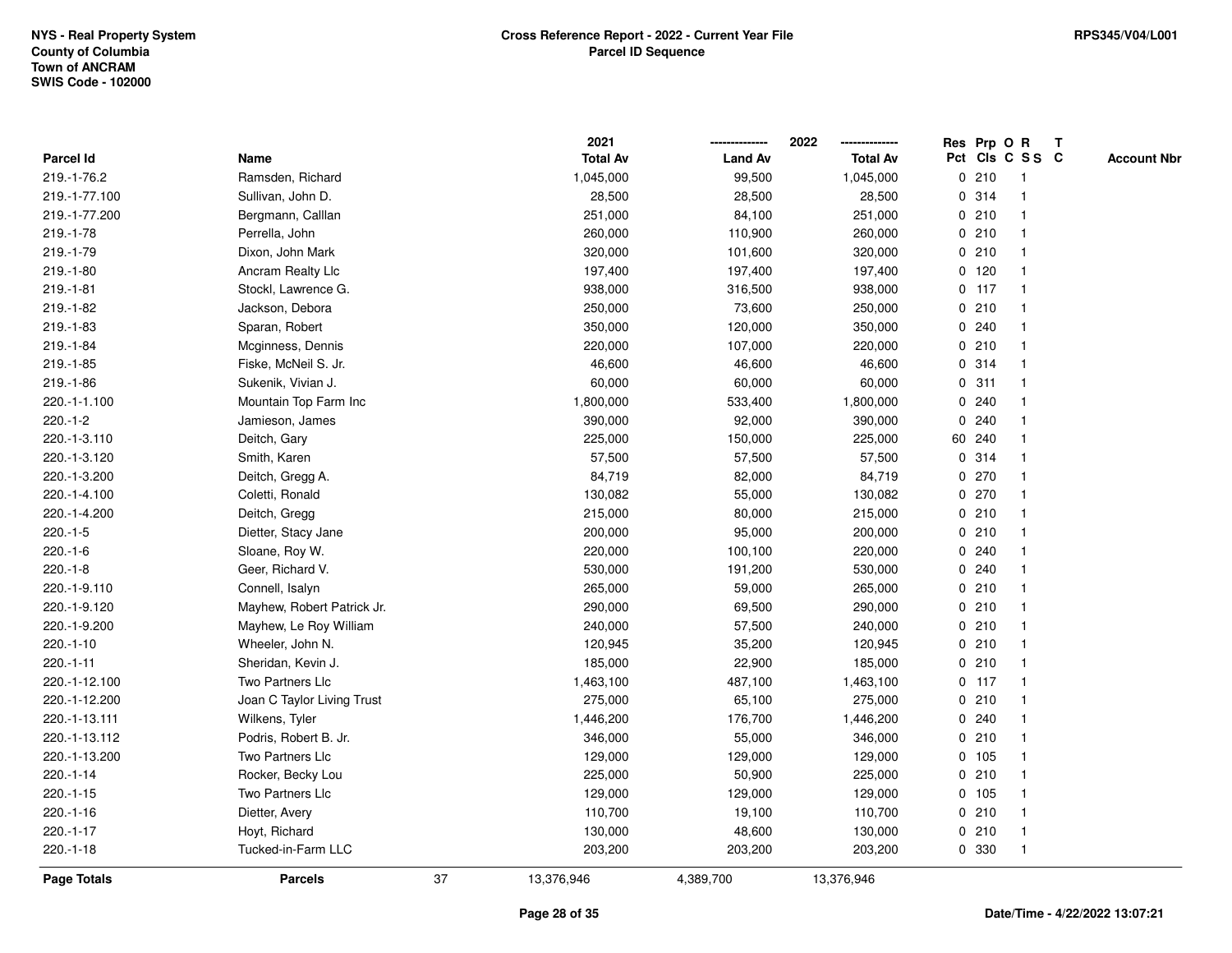|                    |                                |    | 2021            |                | 2022<br>-------------- |              | Res Prp O R     |              | T |                    |
|--------------------|--------------------------------|----|-----------------|----------------|------------------------|--------------|-----------------|--------------|---|--------------------|
| <b>Parcel Id</b>   | Name                           |    | <b>Total Av</b> | <b>Land Av</b> | <b>Total Av</b>        |              | Pct Cls C S S C |              |   | <b>Account Nbr</b> |
| 220.-1-21          | Slott, Daniel                  |    | 5,000           | 5,000          | 5,000                  | $\mathbf 0$  | 322             | -1           |   |                    |
| 220.-1-22          | Sloane Roy W                   |    | 2,100           | 2,100          | 2,100                  |              | 0 971           |              |   |                    |
| 220.-1-23          | Eich Trustee, Jannette         |    | 263,834         | 27,300         | 263,834                |              | 0210            |              |   |                    |
| 220.-1-26.3        | Sloane, Roy W.                 |    | 184,700         | 184,700        | 184,700                |              | $0$ 120         |              |   |                    |
| 220.-1-26.4        | Sloane, Roy W.                 |    | 4,000           | 4,000          | 4,000                  |              | $0$ 120         | $\mathbf 1$  |   |                    |
| 220.-1-26.111      | State Route 82LLC              |    | 980,000         | 296,200        | 980,000                |              | 0.240           | $\mathbf{1}$ |   |                    |
| 220.-1-26.112      | Roberts, Steven N.             |    | 251,000         | 80,300         | 251,000                |              | 0210            |              |   |                    |
| 220.-1-26.210      | Natoli, Diane C.               |    | 480,000         | 228,500        | 480,000                |              | 0.240           |              |   |                    |
| 220.-1-26.220      | Mountain Top Farm Inc          |    | 203,800         | 203,800        | 203,800                | $\mathbf{0}$ | 322             |              |   |                    |
| 220.-1-27          | Harasymczuk, Henry C.          |    | 154,000         | 148,800        | 148,800                |              | 0.322           |              |   |                    |
| 220.-1-28.110      | Sloane, Roy W.                 |    | 167,300         | 167,300        | 167,300                | 0            | 322             |              |   |                    |
| 220.-1-28.120      | Sloane, Roy W.                 |    | 475,800         | 475,800        | 475,800                | $\mathbf{0}$ | 322             | -1           |   |                    |
| 220.-1-28.200      | Sloane, Roy W.                 |    | 174,700         | 174,700        | 174,700                |              | 0 322           |              |   |                    |
| 220.-1-29          | Malima II LLC                  |    | 1,100,000       | 121,000        | 1,100,000              |              | 0.240           |              |   |                    |
| 220.-1-30          | Thoden, Robert                 |    | 85,000          | 33,600         | 85,000                 |              | 0210            |              |   |                    |
| 220.-1-31          | King, Gideon J.                |    | 2,409,855       | 225,501        | 2,409,855              | 0            | 240             |              |   |                    |
| 220.-1-32          | King, Gideon                   |    | 220,900         | 220,900        | 220,900                | 0            | 322             |              |   |                    |
| 220.-1-33.3        | East Heartland Corp            |    | 684,200         | 372,400        | 684,200                | 0            | 241             | $\mathbf 1$  |   |                    |
| 220.-1-33.4        | East Heartland Corp            |    | 388,500         | 388,500        | 388,500                | $\mathbf 0$  | 322             | $\mathbf{1}$ |   |                    |
| 220.-1-33.100      | Two Partners Llc               |    | 315,800         | 226,300        | 315,800                |              | $0$ 120         |              |   |                    |
| 220.-1-33.220      | 312 County LLC                 |    | 364,135         | 75,000         | 370,735                |              | 0.281           |              |   |                    |
| 220.-1-34.110      | East Heartland Corp            |    | 397,800         | 328,100        | 397,800                |              | $0$ 120         |              |   |                    |
| 220.-1-34.120      | Dietter, Andrew R.             |    | 83,000          | 65,000         | 83,000                 |              | $0$ 270         |              |   |                    |
| 220.-1-34.200      | Westfall, Douglas B.           |    | 259,000         | 91,300         | 259,000                | 80           | 220             |              |   |                    |
| 220.-1-35          | Reznicki, Jack                 |    | 175,000         | 51,500         | 175,000                | 0            | 210             | -1           |   |                    |
| 220.-1-36          | Slott, Daniel                  |    | 170,000         | 33,200         | 170,000                |              | 0210            | 1            |   |                    |
| 220.-1-37          | Sloane, Roy                    |    | 8,000           | 8,000          | 8,000                  |              | 0.314           |              |   |                    |
| 220.-1-38          | Goldberg, Lauren B.            |    | 855,000         | 161,500        | 912,000                |              | 0210            |              |   |                    |
| 220.-1-39          | <b>Birkmere Farms East LLC</b> |    | 573,940         | 410,500        | 573,940                | 0            | 241             |              |   |                    |
| 220.-1-40          | Dewitt Pond Farm LLC           |    | 1,351,500       | 490,500        | 1,351,500              | 0            | 250             |              |   |                    |
| $220.-1-41$        | Slott, Daniel                  |    | 36,000          | 36,000         | 36,000                 |              | 0.314           | -1           |   |                    |
| 220.-1-43          | Honour, Donald                 |    | 280,000         | 56,200         | 280,000                |              | 0210            | $\mathbf{1}$ |   |                    |
| 220.-1-44          | Beeber, Justin                 |    | 1,175,000       | 367,700        | 1,175,000              |              | 0210            |              |   |                    |
| 220.-1-45          | Crestcram Property LLC         |    | 289,500         | 289,500        | 289,500                |              | 0.322           |              |   |                    |
| 220.-1-46          | Slott, Daniel                  |    | 198,500         | 198,500        | 198,500                |              | 0.314           |              |   |                    |
| $220.1 - 1 - 1$    | Slott, Daniel                  |    | 63,000          | 30,500         | 63,000                 |              | 0210            | -1           |   |                    |
| 220.1-1-2          | Sloane, Roy W.                 |    | 31,550          | 30,400         | 31,550                 |              | 0270            | -1           |   |                    |
| <b>Page Totals</b> | <b>Parcels</b>                 | 37 | 14,861,414      | 6,310,101      | 14,919,814             |              |                 |              |   |                    |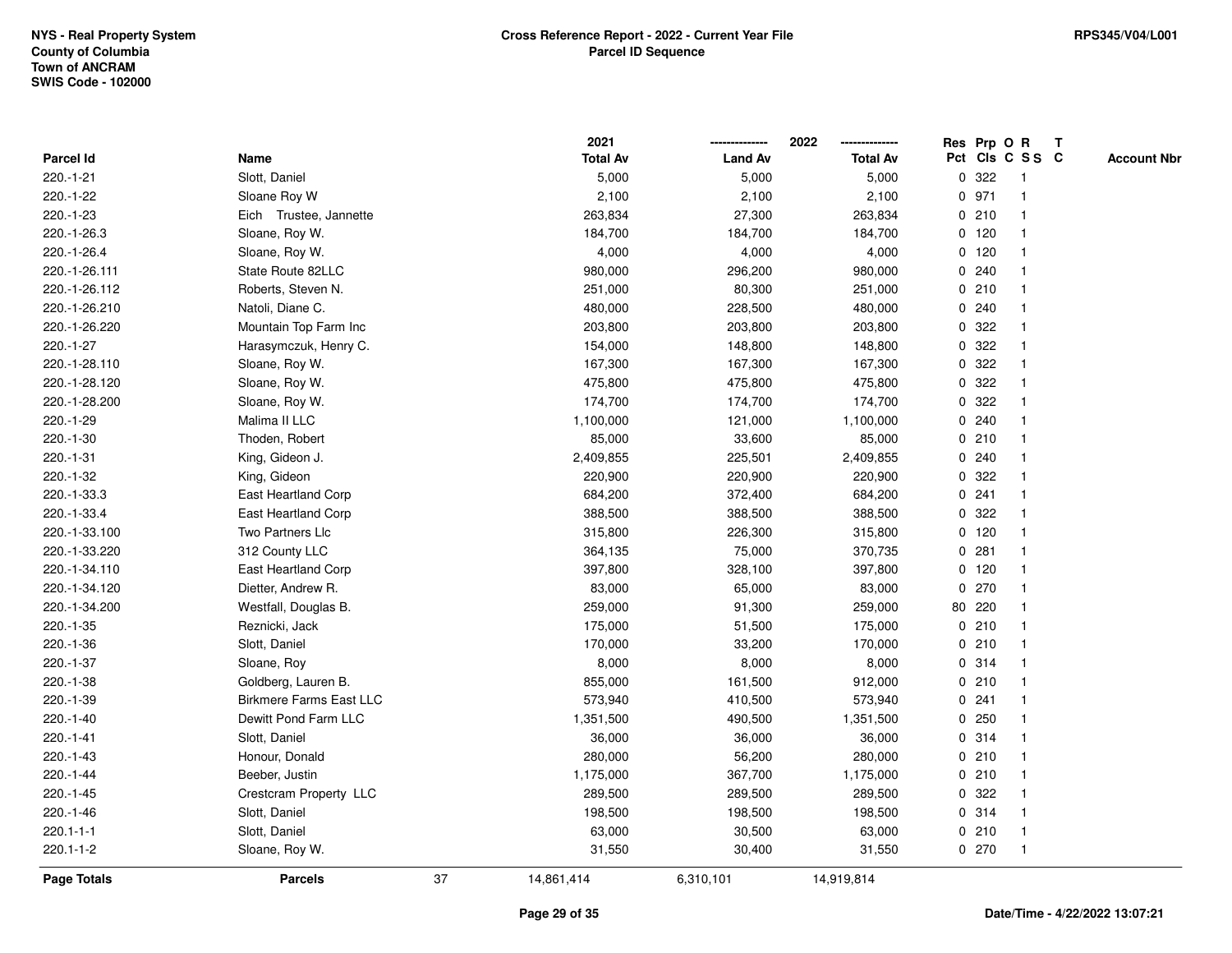|                    |                                |    | 2021            |                | 2022<br>-------------- |   |         | Res Prp O R     | $\mathbf{T}$ |                    |
|--------------------|--------------------------------|----|-----------------|----------------|------------------------|---|---------|-----------------|--------------|--------------------|
| Parcel Id          | Name                           |    | <b>Total Av</b> | <b>Land Av</b> | <b>Total Av</b>        |   |         | Pct Cls C S S C |              | <b>Account Nbr</b> |
| 220.1-1-3.111      | Harasymczuk, Henry             |    | 83,987          | 55,000         | 83,987                 |   | 0270    | -1              |              |                    |
| 220.1-1-3.112      | Ingmire, Keith Joshua          |    | 270,000         | 21,800         | 270,000                | 0 | 220     |                 |              |                    |
| 220.1-1-3.120      | Jada Ventures Llc              |    | 295,000         | 48,600         | 295,000                | 0 | 484     | $\mathbf 1$     |              |                    |
| 220.1-1-3.200      | Simons Horseneck LLC           |    | 323,000         | 40,000         | 323,000                | 0 | 486     | $\mathbf{1}$    |              |                    |
| $220.1 - 1 - 4$    | Presbyterian Church            |    | 322,600         | 33,800         | 322,600                |   | 0620    | 8               |              |                    |
| $220.1 - 1 - 5$    | <b>TDA Ancramdale LLC</b>      |    | 215,000         | 6,300          | 248,000                |   | 75 220  | $\mathbf{1}$    |              |                    |
| 220.1-1-7.3        | Four Partners Land Co Inc      |    | 72,000          | 72,000         | 72,000                 |   | 0.311   | $\mathbf 1$     |              |                    |
| 220.1-1-7.4        | Col .Cty. Habitat For Humanity |    | 243,100         | 36,000         | 228,800                |   | 0210    | 8               |              |                    |
| 220.1-1-7.5        | Col. Cty. Habitat For Humanity |    | 293,600         | 50,500         | 228,800                |   | 0210    | 8               |              |                    |
| $220.1 - 1 - 8$    | Presbyterian Church            |    | 110,000         | 30,000         | 110,000                |   | 0210    | 8               |              |                    |
| 220.1-1-9.100      | Dreeben, Robeert E.            |    | 245,000         | 62,500         | 245,000                |   | 0210    | $\mathbf{1}$    |              |                    |
| 220.1-1-9.200      | Peck, Donald                   |    | 260,000         | 68,800         | 260,000                |   | 0210    | $\mathbf{1}$    |              |                    |
| 220.1-1-10         | Barringer, Gail                |    | 130,000         | 31,800         | 130,000                |   | 0210    | $\mathbf{1}$    |              |                    |
| $220.1 - 1 - 11$   | Moss, Lawrence C.              |    | 130,000         | 56,300         | 130,000                |   | 0210    | 1               |              |                    |
| 220.1-1-12.100     | Delemeester, Gary              |    | 533,200         | 91,300         | 533,200                |   | 0210    |                 |              |                    |
| 220.1-1-12.200     | Simmons, Jason                 |    | 260,000         | 62,500         | 260,000                |   | 0210    | $\mathbf 1$     |              |                    |
| 220.1-1-13         | Lutz, William J. Jr.           |    | 170,000         | 74,400         | 170,000                |   | 0210    | $\mathbf{1}$    |              |                    |
| 220.1-1-14         | Dietter, Andrew R.             |    | 210,000         | 52,500         | 210,000                |   | 0210    | $\mathbf{1}$    |              |                    |
| 220.1-1-15.100     | Aukland-Peck, Tobah            |    | 260,475         | 60,000         | 260,475                |   | 0210    | $\mathbf{1}$    |              |                    |
| 220.1-1-15.200     | Aukland-Peck, Tobah            |    | 20,500          | 12,000         | 20,500                 |   | 0.312   | $\mathbf 1$     |              |                    |
| 220.1-1-16         | Town of Ancram                 |    | 542,000         | 51,000         | 542,000                |   | 0651    | 8               |              |                    |
| 220.1-1-18         | Murphy, Criag E.               |    | 60,459          | 55,000         | 60,459                 |   | 0270    |                 |              |                    |
| 220.1-1-19         | Dietter, Douglas H.            |    | 37,454          | 17,550         | 37,454                 |   | 0270    | $\mathbf 1$     |              |                    |
| 220.1-1-20         | Mayhew, Patricia               |    | 21,500          | 16,800         | 21,500                 |   | 0270    | $\mathbf{1}$    |              |                    |
| 220.1-1-21         | Mayhew, Robeert                |    | 35,000          | 25,200         | 35,000                 |   | 0270    | $\mathbf{1}$    |              |                    |
| 220.1-1-22         | Mayhew, Robert P.              |    | 76,400          | 40,600         | 76,400                 |   | 0270    | $\mathbf 1$     |              |                    |
| 220.1-1-23         | Palmer, Alice L.               |    | 117,500         | 48,700         | 117,500                |   | 0270    | -1              |              |                    |
| 220.1-1-24         | Dubray, Ricky C.               |    | 126,000         | 45,000         | 126,000                |   | 0270    |                 |              |                    |
| 220.1-1-25         | Wheeler, Donald                |    | 73,103          | 33,000         | 73,103                 |   | 0270    | $\mathbf{1}$    |              |                    |
| $221 - 1 - 1$      | Abraham, Pearl                 |    | 254,231         | 78,700         | 254,231                |   | 0210    | $\mathbf{1}$    |              |                    |
| $221 - 1 - 2$      | MacDonald, Richard             |    | 235,000         | 59,200         | 235,000                |   | 0210    | $\mathbf{1}$    |              |                    |
| $221 - 1 - 3$      | Bonventre, Linda A.            |    | 61,000          | 61,000         | 61,000                 |   | 0.314   | $\mathbf{1}$    |              |                    |
| $221 - 1 - 4$      | Bonventre, Linda A.            |    | 220,000         | 101,800        | 220,000                |   | 0.240   | $\mathbf{1}$    |              |                    |
| $221 - 1 - 5$      | Broe, William J.               |    | 62,500          | 62,500         | 62,500                 |   | 0.322   |                 |              |                    |
| $221 - 1 - 6$      | Broe, William J.               |    | 548,437         | 108,500        | 548,437                |   | $0$ 117 | $\mathbf 1$     |              |                    |
| $221 - 1 - 7$      | Mastropolo, Camille M.         |    | 295,000         | 102,500        | 295,000                |   | 0220    | $\mathbf{1}$    |              |                    |
| $221 - 1 - 8$      | Bowolick, Arthur               |    | 145,000         | 43,000         | 145,000                |   | 0210    | $\mathbf{1}$    |              |                    |
| <b>Page Totals</b> | <b>Parcels</b>                 | 37 | 7,358,046       | 1,916,150      | 7,311,946              |   |         |                 |              |                    |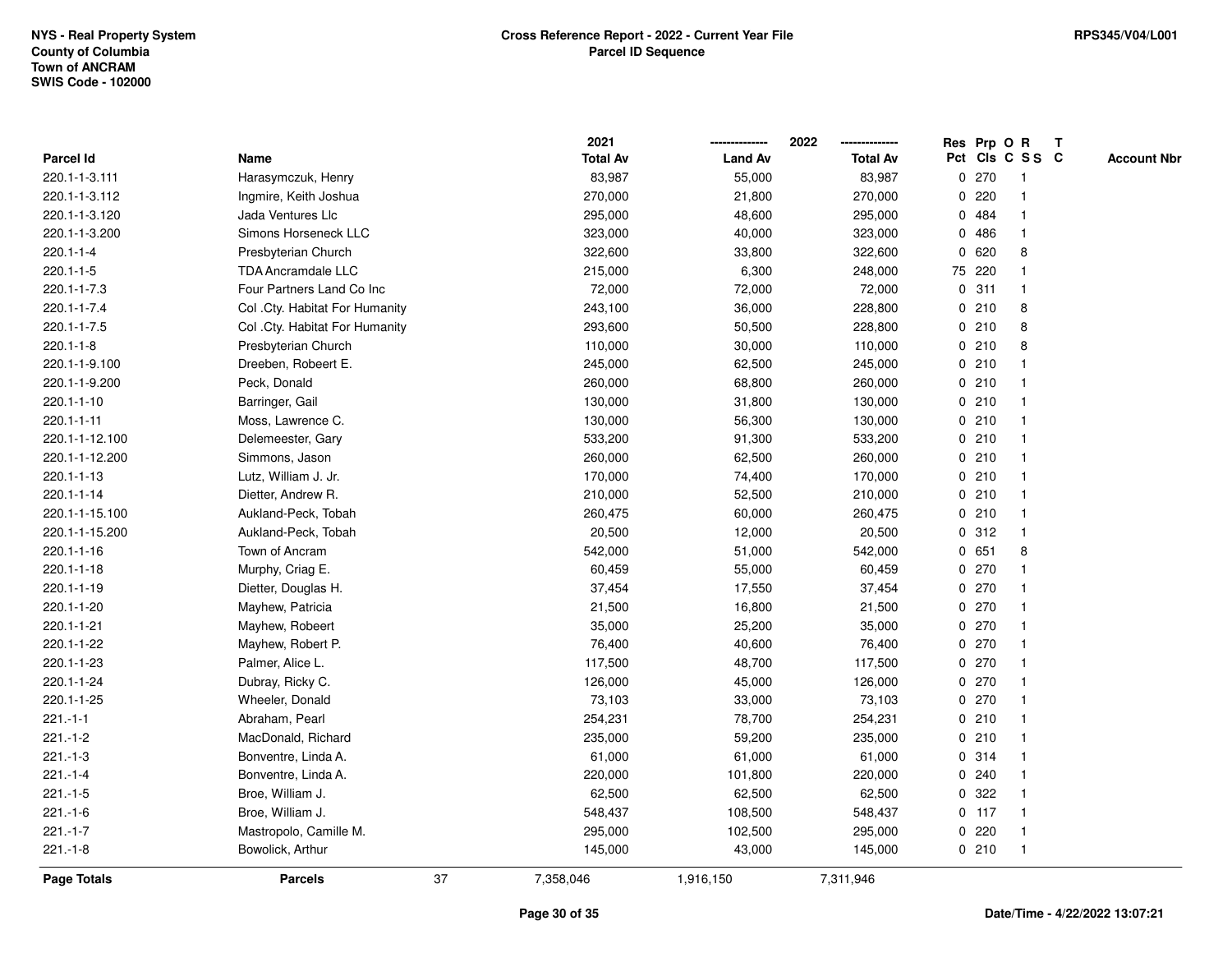|                |                                | 2021             |                | 2022            |   |         | Res Prp O R     | $\mathbf{T}$ |                    |
|----------------|--------------------------------|------------------|----------------|-----------------|---|---------|-----------------|--------------|--------------------|
| Parcel Id      | Name                           | <b>Total Av</b>  | <b>Land Av</b> | <b>Total Av</b> |   |         | Pct Cls C S S C |              | <b>Account Nbr</b> |
| $221.-1-9$     | Barrett, John Q.               | 255,000          | 57,500         | 255,000         |   | 0210    | -1              |              |                    |
| 221.-1-10.111  | Abrams, Steven B.              | 670,000          | 546,600        | 670,000         |   | 0.240   |                 |              |                    |
| 221.-1-10.200  | Cohen, Joel M.                 | 1,096,300        | 147,800        | 1,096,300       |   | 0210    | -1              |              |                    |
| 221.-1-11.100  | Gilmore, Elizabeth             | 846,730          | 176,000        | 846,730         | 0 | 250     | $\mathbf{1}$    |              |                    |
| 221.-1-11.200  | Columbia Land Conservancy Inc. | 1,248,700        | 1,248,700      | 1,248,700       |   | 0.314   | 8               |              |                    |
| $221.-1-13$    | Williams, Dennis L.            | 225,000          | 61,300         | 225,000         |   | 0210    | -1              |              |                    |
| 221.-1-14      | Geidel, Vanessa                | 702,735          | 152,600        | 702,735         |   | $0$ 112 | $\mathbf 1$     |              |                    |
| 221.-1-15.111  | Columbia Land Conservancy      | 545,860          | 545,860        | 545,860         |   | 0.311   | 8               |              |                    |
| 221.-1-15.200  | Pirrone, Jay                   | 188,200          | 188,200        | 188,200         |   | 0 105   | -1              |              |                    |
| $221.-1-18$    | Fiore, Daniele L.              | 69,000           | 63,300         | 69,000          |   | 0.312   | $\mathbf{1}$    |              |                    |
| $221.-1-19$    | Fournier, Edward R.            | 230,000          | 65,800         | 230,000         |   | 0210    | $\mathbf{1}$    |              |                    |
| 221.-1-20      | Auld Peter A M Trust           | 255,000          | 112,300        | 255,000         |   | 0210    | $\mathbf{1}$    |              |                    |
| $221 - 1 - 21$ | Auld Peter A M Trust           | 380,000          | 117,800        | 380,000         |   | 0.240   | $\mathbf 1$     |              |                    |
| 221.-1-23.11   | Osofsky, Joel A.               | 745,000          | 475,800        | 745,000         |   | 0.240   |                 |              |                    |
| 221.-1-23.12   | Horwitz Residential Trust      | 1,365,000        | 478,500        | 1,365,000       |   | 0.240   |                 |              |                    |
| 221.-1-23.200  | Montemorra, Amanda             | 230,000          | 57,500         | 230,000         |   | 0210    | $\mathbf 1$     |              |                    |
| 221.-1-24.3    | Cragswood Properties LLC       | 190,000          | 85,100         | 190,000         | 0 | 260     | $\mathbf{1}$    |              |                    |
| 221.-1-24.11   | Hill Dorothy L& Boice Jennifer | 390,000          | 147,000        | 390,000         | 0 | 240     | $\mathbf 1$     |              |                    |
| 221.-1-24.12   | Caccamise, Robert              | 547,300          | 85,100         | 547,300         |   | 0210    | $\mathbf{1}$    |              |                    |
| 221.-1-24.21   | Lobato, Sara                   | 350,000          | 160,000        | 591,700         |   | 0.240   |                 |              |                    |
| 221.-1-24.22   | McDermott, Joseph              | 42,000           | 42,000         | 42,000          |   | 0.314   |                 |              |                    |
| $221.-1-26$    | Snyder, Scott E.               | 54,000           | 40,600         | 135,000         |   | 0270    |                 |              |                    |
| $221 - 1 - 27$ | Crawford, Carrel               | 150,000          | 64,400         | 150,000         |   | 0.312   | $\mathbf 1$     |              |                    |
| 221.-1-29      | Virtuoso, Michael A.           | 345,000          | 98,000         | 345,000         | 0 | 220     | $\mathbf{1}$    |              |                    |
| 221.-1-30      | Wittlinger Sr., George K.      | 340,000          | 103,100        | 340,000         |   | 0.240   | $\mathbf 1$     |              |                    |
| $221.-1-31$    | O'Sullivan, Brian              | 290,000          | 139,800        | 290,000         |   | 0.240   | $\mathbf 1$     |              |                    |
| 221.-1-32.22   | Fiore, Jeffrey G.              | 14,500           | 14,500         | 14,500          |   | 0.314   |                 |              |                    |
| 221.-1-32.100  | Harasymczuk, Fred              | 235,000          | 98,000         | 235,000         |   | 0.240   |                 |              |                    |
| 221.-1-32.211  | Fiore, Daniele L.              | 47,500           | 47,500         | 47,500          |   | 0.314   | $\mathbf{1}$    |              |                    |
| 221.-1-32.212  | Fiore, Daniele L.              | 265,000          | 65,000         | 265,000         |   | 0210    | $\mathbf 1$     |              |                    |
| 221.-1-33      | O'Sullivan, Brian              | 148,400          | 148,400        | 148,400         | 0 | 322     | $\mathbf{1}$    |              |                    |
| 221.-1-34      | Koppell, Lorraine Coyle        | 74,500           | 74,500         | 74,500          |   | 0.314   | 1               |              |                    |
| $221 - 1 - 35$ | Koppell, Lorraine Coyle        | 500,000          | 102,500        | 500,000         |   | 0210    | $\mathbf 1$     |              |                    |
| 221.-1-36      | Catalano, Robert Burr          | 47,500           | 47,500         | 47,500          |   | 0.314   |                 |              |                    |
| 221.-1-37      | Busch, Michael                 | 420,000          | 72,500         | 420,000         |   | 0210    | -1              |              |                    |
| 221.-1-38      | Tavel, Andrew G.               | 47,500           | 47,500         | 47,500          |   | 0.314   | $\mathbf{1}$    |              |                    |
| 221.-1-39      | Seltz, Daniel E.               | 400,000          | 72,500         | 400,000         |   | 0210    | $\mathbf{1}$    |              |                    |
| Page Totals    | <b>Parcels</b>                 | 37<br>13,950,725 | 6,251,060      | 14,273,425      |   |         |                 |              |                    |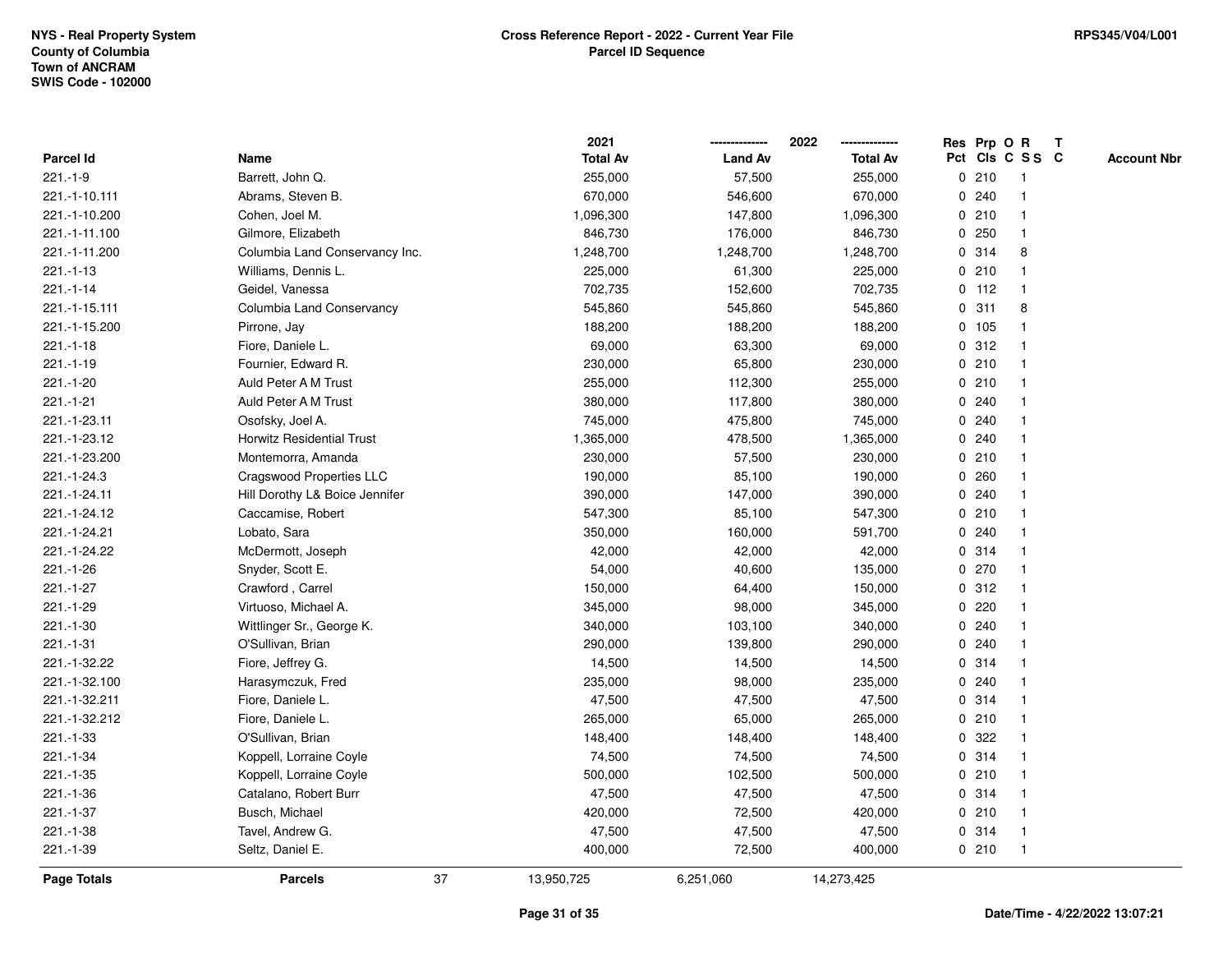|                    |                               |    | 2021            |                | 2022<br>--------------- |             | Res Prp O R     |              | T |                    |
|--------------------|-------------------------------|----|-----------------|----------------|-------------------------|-------------|-----------------|--------------|---|--------------------|
| <b>Parcel Id</b>   | Name                          |    | <b>Total Av</b> | <b>Land Av</b> | <b>Total Av</b>         |             | Pct Cls C S S C |              |   | <b>Account Nbr</b> |
| 221.-1-40          | Gass, Kenneth M.              |    | 170,000         | 72,500         | 170,000                 | 0           | 210             | -1           |   |                    |
| $221 - 1 - 41$     | Ingram, Linda G.              |    | 235,000         | 72,500         | 235,000                 |             | 0210            |              |   |                    |
| 221.-1-42          | Hoyt, Joseph R.               |    | 300,000         | 59,000         | 300,000                 |             | 0210            |              |   |                    |
| 221.-1-43          | Hoyt, Joseph R.               |    | 23,100          | 16,500         | 23,100                  | 0           | 312             |              |   |                    |
| $221 - 1 - 44$     | Hoyt, Joseph                  |    | 21,500          | 21,500         | 21,500                  |             | 0 314           | $\mathbf 1$  |   |                    |
| $221 - 1 - 45$     | Hoyt, Joseph                  |    | 13,900          | 13,900         | 13,900                  | 0           | 311             | $\mathbf{1}$ |   |                    |
| 221.-1-46          | Ingram, Linda G.              |    | 16,500          | 16,500         | 16,500                  |             | 0 314           |              |   |                    |
| 221.-1-48.3        | Cavallero, Lillian            |    | 161,600         | 101,000        | 161,600                 |             | 0.260           |              |   |                    |
| 221.-1-48.111      | Hansell, Heidi                |    | 235,000         | 65,000         | 235,000                 |             | 0210            |              |   |                    |
| 221.-1-48.200      | Wiener, Eric                  |    | 305,000         | 65,000         | 305,000                 |             | 0210            |              |   |                    |
| 221.-1-49.110      | Go, Jon                       |    | 42,600          | 42,600         | 42,600                  | 0           | 314             |              |   |                    |
| 221.-1-49.120      | Go, Jon                       |    | 41,500          | 41,500         | 41,500                  | 0           | 314             | -1           |   |                    |
| 221.-1-49.200      | Go, Jon                       |    | 195,000         | 67,600         | 195,000                 |             | 0210            | 1            |   |                    |
| $221.-1-50$        | Go, Jon                       |    | 92,500          | 92,500         | 92,500                  |             | 0.314           |              |   |                    |
| $221.-1-51$        | Smith, David M.               |    | 175,000         | 57,500         | 175,000                 |             | 0210            |              |   |                    |
| 221.-1-52          | Mead, George                  |    | 415,000         | 316,400        | 415,000                 |             | 0.240           |              |   |                    |
| $221.-1-55$        | Indian Ovens LLC              |    | 2,766,050       | 580,600        | 2,766,050               | 0           | 280             |              |   |                    |
| $221 - 1 - 56$     | Indian Ovens LLC              |    | 97,700          | 97,700         | 97,700                  | 0           | 311             |              |   |                    |
| $221 - 1 - 57$     | Burrows, Juliet E.            |    | 270,000         | 101,800        | 310,000                 | $\mathbf 0$ | 240             |              |   |                    |
| $221.-1-58$        | Hostler, Kim Irene            |    | 175,000         | 104,500        | 175,000                 |             | 0.260           |              |   |                    |
| 221.-1-59          | Kelly, Vera Panasiuk          |    | 87,480          | 65,000         | 87,480                  |             | 0270            |              |   |                    |
| $221.-1-61.1$      | Goetz, Teresa M.              |    | 809,400         | 114,500        | 809,400                 |             | 0.240           |              |   |                    |
| 221.-1-61.2        | Rolo, Claude                  |    | 59,200          | 59,200         | 59,200                  |             | 0.322           |              |   |                    |
| $221.-1-62$        | WillowBrookFarmProperties LLC |    | 99,000          | 99,000         | 99,000                  |             | 0 105           |              |   |                    |
| $221.-1-63$        | Indian Oven 1 LLC             |    | 396,900         | 396,900        | 396,900                 | 0           | 323             | $\mathbf 1$  |   |                    |
| $221 - 1 - 64$     | Misuraca, Janet Anne          |    | 275,000         | 125,800        | 275,000                 |             | 0.240           | $\mathbf{1}$ |   |                    |
| $221.-1-65$        | WillowBrookFarmProperties LLC |    | 55,300          | 55,300         | 55,300                  |             | $0$ 105         |              |   |                    |
| $221.-1-66$        | Hosier, Michael               |    | 178,175         | 138,500        | 178,175                 |             | $0$ 270         |              |   |                    |
| 221.-1-67          | Green, Patricia D.            |    | 425,000         | 111,200        | 425,000                 |             | 0.240           |              |   |                    |
| $221.-1-68$        | Abrams, Steven                |    | 555,000         | 175,100        | 590,000                 | 0           | 240             |              |   |                    |
| 221.-1-69          | HSM Upland, LLC               |    | 235,800         | 235,800        | 235,800                 | 0           | 322             |              |   |                    |
| 221.-1-70          | RC-SS, LLC                    |    | 105,000         | 67,500         | 105,000                 |             | 0.312           | $\mathbf{1}$ |   |                    |
| $224 - 1 - 1$      | Yaniv LLC                     |    | 205,000         | 40,400         | 205,000                 |             | 0210            |              |   |                    |
| 224.-1-2.112       | Prospect Hill Farm LLC        |    | 96,400          | 96,400         | 96,400                  |             | 0, 105          |              |   |                    |
| 224.-1-2.120       | Prospect Hill Farm LLC        |    | 466,300         | 383,200        | 466,300                 |             | 0.312           |              |   |                    |
| 224.-1-2.200       | Yaniv LLC                     |    | 683,510         | 184,100        | 683,510                 |             | $0$ 112         | -1           |   |                    |
| 224.-1-3           | Pilch, Edwin jr.              |    | 175,800         | 46,900         | 175,800                 |             | 0210            | -1           |   |                    |
| <b>Page Totals</b> | <b>Parcels</b>                | 37 | 10,660,215      | 4,400,900      | 10,735,215              |             |                 |              |   |                    |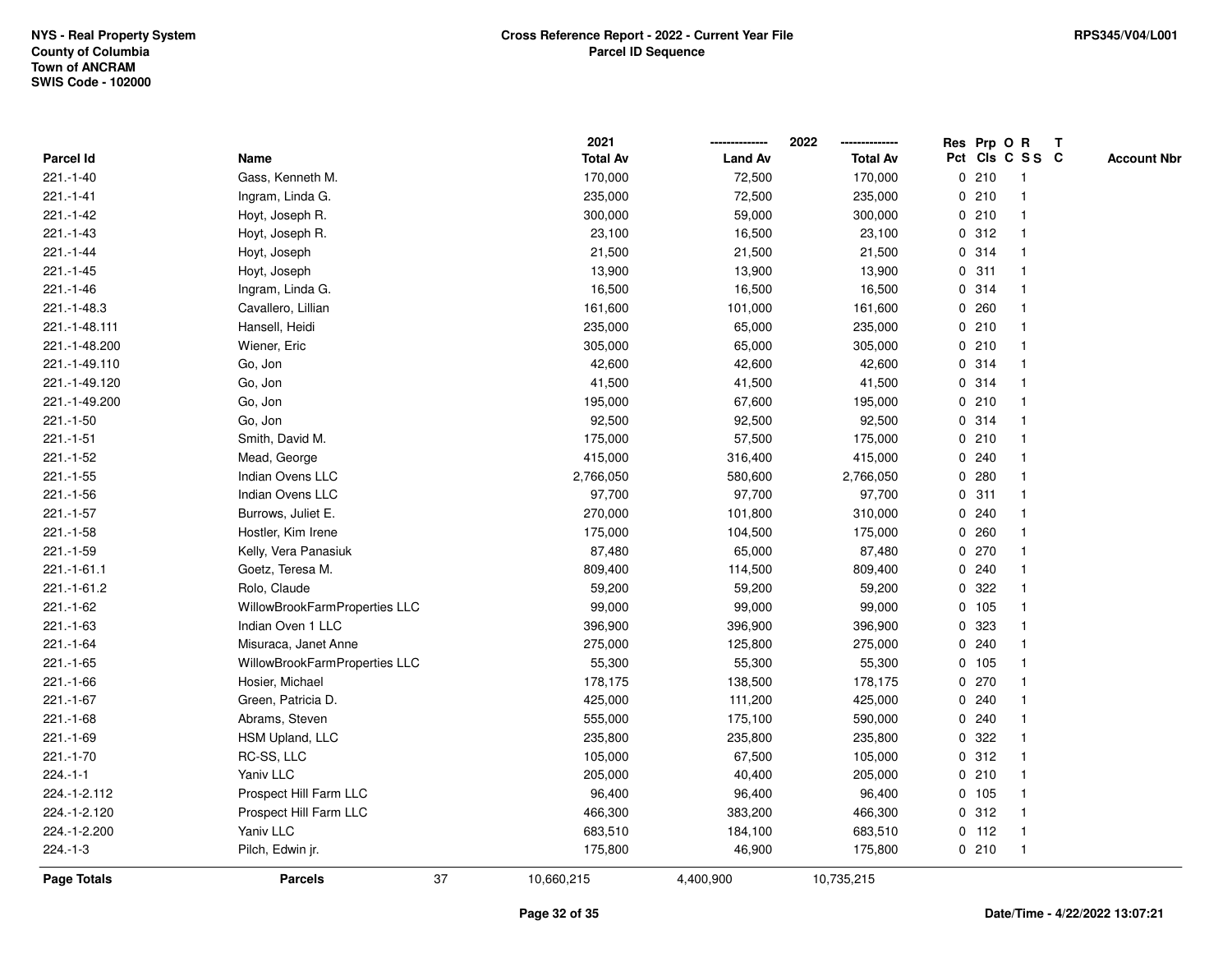\*

\*

| Pct Cls C S S C<br><b>Total Av</b><br><b>Land Av</b><br>Parcel Id<br>Name<br><b>Total Av</b><br><b>Account Nbr</b><br>Schwartz, Richard<br>0210<br>$224.-1-4$<br>255,000<br>88,000<br>255,000<br>$\overline{1}$<br>$224.-1-5$<br>0 314<br>Schwartz, Richard<br>44,800<br>44,800<br>44,800<br>$\mathbf{1}$<br>359,500<br>$0$ 120<br>224.-1-6.111<br>East Heartland Corp<br>176,500<br>359,500<br>$\mathbf 1$<br>158,700<br>158,700<br>0.322<br>224.-1-6.112<br>Lambert, Robert J.<br>158,700<br>0.240<br>224.-1-6.120<br>Liv & Toms Ranch LLc<br>1,020,000<br>197,300<br>1,020,000<br>0.240<br>Lambert, Robert J.<br>995,800<br>190,700<br>995,800<br>224.-1-6.200<br>$0$ 117<br>$224.-1-7$<br>East Heartland Corp<br>1,218,400<br>454,300<br>1,218,400<br>$\overline{1}$<br><b>Birkmere Farms West LLC</b><br>369,800<br>0.250<br>224.-1-8.100<br>1,600,000<br>1,750,000<br>$\overline{1}$<br>0 105<br>224.-1-8.200<br><b>Birkmere Farms West LLC</b><br>94,400<br>94,400<br>94,400<br>$\mathbf{1}$<br>0.250<br>$224.-1-10$<br>Hyde, Arthur<br>1,380,000<br>177,100<br>1,380,000<br>0.240<br>$224.-1-11$<br>Walk, Jonathan<br>800,000<br>147,100<br>800,000<br>0.240<br>$224.-1-12$<br>Caspersen, Samuel M.<br>1,131,000<br>209,000<br>1,131,000<br>$224.-1-13$<br>0.240<br>Tamura, Hazue<br>824,040<br>166,600<br>824,040<br>$224.-1-14$<br>0.240<br>Beim, Aaron<br>590,000<br>146,800<br>590,000<br>322<br>$224.-1-15$<br>Lambert, Robert J.<br>127,800<br>127,800<br>127,800<br>0<br>$\mathbf{1}$<br>0 120<br>$224.-1-16$<br>Prospect Hill Farm LLC<br>91,400<br>91,400<br>91,400<br>$\mathbf{1}$<br>0.312<br>225.-1-1.121<br>Ingram, Linda G.<br>274,187<br>84,100<br>274,187<br>0270<br>225.-1-1.122<br>Heath, Nickie<br>115,500<br>66,000<br>115,500<br>0250<br>O'Donnell, Sandra D.<br>225.-1-1.211<br>2,095,800<br>372,400<br>2,095,800<br>225.-1-1.212<br>Sinclair, Mary Nelson<br>46,300<br>46,300<br>46,300<br>0.314<br>$\mathbf{1}$<br>$225.-1-2$<br>Abrams, Stuart E.<br>87,500<br>0210<br>405,644<br>405,644<br>$\overline{1}$<br>$225.-1-3$<br>Smith, Michael C.<br>0210<br>465,000<br>62,000<br>465,000<br>$\overline{1}$<br>Punch Brook Farm LLC<br>412,700<br>0.240<br>$225.-1-4.1$<br>729,000<br>729,000<br>$\mathbf{1}$<br>Punch Brook Farm LLC<br>0.311<br>$225.-1-4.2$<br>600,800<br>600,800<br>600,800<br>$225.-1-5.3$<br>Pulver, Jeffrey S.<br>334,979<br>334,979<br>0, 105<br>0 105<br>225.-1-5.111<br>Sunnybrae 2 LLC<br>344,039<br>344,039<br>344,039<br>0210<br>225.-1-5.112<br>Pulver, Jeffrey S.<br>240,000<br>65,000<br>243,200<br>1<br>0210<br>225.-1-5.120<br>Graczkowski, Rafal M.<br>465,000<br>64,600<br>465,000<br>$\overline{1}$<br>0.240<br>225.-1-5.200<br>Meigs, Jonathan<br>635,000<br>169,700<br>635,000<br>$\mathbf{1}$<br>0.314<br>$225.-1-6$<br>Sunnybrae 2 LLC<br>228,000<br>33,300<br>33,300<br>0.314<br>$225.-1-6.3$<br>Sunnybrae 2 LLC<br>56,500<br>56,500<br>0210<br>$225.-1-7$<br>Gershon, Michael D.<br>540,000<br>65,000<br>540,000<br>0210<br>$225.-1-8$<br>Crocco, Joseph<br>460,000<br>72,500<br>460,000<br>$\mathbf{1}$<br>0.312<br>$225.-1-9$<br>Crocco, Joseph R.<br>139,600<br>68,000<br>139,600<br>$\mathbf{1}$<br>$225.-1-10$<br>0.312<br>Holler, Anne<br>74,400<br>68,000<br>74,400<br>$\overline{1}$<br>0.240<br>$225.-1-12$<br>Amato, Joseph<br>672,000<br>92,000<br>672,000<br>$\overline{1}$<br>$225.-1-13$<br>D'aston, Armando<br>44,800<br>44,800<br>0.314<br>$\overline{1}$<br>44,800<br>35<br><b>Page Totals</b><br><b>Parcels</b><br>18,693,871<br>5,673,179<br>19,238,550 |  | 2021 | 2022 |  | Res Prp O R | $\mathbf{T}$ |  |
|-----------------------------------------------------------------------------------------------------------------------------------------------------------------------------------------------------------------------------------------------------------------------------------------------------------------------------------------------------------------------------------------------------------------------------------------------------------------------------------------------------------------------------------------------------------------------------------------------------------------------------------------------------------------------------------------------------------------------------------------------------------------------------------------------------------------------------------------------------------------------------------------------------------------------------------------------------------------------------------------------------------------------------------------------------------------------------------------------------------------------------------------------------------------------------------------------------------------------------------------------------------------------------------------------------------------------------------------------------------------------------------------------------------------------------------------------------------------------------------------------------------------------------------------------------------------------------------------------------------------------------------------------------------------------------------------------------------------------------------------------------------------------------------------------------------------------------------------------------------------------------------------------------------------------------------------------------------------------------------------------------------------------------------------------------------------------------------------------------------------------------------------------------------------------------------------------------------------------------------------------------------------------------------------------------------------------------------------------------------------------------------------------------------------------------------------------------------------------------------------------------------------------------------------------------------------------------------------------------------------------------------------------------------------------------------------------------------------------------------------------------------------------------------------------------------------------------------------------------------------------------------------------------------------------------------------------------------------------------------------------------------------------------------------------------------------------------------------------------------------------------------------------------------------------------------------------------------------------------------------------------------------------------------------------------------------------------------------------------------------------------------------------------------------------------------------------------------------------------------------------------------------------------------------------------|--|------|------|--|-------------|--------------|--|
|                                                                                                                                                                                                                                                                                                                                                                                                                                                                                                                                                                                                                                                                                                                                                                                                                                                                                                                                                                                                                                                                                                                                                                                                                                                                                                                                                                                                                                                                                                                                                                                                                                                                                                                                                                                                                                                                                                                                                                                                                                                                                                                                                                                                                                                                                                                                                                                                                                                                                                                                                                                                                                                                                                                                                                                                                                                                                                                                                                                                                                                                                                                                                                                                                                                                                                                                                                                                                                                                                                                                                     |  |      |      |  |             |              |  |
|                                                                                                                                                                                                                                                                                                                                                                                                                                                                                                                                                                                                                                                                                                                                                                                                                                                                                                                                                                                                                                                                                                                                                                                                                                                                                                                                                                                                                                                                                                                                                                                                                                                                                                                                                                                                                                                                                                                                                                                                                                                                                                                                                                                                                                                                                                                                                                                                                                                                                                                                                                                                                                                                                                                                                                                                                                                                                                                                                                                                                                                                                                                                                                                                                                                                                                                                                                                                                                                                                                                                                     |  |      |      |  |             |              |  |
|                                                                                                                                                                                                                                                                                                                                                                                                                                                                                                                                                                                                                                                                                                                                                                                                                                                                                                                                                                                                                                                                                                                                                                                                                                                                                                                                                                                                                                                                                                                                                                                                                                                                                                                                                                                                                                                                                                                                                                                                                                                                                                                                                                                                                                                                                                                                                                                                                                                                                                                                                                                                                                                                                                                                                                                                                                                                                                                                                                                                                                                                                                                                                                                                                                                                                                                                                                                                                                                                                                                                                     |  |      |      |  |             |              |  |
|                                                                                                                                                                                                                                                                                                                                                                                                                                                                                                                                                                                                                                                                                                                                                                                                                                                                                                                                                                                                                                                                                                                                                                                                                                                                                                                                                                                                                                                                                                                                                                                                                                                                                                                                                                                                                                                                                                                                                                                                                                                                                                                                                                                                                                                                                                                                                                                                                                                                                                                                                                                                                                                                                                                                                                                                                                                                                                                                                                                                                                                                                                                                                                                                                                                                                                                                                                                                                                                                                                                                                     |  |      |      |  |             |              |  |
|                                                                                                                                                                                                                                                                                                                                                                                                                                                                                                                                                                                                                                                                                                                                                                                                                                                                                                                                                                                                                                                                                                                                                                                                                                                                                                                                                                                                                                                                                                                                                                                                                                                                                                                                                                                                                                                                                                                                                                                                                                                                                                                                                                                                                                                                                                                                                                                                                                                                                                                                                                                                                                                                                                                                                                                                                                                                                                                                                                                                                                                                                                                                                                                                                                                                                                                                                                                                                                                                                                                                                     |  |      |      |  |             |              |  |
|                                                                                                                                                                                                                                                                                                                                                                                                                                                                                                                                                                                                                                                                                                                                                                                                                                                                                                                                                                                                                                                                                                                                                                                                                                                                                                                                                                                                                                                                                                                                                                                                                                                                                                                                                                                                                                                                                                                                                                                                                                                                                                                                                                                                                                                                                                                                                                                                                                                                                                                                                                                                                                                                                                                                                                                                                                                                                                                                                                                                                                                                                                                                                                                                                                                                                                                                                                                                                                                                                                                                                     |  |      |      |  |             |              |  |
|                                                                                                                                                                                                                                                                                                                                                                                                                                                                                                                                                                                                                                                                                                                                                                                                                                                                                                                                                                                                                                                                                                                                                                                                                                                                                                                                                                                                                                                                                                                                                                                                                                                                                                                                                                                                                                                                                                                                                                                                                                                                                                                                                                                                                                                                                                                                                                                                                                                                                                                                                                                                                                                                                                                                                                                                                                                                                                                                                                                                                                                                                                                                                                                                                                                                                                                                                                                                                                                                                                                                                     |  |      |      |  |             |              |  |
|                                                                                                                                                                                                                                                                                                                                                                                                                                                                                                                                                                                                                                                                                                                                                                                                                                                                                                                                                                                                                                                                                                                                                                                                                                                                                                                                                                                                                                                                                                                                                                                                                                                                                                                                                                                                                                                                                                                                                                                                                                                                                                                                                                                                                                                                                                                                                                                                                                                                                                                                                                                                                                                                                                                                                                                                                                                                                                                                                                                                                                                                                                                                                                                                                                                                                                                                                                                                                                                                                                                                                     |  |      |      |  |             |              |  |
|                                                                                                                                                                                                                                                                                                                                                                                                                                                                                                                                                                                                                                                                                                                                                                                                                                                                                                                                                                                                                                                                                                                                                                                                                                                                                                                                                                                                                                                                                                                                                                                                                                                                                                                                                                                                                                                                                                                                                                                                                                                                                                                                                                                                                                                                                                                                                                                                                                                                                                                                                                                                                                                                                                                                                                                                                                                                                                                                                                                                                                                                                                                                                                                                                                                                                                                                                                                                                                                                                                                                                     |  |      |      |  |             |              |  |
|                                                                                                                                                                                                                                                                                                                                                                                                                                                                                                                                                                                                                                                                                                                                                                                                                                                                                                                                                                                                                                                                                                                                                                                                                                                                                                                                                                                                                                                                                                                                                                                                                                                                                                                                                                                                                                                                                                                                                                                                                                                                                                                                                                                                                                                                                                                                                                                                                                                                                                                                                                                                                                                                                                                                                                                                                                                                                                                                                                                                                                                                                                                                                                                                                                                                                                                                                                                                                                                                                                                                                     |  |      |      |  |             |              |  |
|                                                                                                                                                                                                                                                                                                                                                                                                                                                                                                                                                                                                                                                                                                                                                                                                                                                                                                                                                                                                                                                                                                                                                                                                                                                                                                                                                                                                                                                                                                                                                                                                                                                                                                                                                                                                                                                                                                                                                                                                                                                                                                                                                                                                                                                                                                                                                                                                                                                                                                                                                                                                                                                                                                                                                                                                                                                                                                                                                                                                                                                                                                                                                                                                                                                                                                                                                                                                                                                                                                                                                     |  |      |      |  |             |              |  |
|                                                                                                                                                                                                                                                                                                                                                                                                                                                                                                                                                                                                                                                                                                                                                                                                                                                                                                                                                                                                                                                                                                                                                                                                                                                                                                                                                                                                                                                                                                                                                                                                                                                                                                                                                                                                                                                                                                                                                                                                                                                                                                                                                                                                                                                                                                                                                                                                                                                                                                                                                                                                                                                                                                                                                                                                                                                                                                                                                                                                                                                                                                                                                                                                                                                                                                                                                                                                                                                                                                                                                     |  |      |      |  |             |              |  |
|                                                                                                                                                                                                                                                                                                                                                                                                                                                                                                                                                                                                                                                                                                                                                                                                                                                                                                                                                                                                                                                                                                                                                                                                                                                                                                                                                                                                                                                                                                                                                                                                                                                                                                                                                                                                                                                                                                                                                                                                                                                                                                                                                                                                                                                                                                                                                                                                                                                                                                                                                                                                                                                                                                                                                                                                                                                                                                                                                                                                                                                                                                                                                                                                                                                                                                                                                                                                                                                                                                                                                     |  |      |      |  |             |              |  |
|                                                                                                                                                                                                                                                                                                                                                                                                                                                                                                                                                                                                                                                                                                                                                                                                                                                                                                                                                                                                                                                                                                                                                                                                                                                                                                                                                                                                                                                                                                                                                                                                                                                                                                                                                                                                                                                                                                                                                                                                                                                                                                                                                                                                                                                                                                                                                                                                                                                                                                                                                                                                                                                                                                                                                                                                                                                                                                                                                                                                                                                                                                                                                                                                                                                                                                                                                                                                                                                                                                                                                     |  |      |      |  |             |              |  |
|                                                                                                                                                                                                                                                                                                                                                                                                                                                                                                                                                                                                                                                                                                                                                                                                                                                                                                                                                                                                                                                                                                                                                                                                                                                                                                                                                                                                                                                                                                                                                                                                                                                                                                                                                                                                                                                                                                                                                                                                                                                                                                                                                                                                                                                                                                                                                                                                                                                                                                                                                                                                                                                                                                                                                                                                                                                                                                                                                                                                                                                                                                                                                                                                                                                                                                                                                                                                                                                                                                                                                     |  |      |      |  |             |              |  |
|                                                                                                                                                                                                                                                                                                                                                                                                                                                                                                                                                                                                                                                                                                                                                                                                                                                                                                                                                                                                                                                                                                                                                                                                                                                                                                                                                                                                                                                                                                                                                                                                                                                                                                                                                                                                                                                                                                                                                                                                                                                                                                                                                                                                                                                                                                                                                                                                                                                                                                                                                                                                                                                                                                                                                                                                                                                                                                                                                                                                                                                                                                                                                                                                                                                                                                                                                                                                                                                                                                                                                     |  |      |      |  |             |              |  |
|                                                                                                                                                                                                                                                                                                                                                                                                                                                                                                                                                                                                                                                                                                                                                                                                                                                                                                                                                                                                                                                                                                                                                                                                                                                                                                                                                                                                                                                                                                                                                                                                                                                                                                                                                                                                                                                                                                                                                                                                                                                                                                                                                                                                                                                                                                                                                                                                                                                                                                                                                                                                                                                                                                                                                                                                                                                                                                                                                                                                                                                                                                                                                                                                                                                                                                                                                                                                                                                                                                                                                     |  |      |      |  |             |              |  |
|                                                                                                                                                                                                                                                                                                                                                                                                                                                                                                                                                                                                                                                                                                                                                                                                                                                                                                                                                                                                                                                                                                                                                                                                                                                                                                                                                                                                                                                                                                                                                                                                                                                                                                                                                                                                                                                                                                                                                                                                                                                                                                                                                                                                                                                                                                                                                                                                                                                                                                                                                                                                                                                                                                                                                                                                                                                                                                                                                                                                                                                                                                                                                                                                                                                                                                                                                                                                                                                                                                                                                     |  |      |      |  |             |              |  |
|                                                                                                                                                                                                                                                                                                                                                                                                                                                                                                                                                                                                                                                                                                                                                                                                                                                                                                                                                                                                                                                                                                                                                                                                                                                                                                                                                                                                                                                                                                                                                                                                                                                                                                                                                                                                                                                                                                                                                                                                                                                                                                                                                                                                                                                                                                                                                                                                                                                                                                                                                                                                                                                                                                                                                                                                                                                                                                                                                                                                                                                                                                                                                                                                                                                                                                                                                                                                                                                                                                                                                     |  |      |      |  |             |              |  |
|                                                                                                                                                                                                                                                                                                                                                                                                                                                                                                                                                                                                                                                                                                                                                                                                                                                                                                                                                                                                                                                                                                                                                                                                                                                                                                                                                                                                                                                                                                                                                                                                                                                                                                                                                                                                                                                                                                                                                                                                                                                                                                                                                                                                                                                                                                                                                                                                                                                                                                                                                                                                                                                                                                                                                                                                                                                                                                                                                                                                                                                                                                                                                                                                                                                                                                                                                                                                                                                                                                                                                     |  |      |      |  |             |              |  |
|                                                                                                                                                                                                                                                                                                                                                                                                                                                                                                                                                                                                                                                                                                                                                                                                                                                                                                                                                                                                                                                                                                                                                                                                                                                                                                                                                                                                                                                                                                                                                                                                                                                                                                                                                                                                                                                                                                                                                                                                                                                                                                                                                                                                                                                                                                                                                                                                                                                                                                                                                                                                                                                                                                                                                                                                                                                                                                                                                                                                                                                                                                                                                                                                                                                                                                                                                                                                                                                                                                                                                     |  |      |      |  |             |              |  |
|                                                                                                                                                                                                                                                                                                                                                                                                                                                                                                                                                                                                                                                                                                                                                                                                                                                                                                                                                                                                                                                                                                                                                                                                                                                                                                                                                                                                                                                                                                                                                                                                                                                                                                                                                                                                                                                                                                                                                                                                                                                                                                                                                                                                                                                                                                                                                                                                                                                                                                                                                                                                                                                                                                                                                                                                                                                                                                                                                                                                                                                                                                                                                                                                                                                                                                                                                                                                                                                                                                                                                     |  |      |      |  |             |              |  |
|                                                                                                                                                                                                                                                                                                                                                                                                                                                                                                                                                                                                                                                                                                                                                                                                                                                                                                                                                                                                                                                                                                                                                                                                                                                                                                                                                                                                                                                                                                                                                                                                                                                                                                                                                                                                                                                                                                                                                                                                                                                                                                                                                                                                                                                                                                                                                                                                                                                                                                                                                                                                                                                                                                                                                                                                                                                                                                                                                                                                                                                                                                                                                                                                                                                                                                                                                                                                                                                                                                                                                     |  |      |      |  |             |              |  |
|                                                                                                                                                                                                                                                                                                                                                                                                                                                                                                                                                                                                                                                                                                                                                                                                                                                                                                                                                                                                                                                                                                                                                                                                                                                                                                                                                                                                                                                                                                                                                                                                                                                                                                                                                                                                                                                                                                                                                                                                                                                                                                                                                                                                                                                                                                                                                                                                                                                                                                                                                                                                                                                                                                                                                                                                                                                                                                                                                                                                                                                                                                                                                                                                                                                                                                                                                                                                                                                                                                                                                     |  |      |      |  |             |              |  |
|                                                                                                                                                                                                                                                                                                                                                                                                                                                                                                                                                                                                                                                                                                                                                                                                                                                                                                                                                                                                                                                                                                                                                                                                                                                                                                                                                                                                                                                                                                                                                                                                                                                                                                                                                                                                                                                                                                                                                                                                                                                                                                                                                                                                                                                                                                                                                                                                                                                                                                                                                                                                                                                                                                                                                                                                                                                                                                                                                                                                                                                                                                                                                                                                                                                                                                                                                                                                                                                                                                                                                     |  |      |      |  |             |              |  |
|                                                                                                                                                                                                                                                                                                                                                                                                                                                                                                                                                                                                                                                                                                                                                                                                                                                                                                                                                                                                                                                                                                                                                                                                                                                                                                                                                                                                                                                                                                                                                                                                                                                                                                                                                                                                                                                                                                                                                                                                                                                                                                                                                                                                                                                                                                                                                                                                                                                                                                                                                                                                                                                                                                                                                                                                                                                                                                                                                                                                                                                                                                                                                                                                                                                                                                                                                                                                                                                                                                                                                     |  |      |      |  |             |              |  |
|                                                                                                                                                                                                                                                                                                                                                                                                                                                                                                                                                                                                                                                                                                                                                                                                                                                                                                                                                                                                                                                                                                                                                                                                                                                                                                                                                                                                                                                                                                                                                                                                                                                                                                                                                                                                                                                                                                                                                                                                                                                                                                                                                                                                                                                                                                                                                                                                                                                                                                                                                                                                                                                                                                                                                                                                                                                                                                                                                                                                                                                                                                                                                                                                                                                                                                                                                                                                                                                                                                                                                     |  |      |      |  |             |              |  |
|                                                                                                                                                                                                                                                                                                                                                                                                                                                                                                                                                                                                                                                                                                                                                                                                                                                                                                                                                                                                                                                                                                                                                                                                                                                                                                                                                                                                                                                                                                                                                                                                                                                                                                                                                                                                                                                                                                                                                                                                                                                                                                                                                                                                                                                                                                                                                                                                                                                                                                                                                                                                                                                                                                                                                                                                                                                                                                                                                                                                                                                                                                                                                                                                                                                                                                                                                                                                                                                                                                                                                     |  |      |      |  |             |              |  |
|                                                                                                                                                                                                                                                                                                                                                                                                                                                                                                                                                                                                                                                                                                                                                                                                                                                                                                                                                                                                                                                                                                                                                                                                                                                                                                                                                                                                                                                                                                                                                                                                                                                                                                                                                                                                                                                                                                                                                                                                                                                                                                                                                                                                                                                                                                                                                                                                                                                                                                                                                                                                                                                                                                                                                                                                                                                                                                                                                                                                                                                                                                                                                                                                                                                                                                                                                                                                                                                                                                                                                     |  |      |      |  |             |              |  |
|                                                                                                                                                                                                                                                                                                                                                                                                                                                                                                                                                                                                                                                                                                                                                                                                                                                                                                                                                                                                                                                                                                                                                                                                                                                                                                                                                                                                                                                                                                                                                                                                                                                                                                                                                                                                                                                                                                                                                                                                                                                                                                                                                                                                                                                                                                                                                                                                                                                                                                                                                                                                                                                                                                                                                                                                                                                                                                                                                                                                                                                                                                                                                                                                                                                                                                                                                                                                                                                                                                                                                     |  |      |      |  |             |              |  |
|                                                                                                                                                                                                                                                                                                                                                                                                                                                                                                                                                                                                                                                                                                                                                                                                                                                                                                                                                                                                                                                                                                                                                                                                                                                                                                                                                                                                                                                                                                                                                                                                                                                                                                                                                                                                                                                                                                                                                                                                                                                                                                                                                                                                                                                                                                                                                                                                                                                                                                                                                                                                                                                                                                                                                                                                                                                                                                                                                                                                                                                                                                                                                                                                                                                                                                                                                                                                                                                                                                                                                     |  |      |      |  |             |              |  |
|                                                                                                                                                                                                                                                                                                                                                                                                                                                                                                                                                                                                                                                                                                                                                                                                                                                                                                                                                                                                                                                                                                                                                                                                                                                                                                                                                                                                                                                                                                                                                                                                                                                                                                                                                                                                                                                                                                                                                                                                                                                                                                                                                                                                                                                                                                                                                                                                                                                                                                                                                                                                                                                                                                                                                                                                                                                                                                                                                                                                                                                                                                                                                                                                                                                                                                                                                                                                                                                                                                                                                     |  |      |      |  |             |              |  |
|                                                                                                                                                                                                                                                                                                                                                                                                                                                                                                                                                                                                                                                                                                                                                                                                                                                                                                                                                                                                                                                                                                                                                                                                                                                                                                                                                                                                                                                                                                                                                                                                                                                                                                                                                                                                                                                                                                                                                                                                                                                                                                                                                                                                                                                                                                                                                                                                                                                                                                                                                                                                                                                                                                                                                                                                                                                                                                                                                                                                                                                                                                                                                                                                                                                                                                                                                                                                                                                                                                                                                     |  |      |      |  |             |              |  |
|                                                                                                                                                                                                                                                                                                                                                                                                                                                                                                                                                                                                                                                                                                                                                                                                                                                                                                                                                                                                                                                                                                                                                                                                                                                                                                                                                                                                                                                                                                                                                                                                                                                                                                                                                                                                                                                                                                                                                                                                                                                                                                                                                                                                                                                                                                                                                                                                                                                                                                                                                                                                                                                                                                                                                                                                                                                                                                                                                                                                                                                                                                                                                                                                                                                                                                                                                                                                                                                                                                                                                     |  |      |      |  |             |              |  |
|                                                                                                                                                                                                                                                                                                                                                                                                                                                                                                                                                                                                                                                                                                                                                                                                                                                                                                                                                                                                                                                                                                                                                                                                                                                                                                                                                                                                                                                                                                                                                                                                                                                                                                                                                                                                                                                                                                                                                                                                                                                                                                                                                                                                                                                                                                                                                                                                                                                                                                                                                                                                                                                                                                                                                                                                                                                                                                                                                                                                                                                                                                                                                                                                                                                                                                                                                                                                                                                                                                                                                     |  |      |      |  |             |              |  |
|                                                                                                                                                                                                                                                                                                                                                                                                                                                                                                                                                                                                                                                                                                                                                                                                                                                                                                                                                                                                                                                                                                                                                                                                                                                                                                                                                                                                                                                                                                                                                                                                                                                                                                                                                                                                                                                                                                                                                                                                                                                                                                                                                                                                                                                                                                                                                                                                                                                                                                                                                                                                                                                                                                                                                                                                                                                                                                                                                                                                                                                                                                                                                                                                                                                                                                                                                                                                                                                                                                                                                     |  |      |      |  |             |              |  |
|                                                                                                                                                                                                                                                                                                                                                                                                                                                                                                                                                                                                                                                                                                                                                                                                                                                                                                                                                                                                                                                                                                                                                                                                                                                                                                                                                                                                                                                                                                                                                                                                                                                                                                                                                                                                                                                                                                                                                                                                                                                                                                                                                                                                                                                                                                                                                                                                                                                                                                                                                                                                                                                                                                                                                                                                                                                                                                                                                                                                                                                                                                                                                                                                                                                                                                                                                                                                                                                                                                                                                     |  |      |      |  |             |              |  |
|                                                                                                                                                                                                                                                                                                                                                                                                                                                                                                                                                                                                                                                                                                                                                                                                                                                                                                                                                                                                                                                                                                                                                                                                                                                                                                                                                                                                                                                                                                                                                                                                                                                                                                                                                                                                                                                                                                                                                                                                                                                                                                                                                                                                                                                                                                                                                                                                                                                                                                                                                                                                                                                                                                                                                                                                                                                                                                                                                                                                                                                                                                                                                                                                                                                                                                                                                                                                                                                                                                                                                     |  |      |      |  |             |              |  |
|                                                                                                                                                                                                                                                                                                                                                                                                                                                                                                                                                                                                                                                                                                                                                                                                                                                                                                                                                                                                                                                                                                                                                                                                                                                                                                                                                                                                                                                                                                                                                                                                                                                                                                                                                                                                                                                                                                                                                                                                                                                                                                                                                                                                                                                                                                                                                                                                                                                                                                                                                                                                                                                                                                                                                                                                                                                                                                                                                                                                                                                                                                                                                                                                                                                                                                                                                                                                                                                                                                                                                     |  |      |      |  |             |              |  |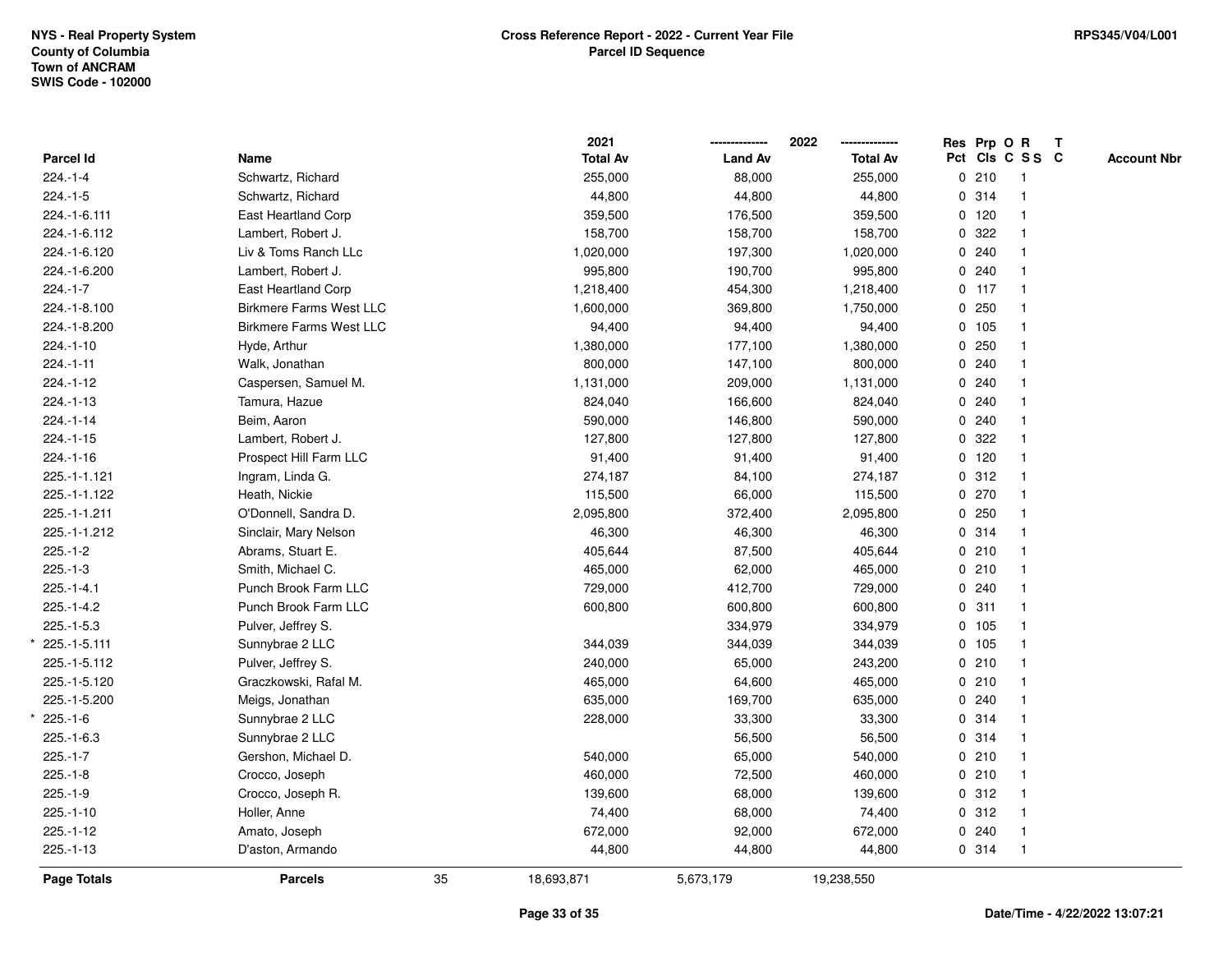|                  |                                 |    | 2021            |                | 2022            |   |       | Res Prp O R     | Т |                    |
|------------------|---------------------------------|----|-----------------|----------------|-----------------|---|-------|-----------------|---|--------------------|
| <b>Parcel Id</b> | Name                            |    | <b>Total Av</b> | <b>Land Av</b> | <b>Total Av</b> |   |       | Pct Cls C S S C |   | <b>Account Nbr</b> |
| $225.-1-14$      | D" Aston Armando                |    | 190,000         | 72,500         | 190,000         |   | 0210  | $\mathbf{1}$    |   |                    |
| $225.-1-15$      | Swanson, Benjamin H.            |    | 180,000         | 57,500         | 180,000         |   | 0210  | -1              |   |                    |
| $225.-1-16$      | Breen, Erik                     |    | 134,184         | 85,000         | 134,184         |   | 0271  |                 |   |                    |
| 225.-1-19.100    | Reiter, Tina E.                 |    | 130,000         | 65,000         | 130,000         |   | 0210  |                 |   |                    |
| 225.-1-19.200    | Mead, Brian W.                  |    | 342,000         | 117,700        | 342,000         |   | 0 270 |                 |   |                    |
| 225.-1-20        | Schmitt, Alexander              |    | 279,700         | 74,500         | 279,700         |   | 0210  |                 |   |                    |
| $225.-1-21$      | Ayala, Raquel                   |    | 81,400          | 77,500         | 81,400          |   | 0.312 |                 |   |                    |
| 225.-1-22        | Ayala, Raquel                   |    | 160,000         | 102,500        | 160,000         | 0 | 260   |                 |   |                    |
| 225.-1-23        | Scheer, Robert J.               |    | 72,500          | 72,500         | 72,500          |   | 0 314 | -1              |   |                    |
| 225.-1-24        | Morrison, Shawn                 |    | 125,000         | 75,000         | 125,000         |   | 0 270 |                 |   |                    |
| $225.-1-25$      | Smith, Brendan                  |    | 155,000         | 80,000         | 155,000         |   | 0210  |                 |   |                    |
| 225.-1-26        | Moretti, Michael J.             |    | 90,000          | 72,500         | 90,000          |   | 0.260 |                 |   |                    |
| 225.-1-27        | lessi, Rosemary G.              |    | 95,000          | 68,800         | 95,000          |   | 0.260 |                 |   |                    |
| 225.-1-28        | Scarano, Ralph Jr.              |    | 14,600          | 11,100         | 14,600          |   | 0.312 |                 |   |                    |
| 225.-1-29        | Wheeler, Richard D.             |    | 99,275          | 75,000         | 99,275          |   | 0270  |                 |   |                    |
| 225.-1-30        | Koerner, Laura                  |    | 98,300          | 75,000         | 98,300          |   | 0270  |                 |   |                    |
| 225.-1-31        | Milite, Carmine                 |    | 140,000         | 72,500         | 140,000         |   | 0210  |                 |   |                    |
| 225.-1-32        | Indian Ovens LLC                |    | 150,000         | 130,600        | 150,000         |   | 0210  |                 |   |                    |
| 225.-1-34        | Freedom Land Realty LLC         |    | 382,200         | 382,200        | 382,200         |   | 0.322 |                 |   |                    |
| 225.-1-35.100    | Flood, Thomas J.                |    | 855,000         | 719,000        | 855,000         |   | 0.240 |                 |   |                    |
| 225.-1-35.211    | Sawchuk, Donna Lynn             |    | 314,000         | 65,000         | 314,000         |   | 0210  |                 |   |                    |
| 225.-1-35.212    | Hayes, Ronald W.                |    | 205,000         | 65,100         | 205,000         |   | 0210  |                 |   |                    |
| 225.-1-35.220    | Richardson, Hila Elaine/Trustee |    | 255,000         | 61,800         | 255,000         |   | 0210  |                 |   |                    |
| 225.-1-36.21     | Bullock, Rachel                 |    | 925,000         | 117,500        | 925,000         |   | 0.240 |                 |   |                    |
| 225.-1-36.22     | Shapiro, Harvey                 |    | 470,000         | 80,000         | 470,000         |   | 0210  |                 |   |                    |
| 225.-1-36.111    | Mitarotonda, James A.           |    | 1,165,000       | 270,900        | 1,165,000       |   | 0.240 |                 |   |                    |
| 225.-1-36.112    | Mitarotondo, James              |    | 105,900         | 105,900        | 105,900         |   | 0.322 |                 |   |                    |
| 225.-1-36.120    | 56 Carson Road LLC              |    | 1,100,000       | 139,500        | 1,100,000       |   | 0210  |                 |   |                    |
| 225.-1-37.100    | Sawchuk, John Jr.               |    | 215,000         | 63,100         | 215,000         |   | 0210  |                 |   |                    |
| 225.-1-37.200    | Petty, Curtis D.                |    | 85,287          | 68,500         | 85,287          | 0 | 270   | -1              |   |                    |
| 225.-1-38        | Wittlinger, George K. Sr.       |    | 222,218         | 73,700         | 222,218         |   | 0210  |                 |   |                    |
| 225.-1-39        | Brant, Ronald Earl              |    | 199,000         | 65,900         | 199,000         |   | 0210  |                 |   |                    |
| 225.-1-40        | Sinclair, Mary Nelson           |    | 688,117         | 136,800        | 688,117         |   | 0.240 |                 |   |                    |
| $225.-1-41$      | Gumm, Carla A.                  |    | 275,000         | 60,500         | 275,000         |   | 0210  |                 |   |                    |
| 225.-1-42        | Gass, Kenneth                   |    | 61,800          | 61,800         | 61,800          |   | 0 314 |                 |   |                    |
| 225.-1-43        | Gumm, Thomas                    |    | 61,800          | 61,800         | 61,800          |   | 0.314 |                 |   |                    |
| 225.-1-44        | Franke, Erika                   |    | 112,100         | 112,100        | 112,100         |   | 0.322 |                 |   |                    |
| Page Totals      | <b>Parcels</b>                  | 37 | 10,234,381      | 4,096,300      | 10,234,381      |   |       |                 |   |                    |